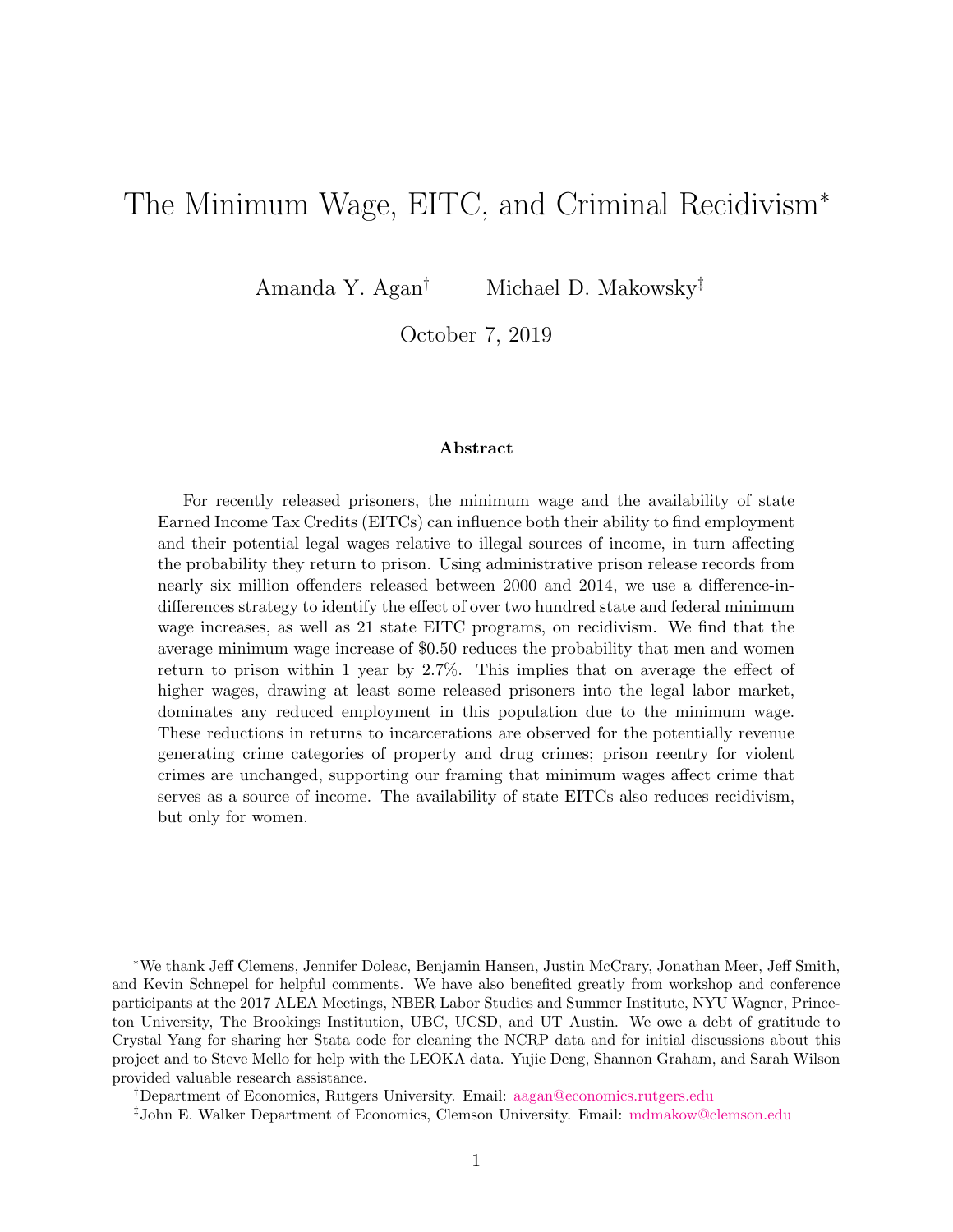### 1 Introduction

Every year, more than 600,000 men and women are released from U.S. prisons; nearly onethird will return to prison within three years [\(Yang](#page-31-0) [2017\)](#page-31-0). The probability these individuals return to prison is in part determined by the labor market opportunities they face upon release [\(Raphael and Weiman](#page-30-0) [2007;](#page-30-0) [Visher et al.](#page-31-1) [2008;](#page-31-1) [Yang](#page-31-0) [2017;](#page-31-0) [Galbiati et al.](#page-28-0) [2017;](#page-28-0) [Schnepel](#page-30-1) [2018\)](#page-30-1). Recently released prisoners tend to have lower human capital and interrupted work histories [\(Waldfogel](#page-31-2) [1994;](#page-31-2) [Pager](#page-30-2) [2008\)](#page-30-2); they also carry the stigma of a criminal conviction and the associated risks to potential employers [\(Pager](#page-30-3) [2003;](#page-30-3) [Agan and Starr](#page-26-0) [2018\)](#page-26-0). In the market for low-skilled labor, released prisoners are likely to be at the very margin, their employment sensitive to even moderate changes in wage policies. Their outside option may also include criminal activity, implying recidivism may not just be influenced by whether they can find a job, but whether they can find a job that pays better than crime.

In this paper, we estimate how two major low-wage labor market policies, the minimum wage and earned income tax credits (EITCs), impact the probability a recently released prisoner returns to prison. We exploit variations in the implementation and levels of these policies across states combined with microdata from nearly six million individual prison release records from 2000 to 2014 across 43 states to understand how these policies impact recidivism. A change in the minimum wage could impact the labor market prospects of released prisoners, and thus recidivism, through two competing channels: the wage they can expect to earn if they succeed (the wage effect) and their likelihood of finding employment (the unemployment effect). Additional EITC benefits, on the other hand, serve to increase available income and incentives to work in the legal labor market, both channels potentially decreasing recidivism. Given the way EITCs are implemented, this is likely to have stronger impacts for women.

The *wage effect* of the minimum wage implies that higher minimum wages could reduce recidivism. Minimum wages are a particularly salient indicator of the wage for legal work available to released prisoners. Given that prior work estimating returns to remunerative criminal activity has found earnings not far from typical minimum wages, there is an opportunity for higher minimum wages to succeed in pulling individuals out of illegal income generating activities and into the legal job market [\(Viscusi](#page-31-3) [1986;](#page-31-3) [Levitt and Venkatesh](#page-29-0) [2000;](#page-29-0) [McCarthy and Hagan](#page-29-1) [2001;](#page-29-1) [Uggen and Thompson](#page-30-4) [2003\)](#page-30-4). The existence of higher paying jobs, if an individual is able to secure one, increases the opportunity cost of returning to prison, presumably reducing the probability of recidivism. This is similar to the argument that minimum wages increase high school dropouts as individuals exit education in favor of higher wages available in the job market [\(Chaplin et al.](#page-26-1) [2003;](#page-26-1) [Neumark and Wascher](#page-29-2) [2003\)](#page-29-2).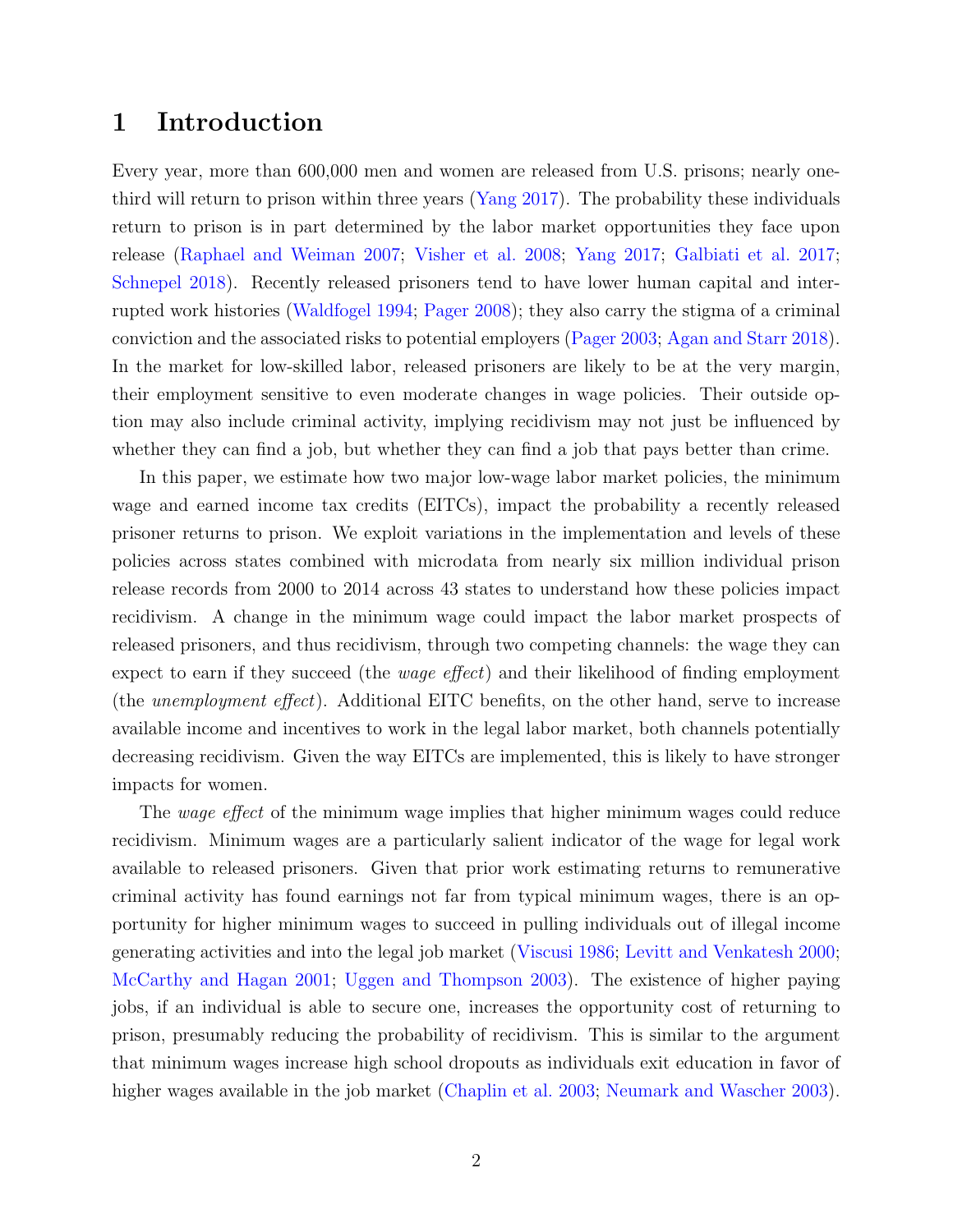The *unemployment effect* pushes in the opposite direction. The potential for unemployment induced by higher minimum wages is at the heart of most economic studies of the minimum wage (e.g. [Card and Krueger](#page-26-2) [1994;](#page-26-2) [Allegretto et al.](#page-26-3) [2011;](#page-26-3) [Neumark et al.](#page-29-3) [2014;](#page-29-3) [Meer and West](#page-29-4) [2015;](#page-29-4) [Allegretto et al.](#page-26-4) [2017;](#page-26-4) [Neumark and Wascher](#page-29-5) [2017;](#page-29-5) [Jardim et al.](#page-28-1) [2018;](#page-28-1) see [Neumark](#page-29-6) [2017](#page-29-6) for a recent review). To the extent that employers reduce overall labor demand or are able to substitute to more desirable labor pools due to higher minimum wages, this may increase the likelihood of unemployment and reduce the opportunity cost of further crime for recently released prisoners, increasing the probability of recidivism. Given employers' particular distaste for hiring individuals with criminal records and the potential for labor-labor substitution [\(Pager](#page-30-3) [2003;](#page-30-3) [Holzer et al.](#page-28-2) [2006;](#page-28-2) [Agan and Starr](#page-26-0) [2018\)](#page-26-0), released prisoners are likely to be particularly vulnerable to any potential unemployment effects of the minimum wage, even if higher minimum wages do not cause aggregate decreases in employment.

The theoretical wage effect is not substantively different from what we might expect from higher market wages or better labor market opportunities, as studied in the recent work of [Yang](#page-31-0) [\(2017\)](#page-31-0), [Galbiati et al.](#page-28-0) [\(2017\)](#page-28-0), and [Schnepel](#page-30-1) [\(2018\)](#page-30-1)—all of which show that better local labor market opportunities at the time of release decrease the probability of returning to prison. It is the possibility of a coincident unemployment effect from higher minimum wages that differentiates any predicted effects, and ensuing empirical content, of this question from this recent literature.

It is thus an empirical question whether, on net, the potential unemployment effects or wage effects of the minimum wage will dominate for the population of returning prisoners. Exploiting state and year variation in minimum wages over our time period, we find that higher minimum wages are associated with a *lower* probability of returning to prison, with no discernible difference in effect for men or women. That is, the increased incentive to substitute legal employment for criminal market activity, on net, appears to be greater than any unemployment effects of minimum wages for this group. However, our results do not allow for separate identification of the magnitude of unemployment or wage effects, only that wage effects dominate. Of course the individual's *own* employment is not the only mechanism through which a minimum wage or EITC could impact their possibility of returning to prison. Minimum wages and EITCs may impact other members of the individuals household or community in ways that could increase or decrease the support availability to them. Our data will not allow us to tease out these mechanisms and could be interpreted as the net effect of both individual and community level mechanisms.

While direct employment effects of minimum wages have been the focus of much of the literature on minimum wages, our research also adds to the growing literature on impacts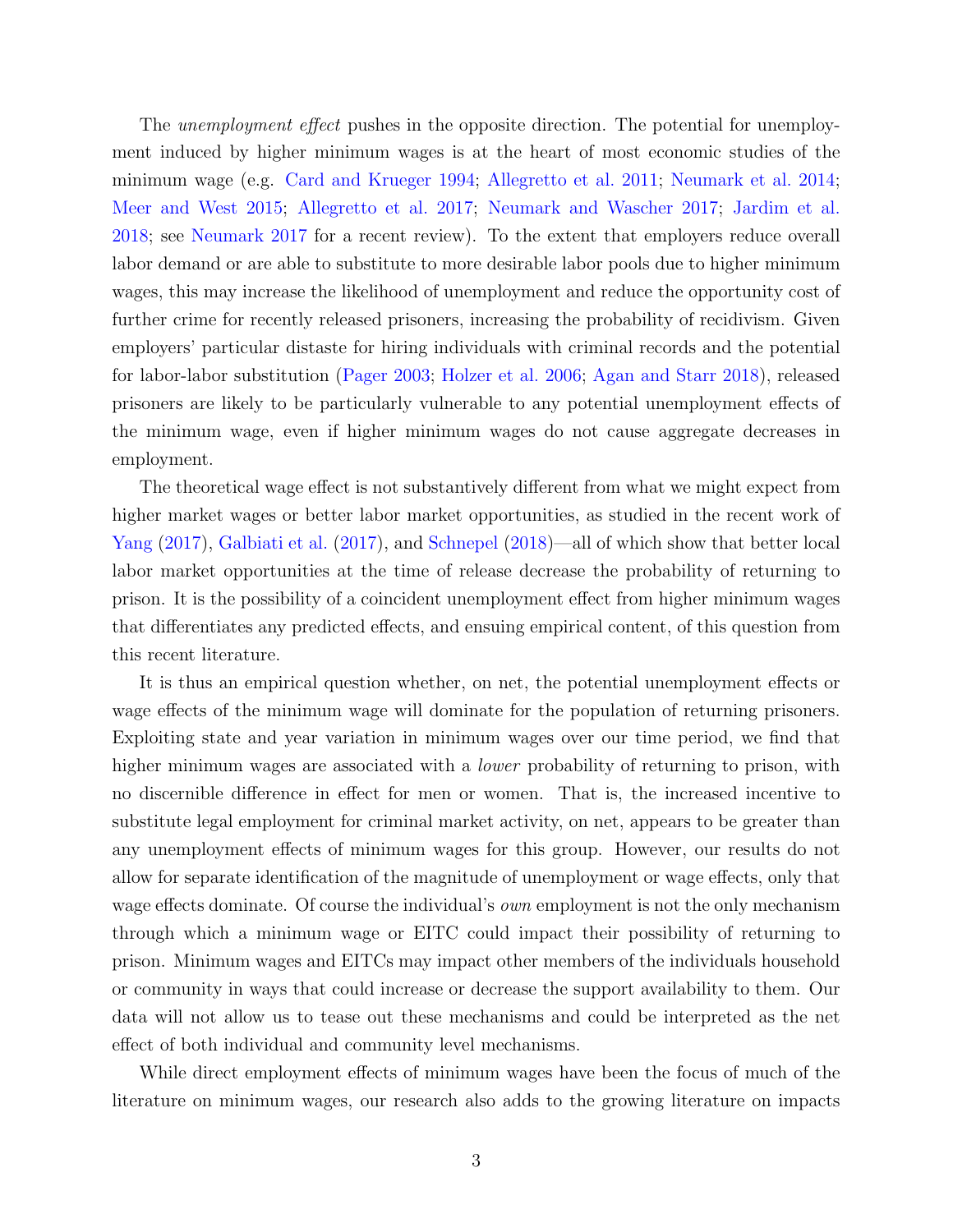of minimum wages on other margins, which includes research on wage distributions and inequality [\(DiNardo et al.](#page-27-0) [1996;](#page-27-0) [Lee](#page-28-3) [1999;](#page-28-3) [Autor et al.](#page-26-5) [2016\)](#page-26-5), firm entry and exit [\(Luca and](#page-29-7) [Luca](#page-29-7) [2017\)](#page-29-7), and fringe benefits [\(Clemens et al.](#page-26-6) [2018\)](#page-26-6). There is also a line of research on the broad relationship of minimum wages to crime [\(Hashimoto](#page-28-4) [1987;](#page-28-4) [Beauchamp and Chan](#page-26-7) [2014;](#page-26-7) [Braun](#page-26-8) [2017;](#page-26-8) [Fone et al.](#page-28-5) [2019\)](#page-28-5).<sup>[1](#page-3-0)</sup> We have reason, however, to be narrowly interested in the effects of minimum wages on recidivism, which has not yet been studied in relation to minimum wages, rather than crime rates in general. Individuals already bearing a criminal record are likely amongst the most vulnerable to potential unemployment effects.<sup>[2](#page-3-1)</sup> For other participants in the low-skill labor market, the next best alternative to legal employment is often leisure or school; the prospect of a higher minimum wage pulling such individuals into employment is a private outcome with little external consequence. For some released prisoners, on the other hand, their next best alternative to legal employment may be criminal endeavor. As such, minimum wages stand to have a previously unconsidered impact on private decisions to participate in illegal labor markets and, in turn, criminal activities with potentially significant negative impacts on others.

The predicted effects of EITCs are less ambiguous, at least for those who are eligible [\(Leigh](#page-29-8) [2010;](#page-29-8) [Rothstein](#page-30-5) [2010;](#page-30-5) [Nichols and Rothstein](#page-30-6) [2016\)](#page-30-6). An EITC is a (usually) refundable tax credit available to individuals with a job and low to moderate income (up to \$53,505 depending on the number of children you have and whether you are married filing jointly or single). The federal EITC is far more generous for people with minor children who live with them at least half the year - in 2016 the maximum federal EITC benefit for a household with no qualifying children was \$506, whereas it was \$3,373 for those with one qualifying child and \$6,269 for households with at least three children.<sup>[3](#page-3-2)</sup> In addition to the federal EITC, some states also have their own additional EITCs—an additional percentage of the federal EITC offered to filers in those states. As an explicit wage subsidy for individuals reporting

<span id="page-3-0"></span><sup>&</sup>lt;sup>1</sup>[Braun](#page-26-8) [\(2017\)](#page-26-8) and [Fone et al.](#page-28-5) [\(2019\)](#page-28-5) are the closest in spirit to our study - both studying minimum wages and crime. [Braun](#page-26-8) [\(2017\)](#page-26-8)'s calibrated model predicts national crime rates initially decreasing with the federal minimum wage, but eventually generating a net increase via disemployment effects. [Fone et al.](#page-28-5) [\(2019\)](#page-28-5) actually find that overall crime appears to increase with higher minimum wages. While not explicitly criminal, [Muravyev and Oshchepkov](#page-29-9) [\(2016\)](#page-29-9) found that a doubling of the Russian minimum wage in 2007 resulted in increased participation in the "informal" labor market.

<span id="page-3-1"></span><sup>&</sup>lt;sup>2</sup>Minimum wage studies have broadly emphasized identifying effects of higher minimum wages on groups likely to be looking for low-skilled occupations, including (but not limited to) teenagers [\(Neumark and](#page-29-10) [Wascher](#page-29-10) [1995;](#page-29-10) [Dube et al.](#page-27-1) [2010;](#page-27-1) [Allegretto et al.](#page-26-3) [2011;](#page-26-3) [Gorry](#page-28-6) [2013;](#page-28-6) [Dube and Zipperer](#page-27-2) [2015;](#page-27-2) [Liu et al.](#page-29-11) [2016;](#page-29-11) [Slichter et al.](#page-30-7) [2016;](#page-30-7) [Powell](#page-30-8) [2017\)](#page-30-8), immigrants [\(Orrenius and Zavodny](#page-30-9) [2003\)](#page-30-9), and high school dropouts [\(Deere et al.](#page-27-3) [1995\)](#page-27-3). Released prisoners share attributes with all of these groups, including the limited skill sets, education, and/or reference networks. They also have the additional stigma of a criminal record, implying that few released prisoners are likely to enjoy the luxury of being inframarginal with regard to any nontrivial low-skill wage policy.

<span id="page-3-2"></span><sup>3</sup>https://www.irs.gov/credits-deductions/individuals/earned-income-tax-credit/eitc-income-limitsmaximum-credit-amounts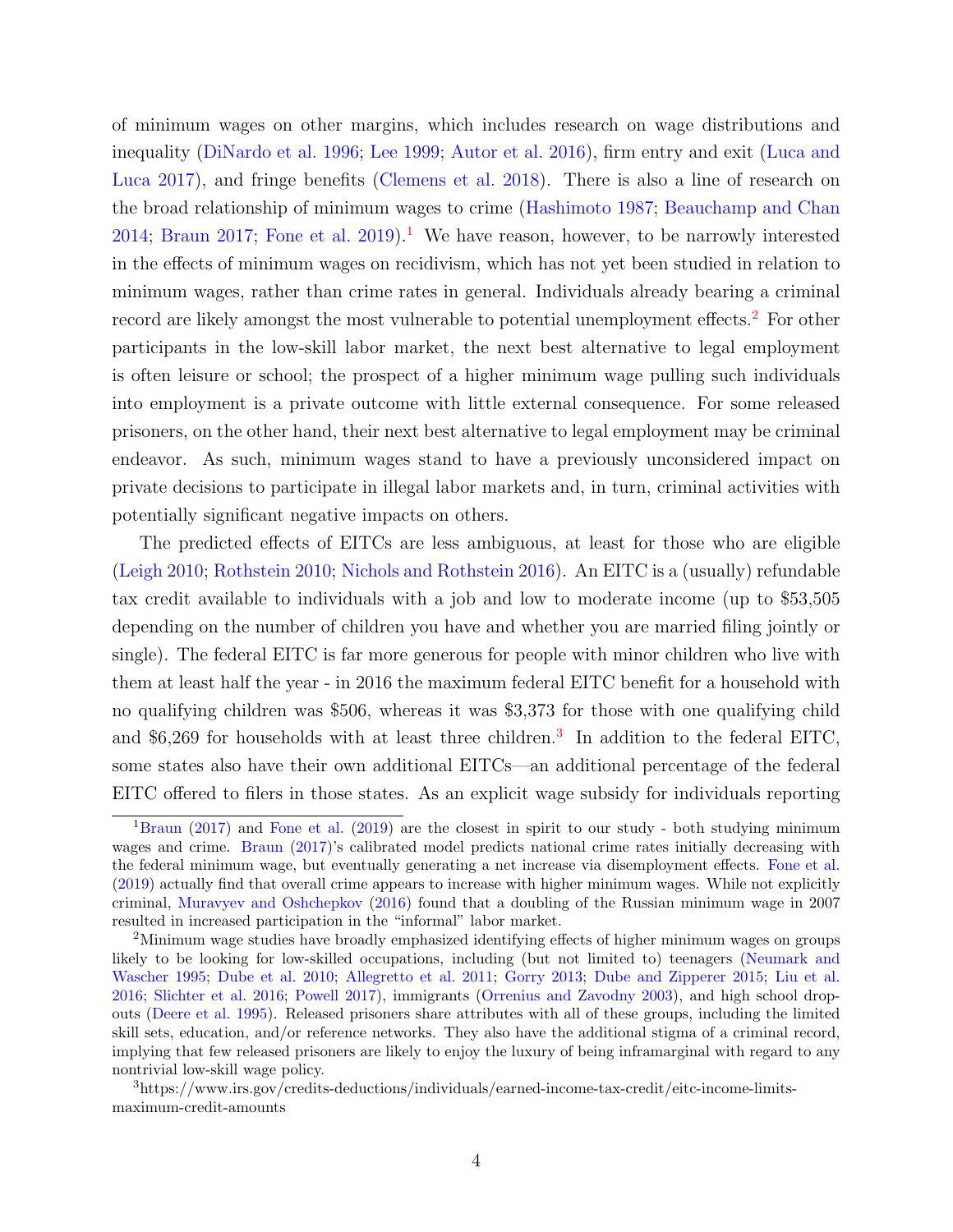earned income, standard theory predicts that the wage and employment effects of the EITC should move in the same direction, with both working towards reducing the probability an individual returns to prison.

Given that EITC magnitudes are strongly contingent on the number of children for which an individual holds custodial responsibility, however, their impacts on recidivism are likely to be heterogenous across individuals, particularly with regards to gender. The Bureau of Justice Statistics reports that 53% of men and women in prison are parents of minor children before they entered prison; 41.7% of women reported being the single parent of their household, compared to 19.2% of men [\(Glaze](#page-28-7) [2008\)](#page-28-7). In a survey of recently released prisoners in Chicago, Baltimore, and Cleveland performed by the Urban Institute, in the 2-4 months after release 28% of men and 49% of women report children under 18 living with them.<sup>[4](#page-4-0)</sup> The EITC literature has shown that these subsidies tend to increase labor force participation of single women [\(Eissa and Liebman](#page-28-8) [1996\)](#page-28-8). That fact, combined with the statistics on custodial responsibility, imply that EITCs may have stronger impacts on female recidivism. The EITC is also likely to have stronger effects over time. While the prospects of a higher future refund should have the immediate effect of increasing legal labor force participation, an additional income effect should enter the following year upon filing taxes when the individual reaps the benefit of the tax credit. Both of these are likely to have the effect of reducing recidivism.

Using state and year variation in the availability of state EITCs, we find some evidence that the availability of state top-ups to the federal EITC corresponds to a lower rate of longer-term (3-year) recidivism for women. This effect is stronger for 3-year recidivism rates than 1-year; this delay in impact, relative to the minimum wage, is unsurprising. EITC refunds are subject to the lag of tax filing and the issuing of government refunds, while any increase in the minimum wage stands to appear in any individual's next paycheck. State EITCs have no discernible effect on men, and, if anything, our results point to these policies corresponding to increases in returns to prison for some crimes.

The research on the EITC also constitutes a deep literature, but its connection to recidivism has similarly not been considered. Prior work has shown that, in terms of labor market participation, single mothers are more responsive to the EITC than other comparable groups [\(Eissa and Liebman](#page-28-8) [1996;](#page-28-8) [Ellwood](#page-28-9) [2000;](#page-28-9) [Meyer and Rosenbaum](#page-29-12) [2001\)](#page-29-12), while the observed net effects on married and childless men are insignificant [\(Hoffman and Seidman](#page-28-10) [2003;](#page-28-10) [Eissa and Hoynes](#page-27-4) [2004\)](#page-27-4). Further, prior research has offered evidence that the EITC may have a sufficiently strong effect of pushing single mothers into the workforce that the additional competition for low-skilled jobs may actually increase male unemployment [\(Eissa](#page-28-8)

<span id="page-4-0"></span><sup>4</sup>[Authors' calculations from the "Returning Home Study" data provided by the Urban Institute.](#page-28-8)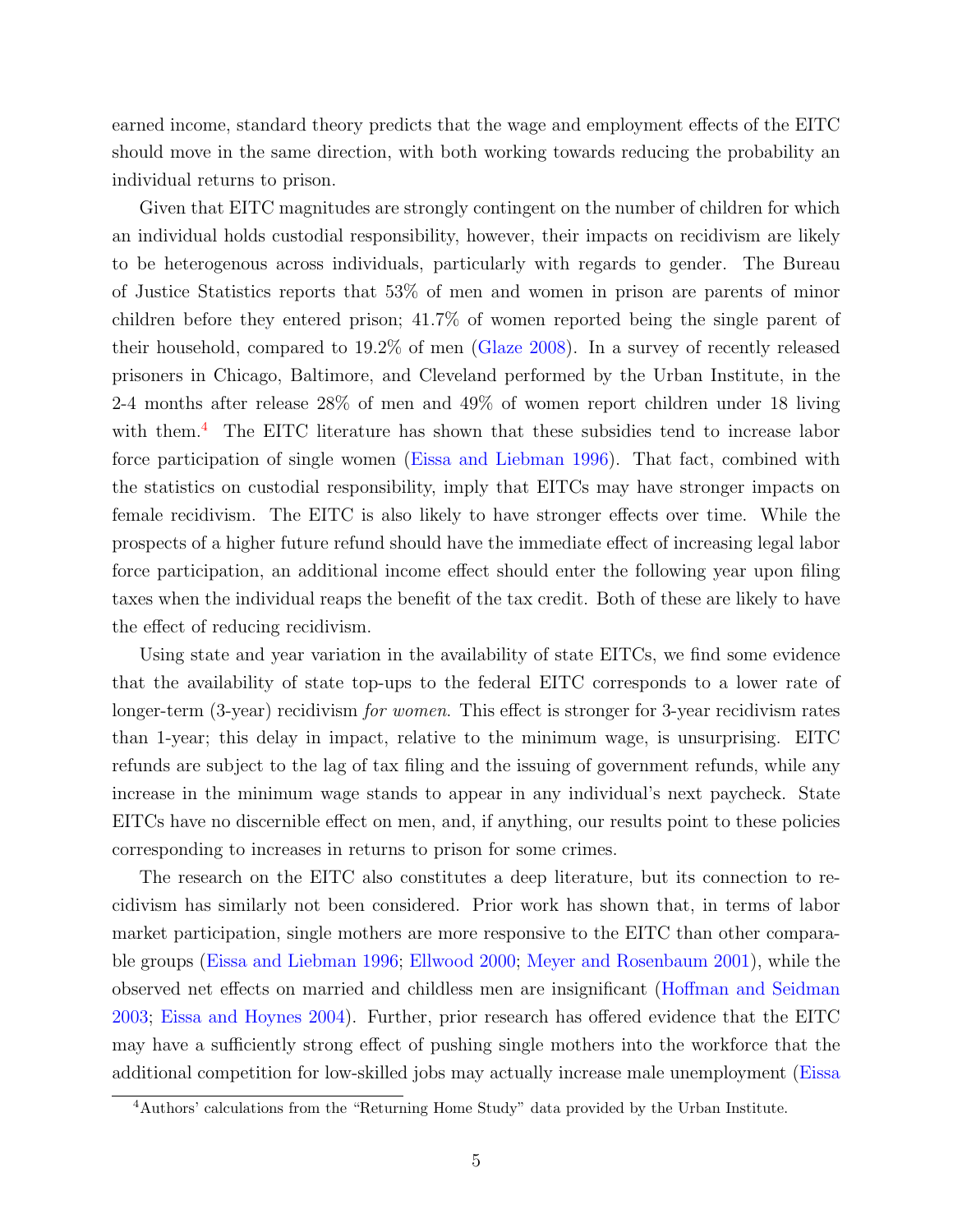[and Liebman](#page-28-8) [1996;](#page-28-8) [Ellwood](#page-28-9) [2000;](#page-28-9) [Meyer and Rosenbaum](#page-29-12) [2001\)](#page-29-12). Blank and Gelbach [\(2006\)](#page-26-9) test this "crowd-out" hypothesis. While they find no significant evidence of crowd-out, any potential effects would nonetheless be predicted to be stronger for males with a criminal record. These earlier findings are congruent with our conclusion that EITC benefits reduce recidivism for women, but have null, if not criminogenic, effects for men.

Our findings have important implications for both labor and crime policy. Nearly half of the \$125 million budget for the Second Chance Act Prisoner Reentry Initiative was earmarked for released prisoner employment programs [\(GAO](#page-28-11) [2011\)](#page-28-11). Summarizing the "flurry of community-based employment interventions, generally involving some combination of job readiness, job training, and job placement services" implemented between 1971 and 1994, [Visher et al.](#page-31-4) [\(2005\)](#page-31-4) identify eight programs for individuals with criminal records that were designed with an eye towards testable outcomes. While these programs likely have a range of genuine benefit to their participants, none produced statistically identifiable reductions in recidivism rates. Further, the intent of these and similar policies not withstanding, the balance of U.S. labor policy is very much against those with criminal records.<sup>[5](#page-5-0)</sup> Given the limited efficacy of past policies, and the political obstacles to passing legislation targeted to support individuals with criminal records, understanding the impact of broader labor policies is critical to efforts towards reintegrating released prisoners back into the workforce and breaking the cycle of crime and imprisonment. We find evidence that minimum wages and wage subsidies have socially beneficial second order effects on criminal recidivism, while also demonstrating a potential additional benefit to expanding the EITC to individuals who do not have custodial custody of young children. These observed outcomes suggest that broader labor policies targeted towards helping low skilled workers may serve as an alternative to policies specifically targeting released prisoners.

### 2 A Conceptual Framework

In this section, we outline a simple conceptual framework that models the behavior of individuals released from prison as a choice between legal and illegal activities and considers how low-wage labor market policies such as the minimum wage interact with this decision [\(Becker](#page-26-10) [1968;](#page-26-10) [Ehrlich](#page-27-5) [1974;](#page-27-5) [Grogger](#page-28-12) [1998\)](#page-28-12).<sup>[6](#page-5-1)</sup> Consider a simple model where a released prisoner can

<span id="page-5-0"></span><sup>&</sup>lt;sup>5</sup>As of 2016, there were 6,392 separate state restrictions on employment eligibility for those with felony records [\(Fredericksen and Omli](#page-28-13) [2016\)](#page-28-13). Criminal records as a major barrier to employment would appear, in many ways, to be not just an outcome, but an explicit policy goal [\(Pager](#page-30-3) [2003;](#page-30-3) [Agan and Starr](#page-26-0) [2018\)](#page-26-0).

<span id="page-5-1"></span><sup>&</sup>lt;sup>6</sup>This framework only considers the individual's choice between illegal and legal activities. Clearly, there are other aspects of an individual's life that could influence the probability they return to incarceration. As the focus of our research is on low-wage labor market policies, however, we believe this focus is relevant for us. We acknowledge, however, that it is not the only factor influencing recidivism.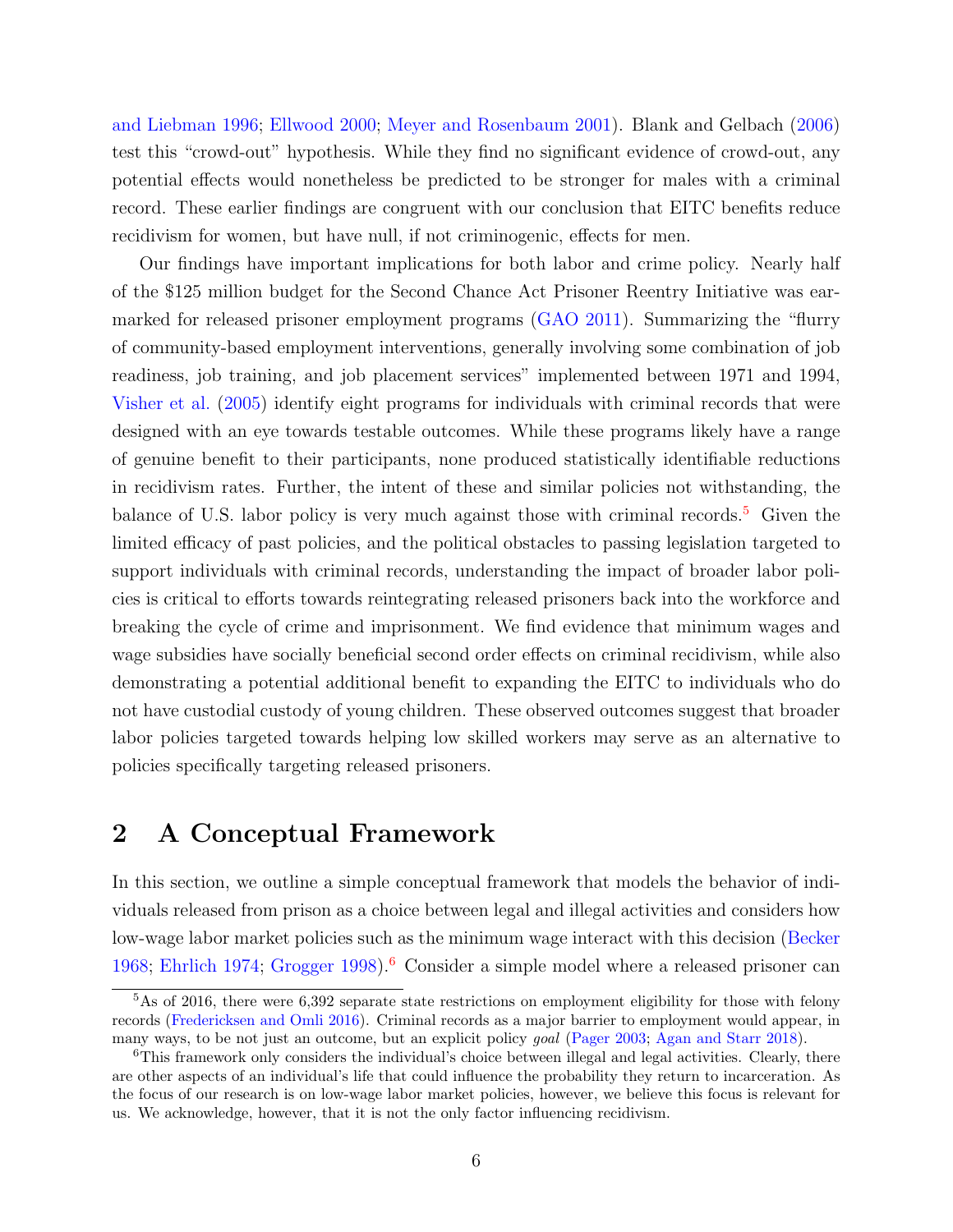earn  $w_i^*$  in the legal market absent a minimum wage and  $w_i^{crime}$  in the criminal market.<sup>[7](#page-6-0)</sup> The effect of a minimum wage,  $w^{min}$ , will depend on its size relative to  $w_i^*$  and  $w_i^{crime}$ . If we assume that the minimum wage is both salient in the market, i.e. that  $w_i^* < w^{min}$ , and that, as such, the probability of finding a job is decreasing with the minimum wage, then the net effect of the minimum wage on criminal activity (and recidivism) depends on the relative levels of  $w^{min}$ ,  $w^*$ , and  $w^{crime}$ .<sup>[8](#page-6-1)</sup>

If  $w^{crime} < w^* < w^{min}$ , then this individual would prefer to work in the legal labor market regardless of the minimum wage. Under these conditions, however, increases in the minimum wage may make it harder for them to find legal sector employment. An increase in the minimum wage will not induce any substitution of legal labor for crime at the margin given that the uncontrolled market wage was already sufficient to dominate the criminal wage. This increased unemployment, we posit, will increase the probability of recidivism. In this case the probability of recidivism will *increase* with the minimum wage  $w^{min}$ .

If  $w^*$  <  $w^{crime}$ , then this individual would prefer to "work" in the illegal labor market in the absence of a minimum wage. However, an increase in the minimum wage could push their potential wages high enough to dominate, such that  $w^* < w^{crime} < w^{min}$ . Recidivism is now tied to the minimum wage and the premium it offers relative to the wages of crime. Any increase in unemployment due to the minimum wage is irrelevant because the uncontrolled market wage is insufficient to dominate criminal endeavor. Then the probability of recidivism will *decrease* with  $w^{min}$ .<sup>[9](#page-6-2)</sup>

<span id="page-6-0"></span>The net effect of increasing minimum wages on recidivism is ambiguous and will depend

<span id="page-6-2"></span><sup>9</sup>If  $w^* < w^{min} < w^{crime}$ , then the individual will opt for criminal activity, regardless of the market and minimum wages.

<sup>&</sup>lt;sup>7</sup>In our model we will consider a greatly simplified version of criminal wages, where the returns are reduced to a linear value inclusive of all associated uncertainty, risk aversion, or any non-pecuniary rewards (e.g. thrills or social signaling). The "wages" of different types of crimes will, of course, bear different compositions of these rewards, with some more akin to a black market occupation, while others a randomly encountered opportunistic gamble [\(Cook](#page-27-6) [1980\)](#page-27-6). While not explicitly modeled here, we will include in our empirical analysis a breakdown of policy effects by different types of crime committed.

<span id="page-6-1"></span><sup>8</sup>We could, alternatively, formalize our theoretical framework as an Ehrlich-Becker model of the market for criminal offenses where demand can be construed as the "tolerance of crime" and supply the emergent labor response to crime's costs and benefits [\(Ehrlich](#page-27-7) [1996\)](#page-27-7). We will here treat demand as exogenous, focusing instead on supply and the net payoff to criminal activity,  $\pi$ , where  $\pi = W_C - \Psi(W_L, e, W_{min}) - pF$ . W<sub>C</sub> and  $W_L$  are the expected wages of criminal and legitimate labor,  $F$  is the punishment if caught engaging in criminal labor, and p is the probability of being caught.  $\Psi(W_L, e, W_{min})$  is the distribution of legitimate wages whose shape is a function of the the expected uncontrolled market wage,  $W_L$ , the "natural" employment rate within the hypothetically uncontrolled low-skill labor market,  $e$ , and the minimum wage,  $W_{min}$ . The minimum wage can affect both a released prisoner's probability of being employed and their expected wage if they find a job. As such,  $\Psi()$  is not a particularly well-behaved distribution - a portion of it is equal to zero, and from these "zeros" there is a discontinuous jump to the legal minimum wage. In much the same way as our the minimalist conceptual framework, any predicted effect of the minimum wage on the expected payoff,  $\pi$ , will be ambiguous. The values of  $W_{min}$  for which  $\int \Psi(W_L, e, W_{min}) > W_C - pF$  will depend on the underlying labor market conditions and the expected wages of crime.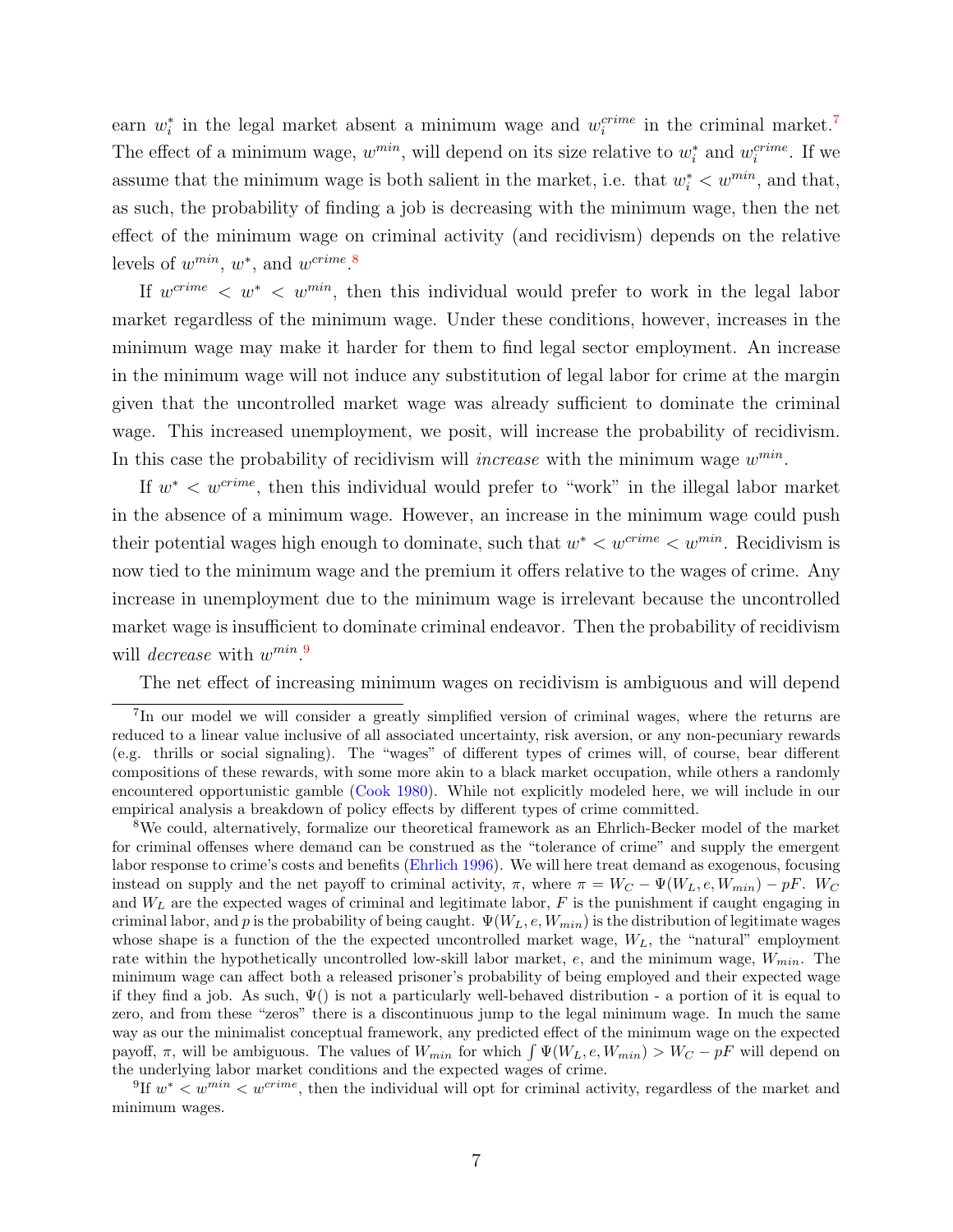on the underlying distributions of market and criminal wages. Increasing minimum wages could lead employers to reduce hiring, and released prisoners may be particularly susceptible to this loss, leading to increased recidivism. Higher minimum wages, however, could bring legal wages above potential "criminal" wages for some offenders, enticing them into the legal labor market. Given some probability of finding and securing this higher paid job, this wage effect should lead to reductions in recidivism. In the context of our simple framework, for individuals whose market wages are below the wages of crime  $(w<sub>L</sub><sup>*</sup>)$ , the wage effect will dominate. For individuals whose market wages are above the wages of crime  $(w_U^*)$ , the employment effect will dominate. In estimating the impact of minimum wages on recidivism, we are in effect estimating the net of these two forces.<sup>[10](#page-7-0)</sup>

This model simplifies the decision to an all-or-nothing choice between legal or criminal activities as the individual's source of income. The decisions predicted in our model are akin to the "first hour" of criminal income generation in the structural model in [Grogger](#page-28-12) [\(1998\)](#page-28-12), where individuals optimize their portfolio of legal and criminal income generating activities. Assuming monotonically decreasing benefits (and increasing costs, such as the probability of being apprehended) to criminal income opportunities, an individual's market wage serves as the reservation wage the highest criminal income opportunity must exceed for an individual to include any amount of criminal activity in their portfolio. Absent a minimum wage, the market wage would serve as an identical threshold for criminal activity in our model. The predicted unemployment and wage effects of the minimum wage in our model are qualitatively identical, and similarly ambigious, to what would be predicted within Grogger's model: they depend on whether the marginal return to crime is ever equal to the marginal return of work in the legal market. $^{11}$  $^{11}$  $^{11}$ 

Considered in this simple framework, the predicted impact of the EITC appears straightforward. The first order wage and employment effects of a pure wage subsidy push in the same direction—with larger subsidies leading to higher wages and higher probability of employment. The EITC, however, is not a universal subsidy program, with benefits almost entirely accruing to custodial parents of dependent children. This differential benefit to released prisoners stands to correspond to differential impact, particularly with regards to gender. Disproportionate accrual to single mothers is likely to be relevant to the 41.7% of women that entered prison as the only parent living with their child. Further to this point, in exit interviews with released prisoners, women were found to consistently place a higher

<span id="page-7-0"></span> $10$ [Braun](#page-26-8) [\(2017\)](#page-26-8) builds a search-theoretic model of crime and employment under a minimum wage that is broadly compatible with our framework.

<span id="page-7-1"></span><sup>&</sup>lt;sup>11</sup>While [Grogger](#page-28-12) [\(1998\)](#page-28-12) builds a structural model of portfolios of legal and illegal earnings observed in the NLSY 1979 data, we only observe whether an individual returns to prison and, as such, we simplify our conceptual framework to the individual's decision to earn her income legally or illegally.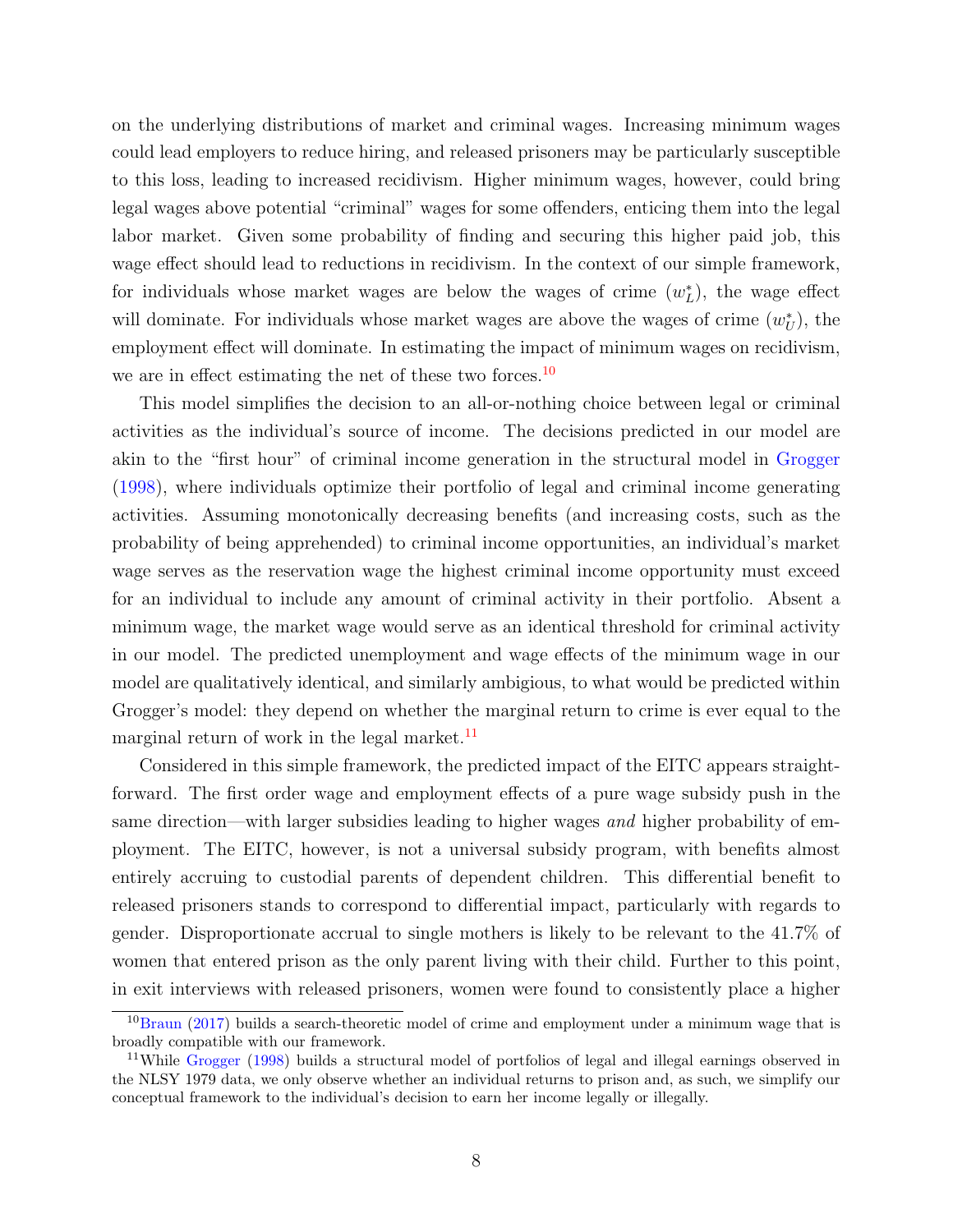priority on maintaining and regaining custody of children than men [\(Spjeldnes and Good](#page-30-10)[kind](#page-30-10) [2009\)](#page-30-10). On net, our simple model unambiguously predicts that the EITC will reduce criminal recidivism for women. With regards to male recidivism, however, the predicted effect of the EITC is far weaker.

### 3 Data

#### 3.1 National Corrections Reporting Program

Data on prison spells were obtained from the National Corrections Reporting Program (NCRP).[12](#page-8-0) The data were constructed using administrative data voluntarily provided by states to the Bureau of Justice Statistics (BJS) on prison admissions and releases from 2000- 2014. 44 states have provided data into this system at some point during this time period. The BJS data are linked using inmate ID numbers, allowing the matching of individuals across prison spells within a state.[13](#page-8-1)

The data include the admission and release month for each prison spell. Observed demographics for each offender include age, race, Hispanic ethnicity, education (highest grade completed), gender, and whether the individual has previously been convicted of and incarcerated for a felony. For each prison spell, we observe the type of facility the prisoner was placed into, the reason why the offender entered into the custody of the correctional facility, as well as why the prisoner was released. For each prison spell we also observe up to 3 conviction offenses, the sentence imposed for each offense, and the total sentence imposed. Because we observe the prison admission and release date for each period of incarceration, we can calculate the total time served for each period of incarceration. Actual time served can differ from the sentence imposed because of early release via parole or time credited.

The data do not include specific information on state or county of residence after incarceration. They do include the state that incarcerated the offender, and the state (and county) of conviction. For the most part, recently released offenders are released into the state and county of most recent legal residence prior to incarceration. For most of our analyses we will use the state of conviction as a proxy for the state the offender was living in after release. In some analyses, we will also use information on the county of conviction as a proxy for the county the offender lived in after release, however this is a more noisy proxy.<sup>[14](#page-8-2)</sup> For complete

<span id="page-8-1"></span><span id="page-8-0"></span><sup>12</sup>[United States Department of Justice. Office of Justice Programs. Bureau of Justice Statistics](#page-30-11) [2016](#page-30-11)

<sup>&</sup>lt;sup>13</sup>For a description of how prison term records were created, see [http://www.icpsr.umich.edu/files/](http://www.icpsr.umich.edu/files/NACJD/ncrp/white-paper-computing-code.pdf) [NACJD/ncrp/white-paper-computing-code.pdf](http://www.icpsr.umich.edu/files/NACJD/ncrp/white-paper-computing-code.pdf).

<span id="page-8-2"></span><sup>&</sup>lt;sup>14</sup>The 2015 NCRP data include, for some offenders, the last known state and county for the offender. Amongst those with the requisite data, 95% lived in the state of conviction prior to incarceration, however only 70% lived in the county of conviction prior to incarceration.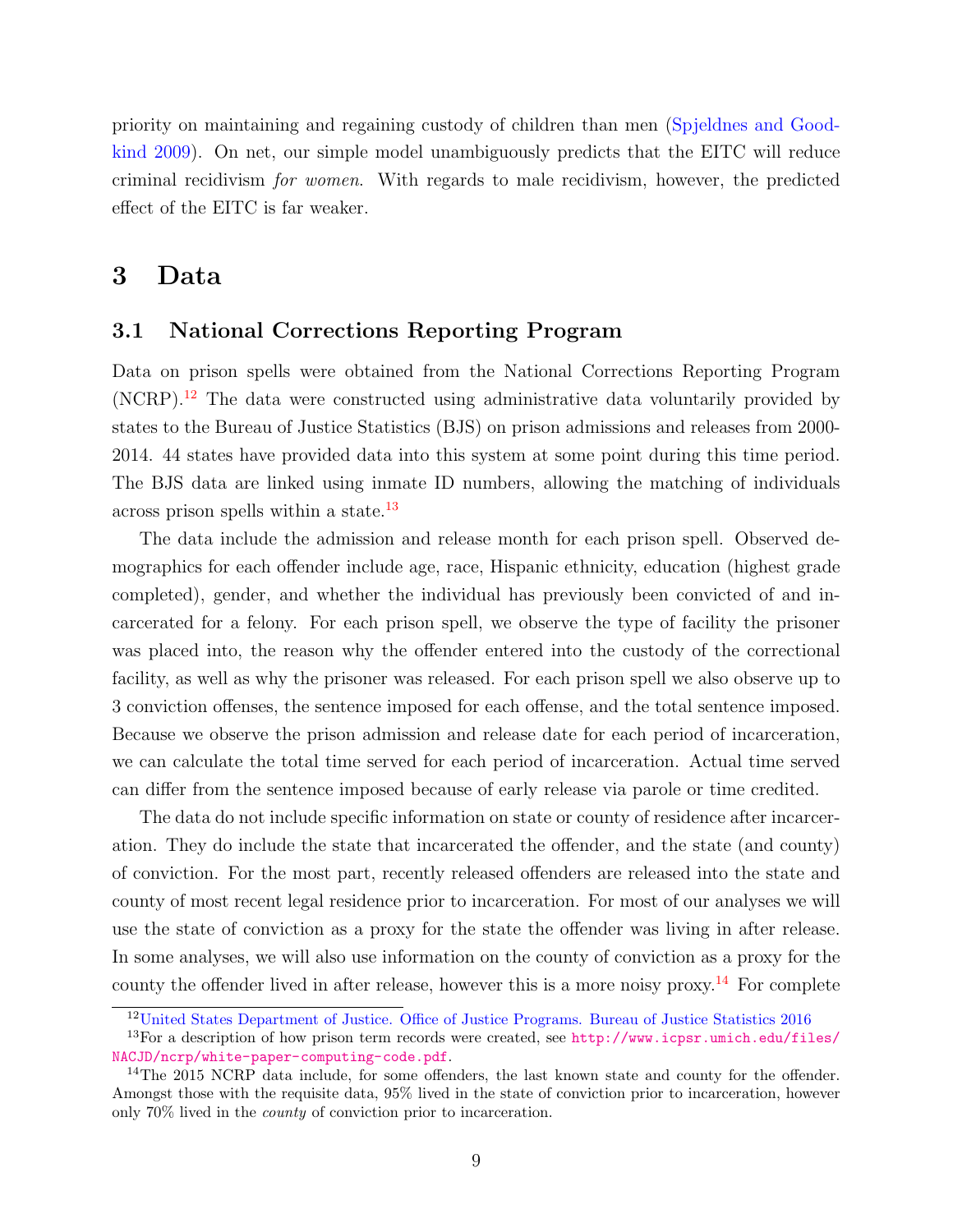details and background on this decision see Appendix [B.](#page-49-0)

From the 2000-2014 NCRP data we drop individuals who have not yet been released, which is  $13\%$  of the sample; who are missing gender, as this is a major component of our analysis (0.03% of the sample); or those who were "released" from prison because of death (0.4% of the sample). We also drop individuals who have a different state of conviction than state that incarcerated them—these are cases where it appears the offender was sent out of state to serve their sentence, though no reason is given why. In these cases, we are less clear about the state the prisoners will return to (0.04% of the sample).

The broadest exclusion of data from our analysis comes from the state of California. In 2011, California enacted the Public Safety Realignment Act (PSRA), an attempt to reduce overcrowding in CA prisons and as a result many convicts served their time in county jail rather than state prison post-PSRA. Given our data's reliance on state prison records (county jail admissions are unobserved), for the purposes of our analysis this completely changes the definition of recidivism in CA in 2011 and after. This can be seen clearly in Figure [2](#page-33-0) where CA recidivism rates drop precipitously around 2011, a far outlier from other large states or the state with the largest drop in recidivism around that time, Utah. Taking what we believe to be the most conservative approach, we opt to entirely exclude California from our analysis.[15](#page-9-0)

After all restrictions are imposed, including the exclusion of California, our sample includes nearly 5.8 million prison releases from 4 million unique offenders in 43 states when 1-year recidivism rates are the outcome. When 3-year recidivism rates are the outcome, the sample includes nearly 4.8 million prison releases from 3 million individuals.

There are two main limitations to the data for our purposes. First, the NCRP data only link prison spells within a state, so any reoffending in a different state is not captured and is indistinguishable from an individual who is not recommitted in the same state.<sup>[16](#page-9-1)</sup> Second, the data only capture a return to custody in state prison, not rearrest or prosecution.

Our sample of prisoner data is summarized in Tables [1](#page-37-0) and [2.](#page-38-0) Table [1](#page-37-0) gives demographic characteristics of the sample and Table [2](#page-38-0) shows recidivism rates. As expected, a vast majority of our sample, 88.2% are male. Minorities make up a larger share of our sample of prisoners

<span id="page-9-0"></span><sup>&</sup>lt;sup>15</sup>The data from California prior to 2011 are compromised as well. In 2006, California declared a "Prison" Overcrowding State of Emergency", authorizing the involuntary transfer of thousands of prisoners to out of state prisons. This state of emergency was not repealed until 2013, at which point 8,900 prisoners sentenced in California were still serving their sentences in out of state prisons. [https://www.gov.ca.gov/news.php?](https://www.gov.ca.gov/news.php?id=4278) [id=4278](https://www.gov.ca.gov/news.php?id=4278)

<span id="page-9-1"></span><sup>&</sup>lt;sup>16</sup>One condition of parole is often that one stays within a small geographic area after release. In addition, according to data collected by the Bureau of Justice Statistics on prisoners released from prison into 30 states in 2005, 3% were arrested out of state within one year and 7% were arrested out of state within 3 years [\(Durose et al.](#page-27-8) [2015\)](#page-27-8). So while out of state migration could clearly be an issue, we believe it will not have large effects on our results.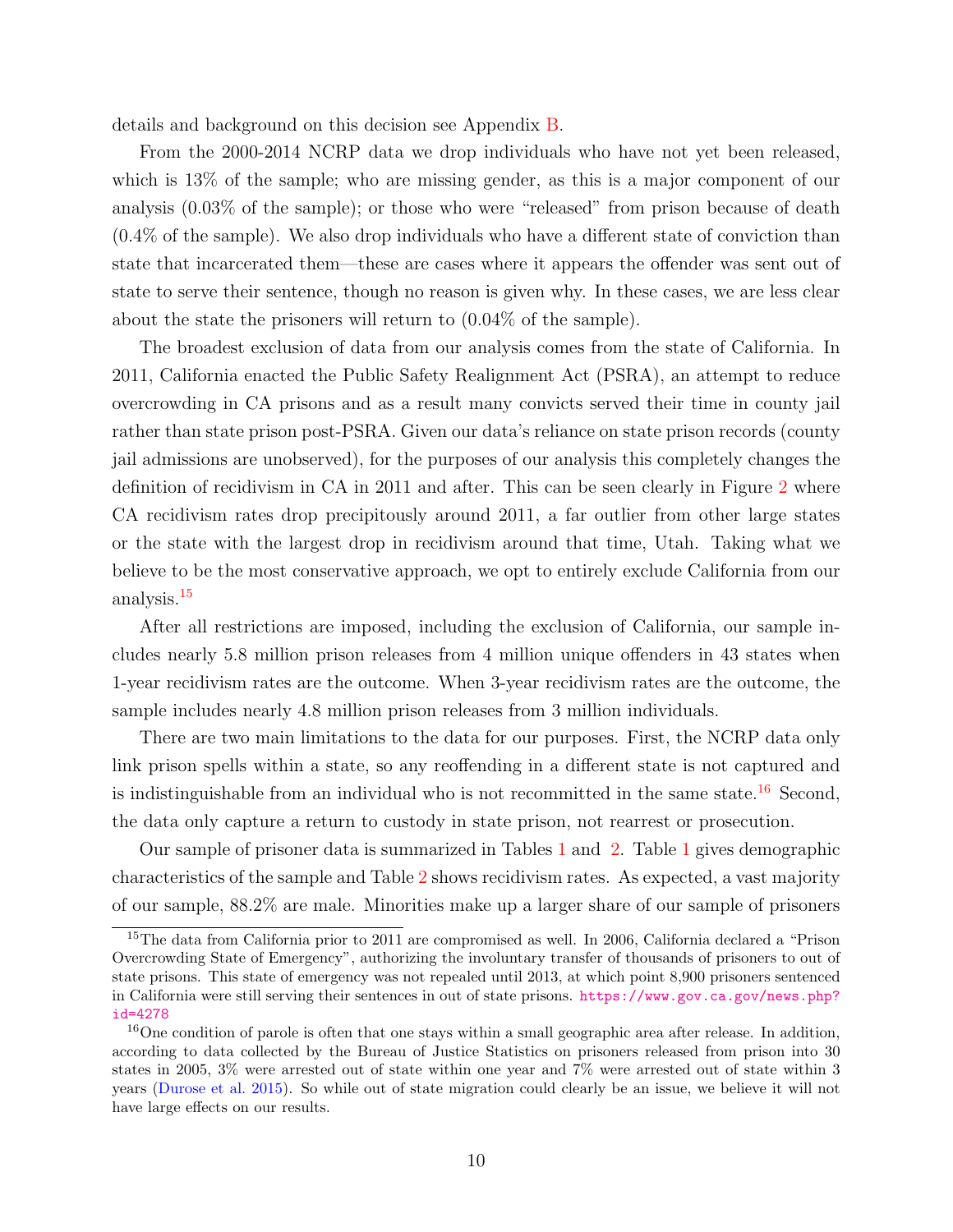than in the U.S. population (54.5% of our sample are black or Hispanic). The average prisoner is in their mid-thirties on release, which makes sense as our data concern prisons and not local or county jails, and thus most people are incarcerated for a relatively serious crime. In addition, almost 30% have a previous incarceration for a felony. In Table [2](#page-38-0) we see that just over 17% of offenders in our dataset are returned to prison within 1 year, and 35% are returned within 3 years. Men recidivate at a higher rate than women (18% versus 14% in the first year). Property and drug crimes constitute the most common returning offenses.

#### 3.2 Minimum Wage and EITC Data

We combine the NCRP data with data on minimum wages and the availability of state EITC top-ups. The minimum wage data are from [Vaghul and Zipperer](#page-30-12) [\(2016\)](#page-30-12), which include state and sub-state minimum wages for the entire period of our study from May 1974 to present.<sup>[17](#page-10-0)</sup> Table [3](#page-38-1) and Figure [1](#page-32-0) summarize state minimum wage and minimum wage changes during these years. The average state had 4 changes in their minimum wage during our time period, with no state changing less than twice. Many of these changes stemmed from the 2007 amendments to the Fair Labor Standard Act which implemented federal minimum wage increases in 2007, 2008, and 2009 (\$5.85 effective July 24, 2007; \$6.55 effective July 24, 2008; and \$7.25 effective July 24, 2009).<sup>[18](#page-10-1)</sup> On average, states increased their minimum wage  $$0.50$  (about  $8\%$  of the previous minimum wage), ranging from  $$0.05$  to  $$1.70$ . At any given point in our window of study, as many as 31 states had minimum wages above the federal minimum. A number of substate minimum wage changes take place in our window of observation. These changes are mostly at the city level, which limits our opportunities for integrating substate minimum wages into our analysis because the lowest geographic level of identification in our data is at the county level, and our county proxy (courthouse of prison admittance) is less reliable than our state identifier. In light of these limitations, our main analyses focus only on state minimum wages, but county level analysis of substate minimum wage changes is included as a supplemental robustness check.

The state EITC data come from the Tax Policy Center.<sup>[19](#page-10-2)</sup> As of 2016, 25 states and D.C. offer EITCs on top of the federal EITC, worth an additional 3.5-40% of the federal benefit. These EITC state top-ups were introduced in different states at different times, and many

<span id="page-10-0"></span><sup>&</sup>lt;sup>17</sup>In one specification we use the minimum wage at admission as well. We have some individuals admitted before May 1974, to fill in pre-1974 minimum wages we use data from David Neumark for January 1960-April 1974 available here: <http://www.economics.uci.edu/~dneumark/datasets.html>. For pre-1960 we assign the prevailing federal minimum wage at the month and year of admission.

<span id="page-10-1"></span><sup>&</sup>lt;sup>18</sup> If a state already had a minimum wage at or above these federal increases then it would not register as having a minimum wage change, hence the number changed in those years is not 51.

<span id="page-10-2"></span><sup>19</sup>Downloaded from: http://www.taxpolicycenter.org/statistics/state-eitc-based-federal-eitc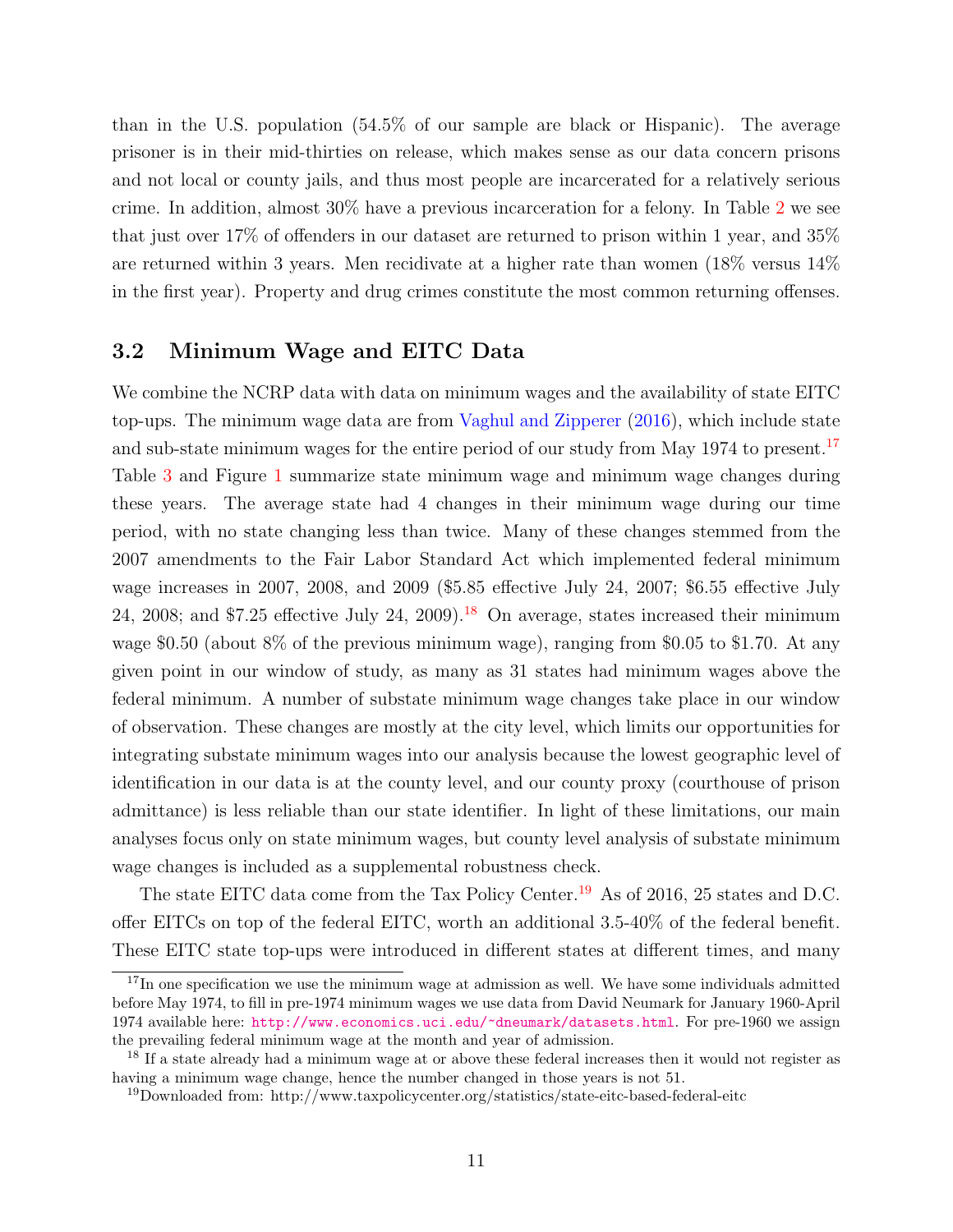<span id="page-11-3"></span>have expanded or contracted their EITC benefits over time, giving us both within-state and across-state variation in state EITC generosity and availability.

In Figure [3,](#page-34-0) we map the overlapping presence of state minimum wages and EITC programs at the beginning (2000) and end (2014) of the window within which we are able to observe prison release. The variation across states and over time in both the minimum wage and the EITC allows us to employ a difference-in-differences identification strategy in our analysis of the effect of low-wage labor market policies on individual recidivism. All minimum wage changes, state EITC provision, and state EITC top-up amounts for each state in our sample period (2000 - 2014) can be found in Appendix Table [A.1.](#page-47-0)

### <span id="page-11-2"></span>4 Empirical Model and Estimation

To estimate the effect of low-wage labor market policies on whether a released prisoner recidivates within a certain time period, we employ a difference-in-differences design. This design exploits the panel nature of our data and the fact that minimum wage changes and EITC top-ups were enacted and changed in different years and months across many states between 2000 and 2014. Our baseline specification is:

<span id="page-11-1"></span>
$$
Recidivate_{isct} = \beta_1 MW_{st} + \beta_2 MW_{st} \times Female_i + \beta_3 EITC_{st} + \beta_4 EITC_{st} \times Female + \beta_4 \mathbf{X_{it}} + \beta_5 \mathbf{K_{ts}} + \beta_6 \mathbf{J_{tc}} + \gamma_y + \delta_s + \epsilon_{isct}
$$
\n
$$
(1)
$$

where  $Recidivate_{ist}$  is an indicator variable for whether an offender i, imprisoned by state s, released in year-month t, returned to prison in the same state within a certain time period (1 or 3 years depending on the specification).  $MW_{st}$  is the (nominal) minimum wage in the state and year-month into which the offender was released.<sup>[20](#page-11-0)</sup>  $EITC_{st}$  is either the existence of a state top-up to the EITC or the percentage amount of the state top-up in the state and year-month into which the offender was released. Given that the EITC is mainly claimed by single mothers, we also interact our labor market policies with gender to see whether policy impact differs for men and women. There is a trade-off in using 1- or 3-year recidivism rates. The longer the recidivism period, the fewer observations we can use in our analysis. 3-year recidivism rates may more fully capture recidivism probabilities, however, as criminal cases often take a while to wind through the court system and into the prisons. In Equation [1,](#page-11-1) we identify the effect of the low-wage labor market policy at the time the offender was released. For that reason, we mostly focus on recidivism within 1 year, although we also show results

<span id="page-11-0"></span><sup>20</sup>Results are qualitatively similar if we use log minimum wages.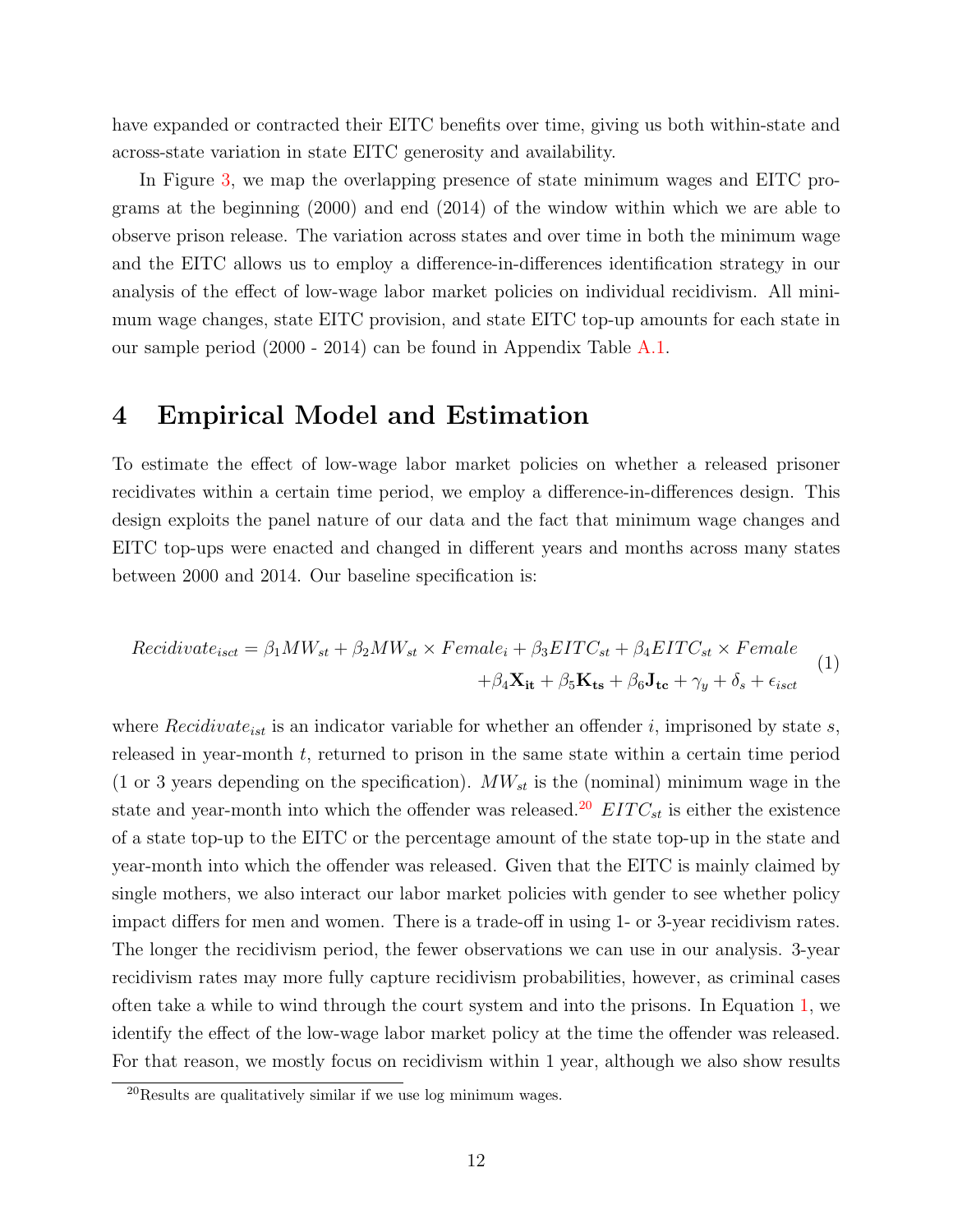for a 3 year window.  $\gamma_y$  are year fixed effects, and  $\delta_s$  are state fixed effects.

 $\mathbf{X}_{it}$  is a vector of characteristics about the individual offender, both time invariant and specific to the particular prison spell that ends in year-month  $t$ : race/ethnicity, gender, highest grade completed (at entry), age at release and its square, time served for this spell and its square, offense committed for this spell, number of counts convicted of for this spell, prior felony incarceration indicator, prison admission type (parole violation, new offense, etc...), and indicators for missing values for each of these variables.  $\mathbf{K}_{ts}$  are time-varying state characteristics: the housing price index, the percent of the state legislative bodies that are Democrats, the maximum TANF benefit for a family of three, and whether drug felons are banned from TANF benefits.<sup>[21](#page-12-0)</sup> These variables are meant to pick up other state policies that may interact with recidivism or employment for offenders and macroeconomic trends in the state. In robustness checks, we also add the unemployment rate as an additional control, though of course this may be directly impacted by the minimum wage.  $J_{tc}$  is a vector of demographic control variables from the Census and American Community Survey (ACS) at the level of the county that the individual was convicted in: median household income, percent age 15-24, percent black and percent Hispanic. $^{22}$  $^{22}$  $^{22}$ 

In an Appendix, we also present result from regressions similar to above but run separately for men and women. This, in effect, fully-interacts the controls and fixed-effects with gender. To the extent that we think that any missing gender interactions are causing omitted variable bias, this is a useful exercise. However, there is also a trade-off with precision. In particular, we have a far smaller sample of women due to the nature of criminal justice interactions. In addition, the pooled tables make the comparisons of coefficients across gender more straightforward for the reader.<sup>[23](#page-12-2)</sup> In Appendix Table [E.1](#page-57-0) we show that our main results do not differ qualitatively when we split the sample by gender, implying there is not considerable omitted variable bias from eliminating the gendered interactions on the controls.

<span id="page-12-0"></span><sup>21</sup>Housing price index is the all-transactions quarterly index from the Federal Housing Finance Agency. This is the same control used in [Clemens and Wither](#page-27-9) [\(2016\)](#page-27-9) to control for time-varying macroeconomics conditions across states without controlling for unemployment, which could be a direct result of minimum wage and EITC policies. State legislature data is from the National Conference of State Legislatures (for Washington DC we use percent of the U.S. Congress that are Democrats; Nebraska's unicameral legislature is technically non-partisan, however one can determine the political affiliation of its members by voter registration, party endorsements, or reporting in media or by non-profits, which we did). TANF benefits and felony drug bans come from the Urban Institute's Welfare Rules Database.

<span id="page-12-1"></span> $22$ These are meant to proxy for demographic characteristics of the county of release. For years and counties not represented in the ACS or Census, values were either linearly interpolated or carried forward from the most recent Census. As stated early, our best approximation is that around 70% of individuals live in the same county that convicted them. In other robustness checks we fully utilize this county proxy and include county fixed effects amongst other additional analyses. See Appendix [C.](#page-51-0)

<span id="page-12-2"></span><sup>&</sup>lt;sup>23</sup>Running the fully interacted models instead of separate regressions by gender, which would fix the problem of ease of comparison, has thus far been infeasible with the computer power we are currently able to access.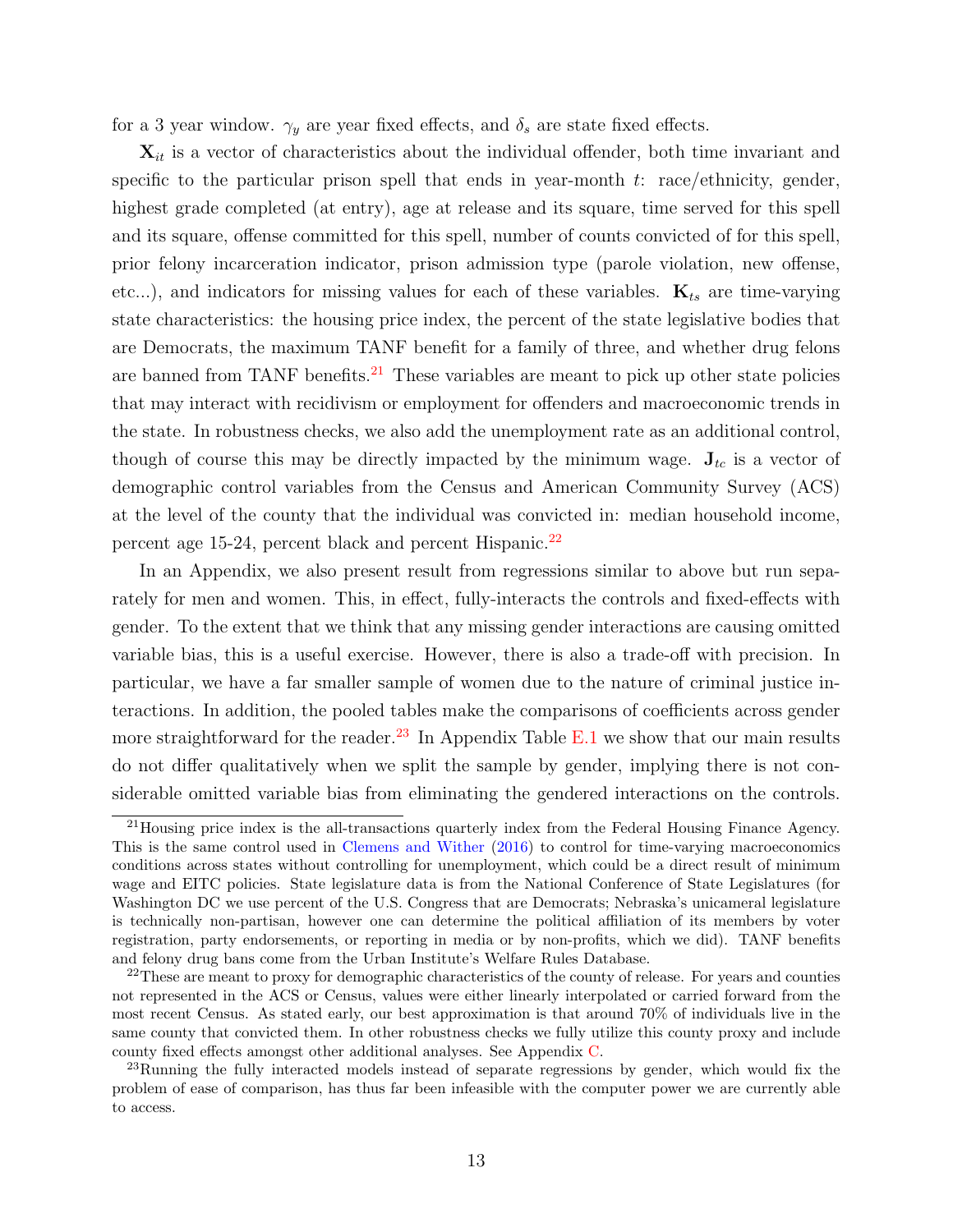Thus, for the main results in the text we focus on the pooled tables.

Standard errors are clustered at the state level. There are 43 states in our data during this time period, leaving us with 43 clusters. While there is some debate on the minimum number of clusters necessary to use standard clustering techniques, 30 is often cited as a threshold under which adjustment to standard cluster-robust standard errors are necessary to avoid over-rejection [\(Cameron et al.](#page-26-11) [2008\)](#page-26-11). While we are over this arbitrary threshold, it is nevertheless sufficiently close to warrant additional caution. As such, for all coefficients, we report cluster-robust standard errors with their respective stars to indicate statistical significance. For the main impacts of interest,  $\beta_1$  (on  $MW_{st}$ ) and  $(\beta_3 + \beta_4)$  (the total effect of the EITC for women), we also present  $p$ -values from the Wild-cluster bootstrap procedure suggested by [Cameron et al.](#page-26-11) [\(2008\)](#page-26-11), which tend to be more conservative, particularly when clusters are asymmetric in size. The table notes for Table [4](#page-39-0) provide more details.

Our identification of the impact of the minimum wage or the EITC compares observably similar offenders, released into the same state, but who happen to be released under different minimum wages or EITC policy regimes. The coefficients of principal interest are identified off of the random variation in the month of release, whether that release occurred before or after a raise in the minimum wage or EITC, and how an individual's probability of recidivism compares to other prisoners with similar characteristics. These policies can obviously change after the offender is released, and this may affect their employment, wages, and potential recidivism. To account for this we also consider the average minimum wage in 6 months and 12 months following release. In the robustness checks, we also consider several alternative specifications to deal with potential endogeneity of minimum wage changes to trends in employment or other macroeconomic conditions in the state. We test specifications addressing state-specific macroeconomic time trends, closer geographic controls, exogenous shifts caused by the federal minimum wage changes, and potential dynamic effects.

### 5 Results

We start by presenting the basic relationship between minimum wages or EITC top-up percentages and the probability of recidivism as binned scatterplots, controlling only for state and year fixed effects with a bivariate regression line fit to the plotted bins. Figure [4](#page-35-0) is for the state minimum wages. We see a distinct downward trend: high minimum wages appear to be associated with a reduced risk of returning to prison, and while there are clear level differences, the slopes are almost identical for men and women. The relationship between recidivism and state EITC top-up percentages is similarly plotted in Figure [5.](#page-36-0) Here we see a slightly different story, there is a negative association for women, but for men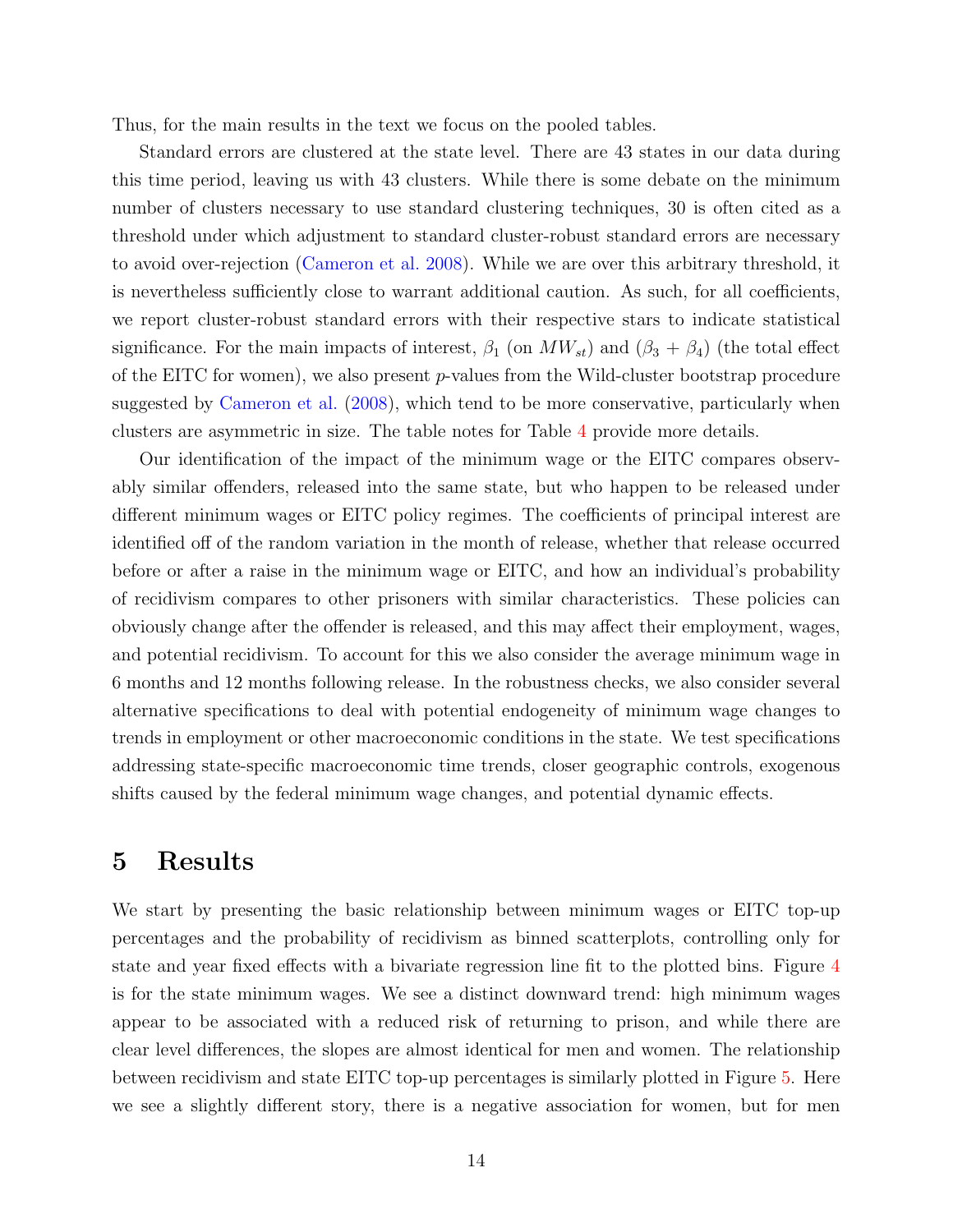the slope of the relationship between the EITC top-up and recidivism is not so strong. While these relationships will be explored with more rigor and controls in later regression analysis, we see the initial story start to emerge: higher minimum wages are associated with reduced recidivism for both men and women, and EITC top-ups are associated with reduced recidivism for women but not for men.

Table [4](#page-39-0) presents our main results from Equation [1](#page-11-1) for the minimum wage and state EITC. All specifications include state and year fixed effects and a vector of controls for both offender and state of release characteristics. In Columns 1 and 2, EITC is defined as a binary variable for whether the state has a top-up available; in Columns 3 and 4 we use the magnitude of the state top-up as a percent of the federal EITC. We show results for both 1- year and 3-year recidivism rates.<sup>[24](#page-14-0)</sup> The results from Column 1 show that a \$1.00 increase in the minimum wage is associated with a 0.94 percentage point decrease in the probability an individual returns to prison within one year. The mean probability of returning to prison in 1 year is 17.3%, and the average minimum wage increase is \$0.50, implying that the average minimum wage increase is associated with a 2.7% decrease in the probability of returning to prison in 1 year. Consistent with the results from the binned scatter plots, we find that the effect of the minimum wage does not differ significantly for women versus men. Results are very similar in magnitude for 3-year recidivism rates, with a \$1.00 increase in the minimum wage reducing the probability of return to prison within 3 years by 1.53pp (implying the average minimum wage increase decreases the probability of return to prison in 3 years by 2.25%). The main minimum wage results are statistically significant at the 5% level with the cluster-robust standard errors reported in parentheses. Using the more conservative wild bootstrap  $p$ -values, reported at the bottom of the table, the coefficient is significant at the 10% level for 1-year recidivism and 1% level for 3-year recidivism.

Columns 1 and 2 also consider the availability of a state top-up to the federal EITC. The results imply some evidence that for women the existence of a state EITC decreases recidivism, though this total effect is only significant for 3-year recidivism. For 3-year recidivism, the results indicate that the availability of a state top-up to the federal EITC decreases the probability a woman returns to prison in 3 years by about 3 percentage points (11%), and this is statistically significant at the  $5\%$  level even with bootstrap p-values. Columns 3 and 4 of Table [4](#page-39-0) substitute the magnitude of the state EITC top-up into Equation [1](#page-11-1) instead of simply whether a state top-up exists. The results indicate that a 1pp increase in the EITC top-up reduces 3-year recidivism by 0.15pp for women (0.55%). Within the context of our sample (mean state top-up  $= 5.2\%$ , Std. Dev.  $= 9.3$ ), a one standard deviation increase in the state EITC corresponds to a 5.1% reduction in the expected recidivism rate for women.

<span id="page-14-0"></span><sup>&</sup>lt;sup>24</sup>Appendix [E](#page-56-0) shows results for these same regressions run separately by gender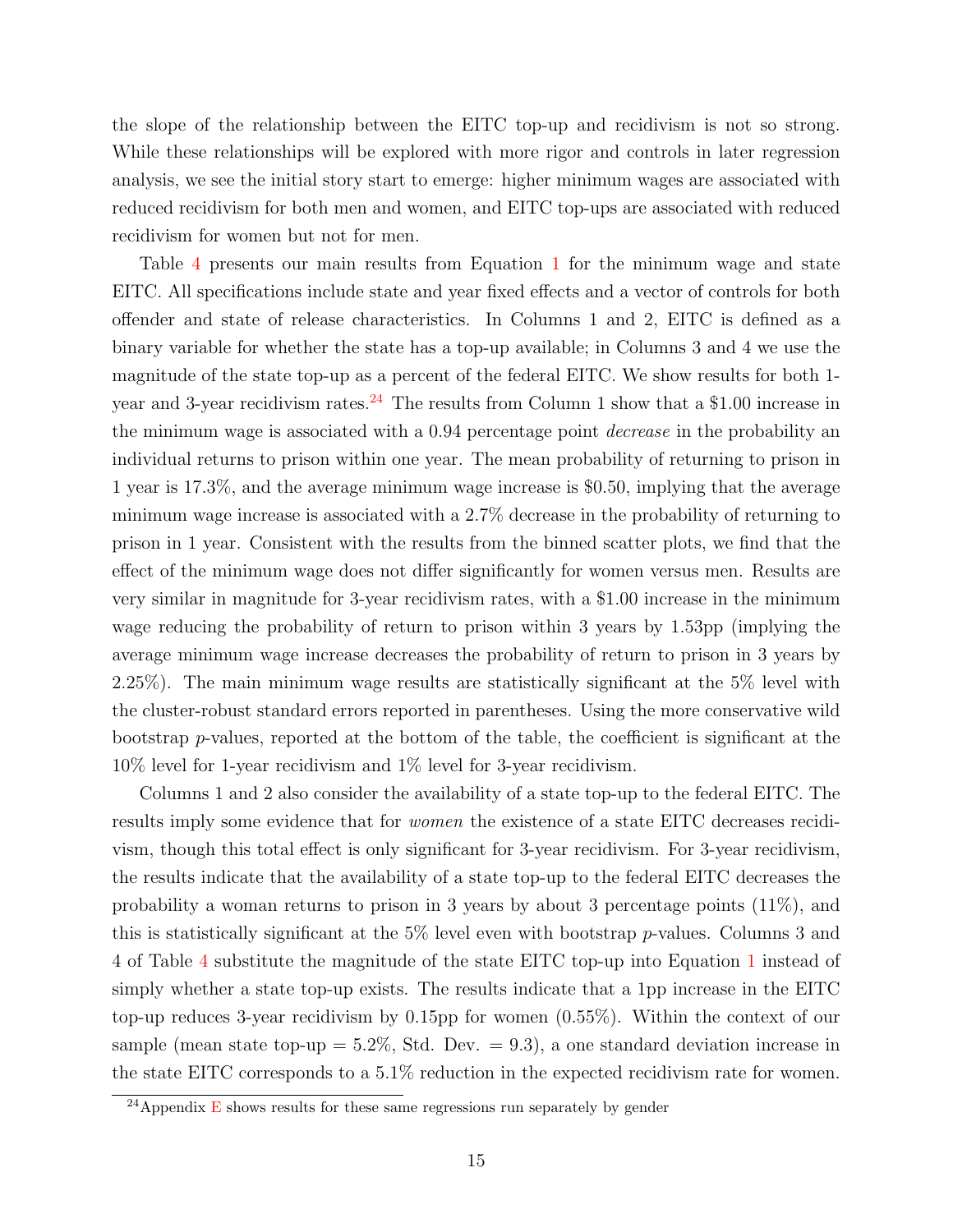It is important to note, however, that this result is only marginally significant with the cluster-robust standard errors ( $p=0.067$ ), and the wild bootstrap  $p$ -value is 0.[25](#page-15-0).<sup>25</sup>

#### 5.1 Robustness of Main Result

One concern for our identification strategy is that there are unobserved trends in recidivism rates that are correlated with the implementation of a minimum wage that could bias our results. We employ a variety of specifications to assess potential bias and the sensitivity of our results. We present results here using 1-year recidivism rates as an outcome; for space, results using 3-year recidivism rates as an outcome are in Appendix [F.](#page-58-0)

For example, if states that implement minimum wage increases are also states that are experiencing decreases in recidivism rates, then this could explain our negative result. If this were the case, this would imply that that *future* minimum wage changes would appear to have a significant association with current recidivism rates [\(Meer and West](#page-29-4) [2015\)](#page-29-4). In Columns 1 and 2 of Table [5](#page-40-0) we test this idea by adding in leading values of the minimum wage 1 and 2 years in advance. We see that the coefficients on the leading values are negative, though small and not statistically significant, and the coefficient on the current minimum wage is qualitatively unchanged when adding in the leading minimum wages.

Minimum wage changes could also be endogenous to state-specific trends that could also affect recidivism, i.e. if states tend to change their minimum wages when economic conditions are are on an up- or a downswing, this could bias our results. The potential for time varying state or local geography-specific differential trends in economic conditions and how to control for them is the thrust of much of the recent debate in the minimum wage and employment literature (see, for example, [Dube et al.](#page-27-1) [2010;](#page-27-1) [Neumark et al.](#page-29-3) [2014;](#page-29-3) [Allegretto et al.](#page-26-4) [2017;](#page-26-4) [Neumark and Wascher](#page-29-5) [2017\)](#page-29-5).

In Columns 3-5 of Table [5,](#page-40-0) as in much of the applied microeconomic literature concerned about differential trends in unobservables across states, we add in state-specific time trends. We consider linear trends, as well as trends with higher-order polynomials. The higher-order polynomials follow the suggestion of [Neumark et al.](#page-29-3) [\(2014\)](#page-29-3), who note that recessionary periods can lead to cross-state deviations in employment and labor market conditions that could cause linear time trends to be biased, and that higher-order polynomials may pick up this variation better.<sup>[26](#page-15-1)</sup> Columns 3-[5](#page-40-0) of Table 5 add in first- through third-order state-

<span id="page-15-0"></span> $25$ While there is the possibility of complementarity between minimum wages and EITC policies [\(Neumark](#page-29-13) [and Wascher](#page-29-13) [2011\)](#page-29-13), we do not observe a statistically significant interaction effect between minimum wages and the existence of a state EITC top-up on recidivism in our analysis. Results are available on request.

<span id="page-15-1"></span><sup>&</sup>lt;sup>26</sup>There is particular debate in the minimum wage and employment literature about the correct specification for the state-specific time trends; as such we report several versions [\(Dube et al.](#page-27-1) [2010;](#page-27-1) [Neumark et al.](#page-29-3) [2014;](#page-29-3) [Allegretto et al.](#page-26-4) [2017;](#page-26-4) [Neumark and Wascher](#page-29-5) [2017\)](#page-29-5).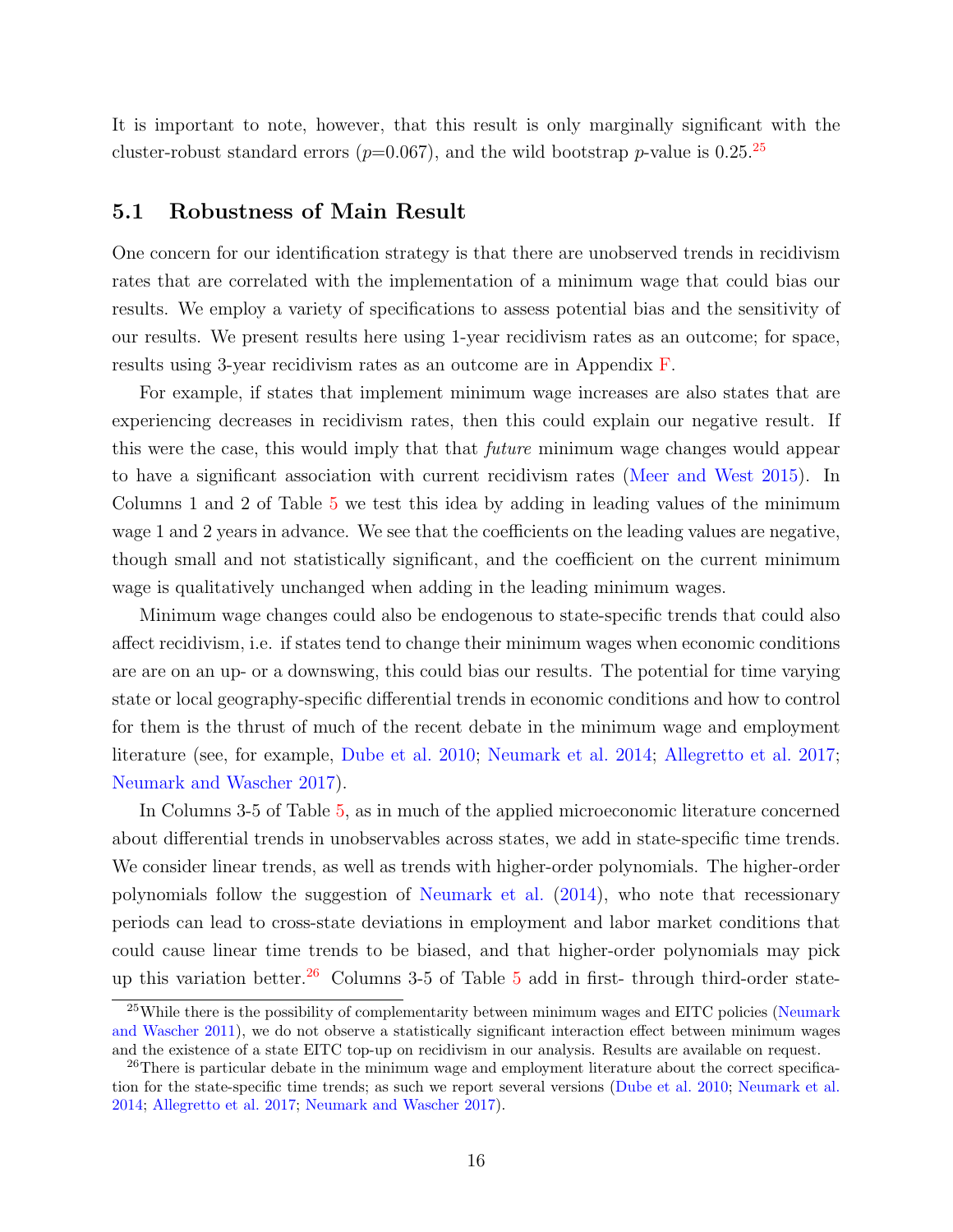specific polynomial time trends.<sup>[27](#page-16-0)</sup> With linear time trends, the coefficient is smaller and not statistically significant. However, accounting for the potential non-linear time trends via second and third order state-specific time trend polynomials, the coefficients are statistically significant and imply that the average minimum wage increase is associated with about a 2% decrease in recidivism, smaller than the main results (2.7%), but still economically significant. These coefficients are statistically significant when using either cluster-robust and wild bootstrap  $p$ -values to account for the potential for too few clusters. The period under study saw two recessionary periods: one very early in the period in 2001 and the Great Recession, which implies that non-linear trends may be necessary to pick employment and labor-market trends appropriately.

In Column 6 we we attempt to control for potential unobserved regional heterogeneity by including Census-Division-by-year fixed effects, as is common in the panel differencein-differences literature. This specification implies that geographically close states may be better controls as they are (potentially) hit by similar shocks. Our results with these divisionby-year fixed effects are very similar in magnitude. They are only significant at the 10% level however, and the wild bootstrap *p*-value is 0.15.

The general concerns addressed above are that the minimum wage changes we see are not exogenous to conditions that may also be affecting recidivism. However, the federal minimum wage changes in 2007, 2008, and 2009 are more plausibly exogenous to state-specific trends and policies. As such, we take a nod from [Clemens and Wither](#page-27-9) [\(2016\)](#page-27-9) and focus on these federal changes. Some states were bound by these minimum wage increases by virtue of having minimum wages below the new federal levels and others were not (by having minimum wages already at or above the new federal minimums).<sup>[28](#page-16-1)</sup> While our variable of interest (individual recidivism rates) does not permit an identical triple difference design, we can similarly treat the the binding status of federal minimum wage laws as a source of variation in state minimum wages that are exogenous to the macroeconomic conditions, trends, and policies in any particular state. We identify state-years that experienced minimum wage increases caused by the federal increases and compare those to other changes via the following specification:

<span id="page-16-0"></span><sup>&</sup>lt;sup>27</sup>Adding in the interactions with female does not change the conclusion and is not presented in the interest of space.

<span id="page-16-1"></span><sup>&</sup>lt;sup>28</sup>These changes happened during the Great Recession, which also differentially affected states. While state minimum wage increases tend to be correlated with weak economic conditions, the federally bound states in this window, on average, were less negatively impacted by the Great Recession [\(Clemens and Wither](#page-27-9) [2016\)](#page-27-9). They control for these differences using an index of housing market prices, a control variable which we employ as well.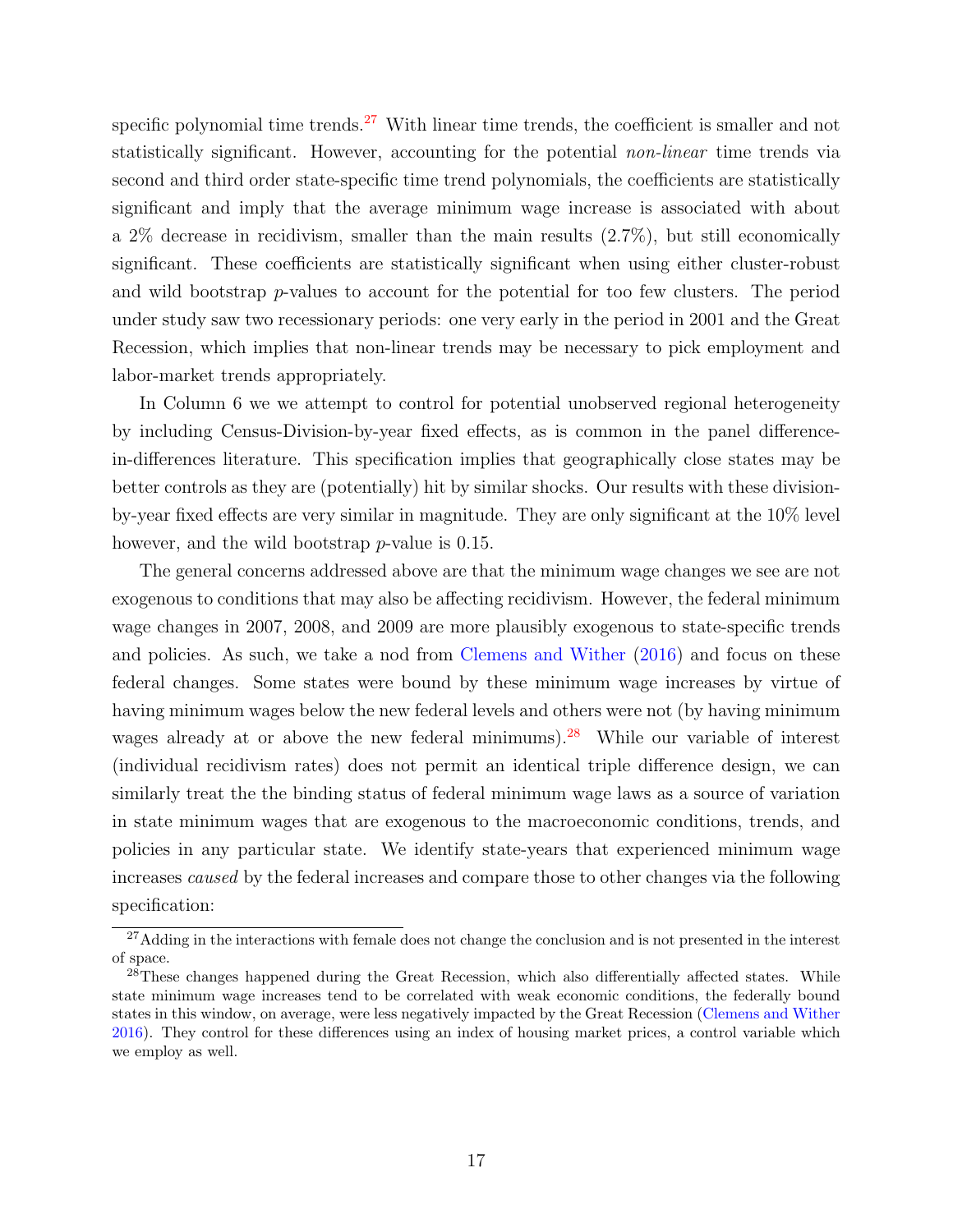Recidivate<sub>isct</sub> = 
$$
\alpha + \beta_1 MinWage_{st} + \beta_2 Bound_{st} + \beta_3 MinWage_{st} \times Bound_{st}
$$
  
+ $\beta_4 \mathbf{X_{it}} + \beta_5 \mathbf{K_{ts}} + \beta_6 \mathbf{J_{tc}} + \gamma_y + \delta_s + \epsilon_{isct}$  (2)

Appendix [D](#page-54-0) describes how we define Bound and identifies the states and years that are bound by the federal increases. In Column 7 of Table [5](#page-40-0) we show that states that experienced bound and unbound minimum wage changes experienced similar decreases in recidivism. The coefficient on the interaction term  $(MinWage_{st} \times Bound_{st})$  is small and not statisticallysignificant  $(-0.0010,$  cluster-robust se= $0.0052$ ). This indicates that states that experienced plausibly exogenous increases in their minimum wages also experienced similar decreases in recidivism.

Table [6](#page-41-0) employs some additional robustness checks on our results. For our main analyses, we controlled for the general macroeconomic conditions in a state via the housing price index. A more natural control might be state unemployment rates, however this could be directly impacted by the minimum wage. Nevertheless, in Table [6,](#page-41-0) Column 1, we add the state unemployment rate to our main specification, and see that this does not change our conclusions about the association of minimum wage changes with reduced recidivism. Individuals may have different probabilities of committing a crime conditional on the minimum wage when they committed the crime associated with their first observed incarceration. Further, minimum wage changes may be correlated across time. This opens the possibility of selection into who we see in prison based on initial minimum wages that we are picking up as an effect of minimum wages at release. Instead, to test, and better control for, this possibility, in Column 2 of Table [6](#page-41-0) we control for the minimum wage at prison entry and the minimum wage one year before prison entry.<sup>[29](#page-17-0)</sup> The coefficients on the minimum wages at admission and the year before admission are small and statistically insignificant, while the coefficients on the minimum wage and EITC at time of release remain qualitatively unchanged. Finally, in Columns 3 and 4 of Table [6](#page-41-0) we consider average minimum wages 6- and 12- months after release to account for the fact that the minimum wage can change after an offender is released. We see qualitatively similar if not slightly larger coefficients when using this alternative independent variable.

Concerns over the potential endogeneity of minimum wages to trends or policies have been the focus of the recent minimum wage and employment research agenda, and are germane to our analysis as well. Our minimum wage variable demonstrates broad robustness to a variety of specifications meant to deal with similar omitted variables that could also

<span id="page-17-0"></span><sup>&</sup>lt;sup>29</sup> Unfortunately, the data do not have the date the crime was committed. So these dates are used to proxy the date the crime was committed.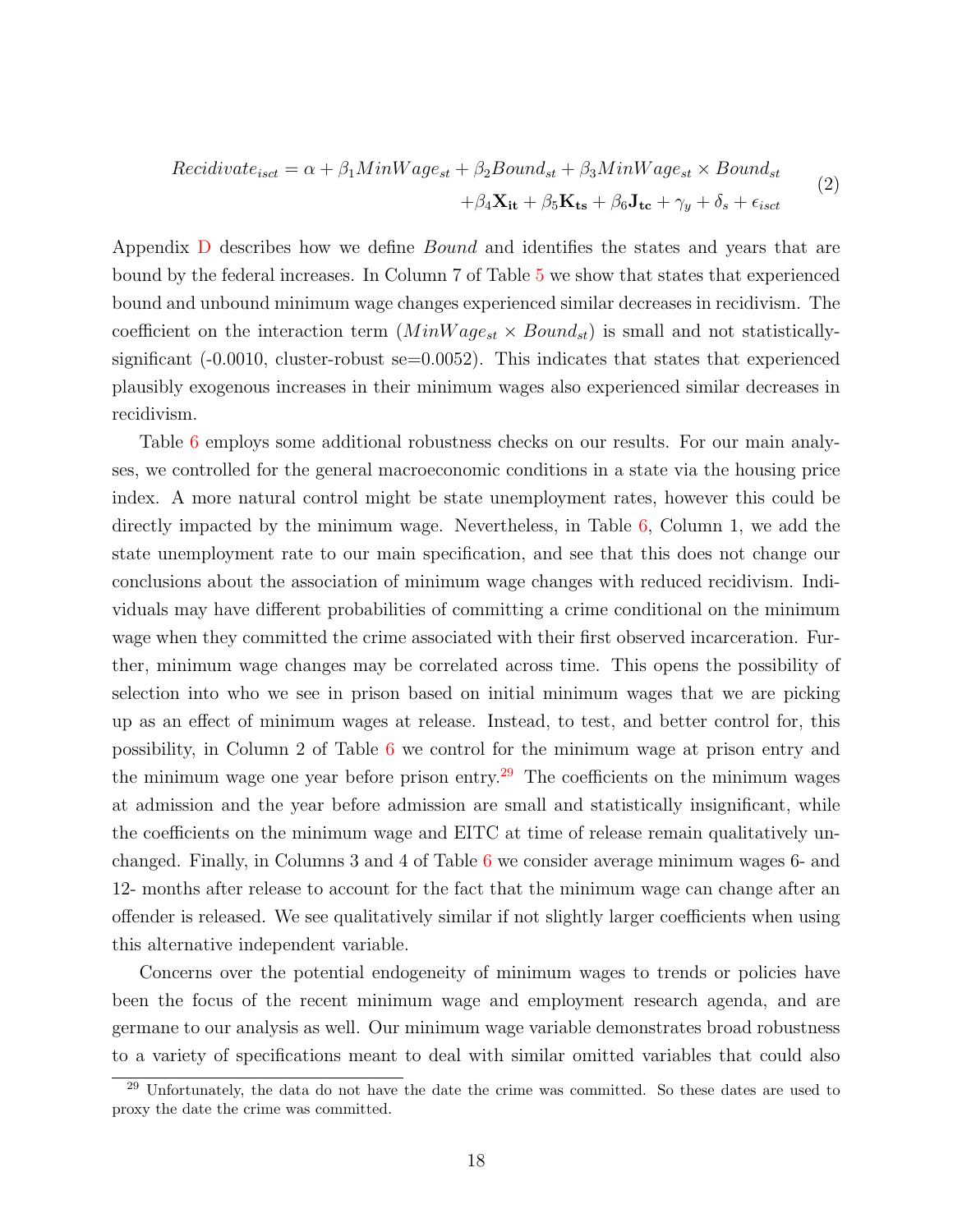be impacting recidivism. The total EITC effects for women are also broadly qualitatively similar to our main results across these specifications. Our main results for 1-year recidivism implied potentially negative associations between state EITCs and recidivism for women, but were only marginally statistically significant; for 3-year recidivism our main results showed statistically significant negative associations  $(p < 0.01)$ , implying that the existence of a state EITC top-up was associated with an 11% decrease in recidivism. The robustness results in Tables  $5$  and  $6$ , as well as the 3-year recidivism results in Appendix  $\overline{F}$ , broadly echo this. For 3-year recidivism rates, all the total EITC effects for women are negative, of a similar magnitude, and are significant at the 10% level across specifications, with many significant at 5% even with the more conservative wild bootstrap p-values.

#### 5.1.1 Dynamic Labor Market Effects

While focusing on recidivism relieves our model of some of the difficulties of precisely measuring the elasticities of labor demand, there are considerations in the minimum wage literature that merit attention. In addressing the dynamics of low skill labor markets, [Meer and West](#page-29-4) [\(2015\)](#page-29-4) note that the disemployment effects of minimum wage policies are less likely to show up immediately in the form of job separations, more likely to show up as foregone growth, and that narrow post-policy change treatment windows can obfuscate underlying disemployment effects. To address this, we include a set of one-, two-, and three-year lags of the state minimum wages to the model specification in Table [7.](#page-42-0) When included as singular right-hand side variables, the coefficients on the 1-, 2-, and 3-year lags are also negative, though not statistically significant. When all three lags are included with the concurrent minimum wage, the coefficient on the concurrent minimum wage remains negative and of a similar magnitude  $(p < 0.10)$ , consistent with our primary analysis. While simple inclusion of lagged minimum wage covariates does not replicate the nuance of the Meer-West model, it does suggest that our observed dominance of wage effects over unemployment effects is unlikely to be an artifact of unaccounted for future growth stagnation.

#### 5.1.2 Additional County-Level Analysis

While we feel that county of conviction is a less precise proxy for county of residence postincarceration than state of conviction is for state of residence, it is nonetheless sufficiently reliable to merit use in additional robustness tests that leverage this proxy (see Appendix [B](#page-49-0) for details). Results for these additional robustness test are in Appendix Tables [C.1](#page-52-0) and [C.2](#page-53-0) showing 1- and 3-year recidivism results respectively. In Column 1 we recreate our main results from Table [4](#page-39-0) with only observations that are not missing county of conviction (96.4%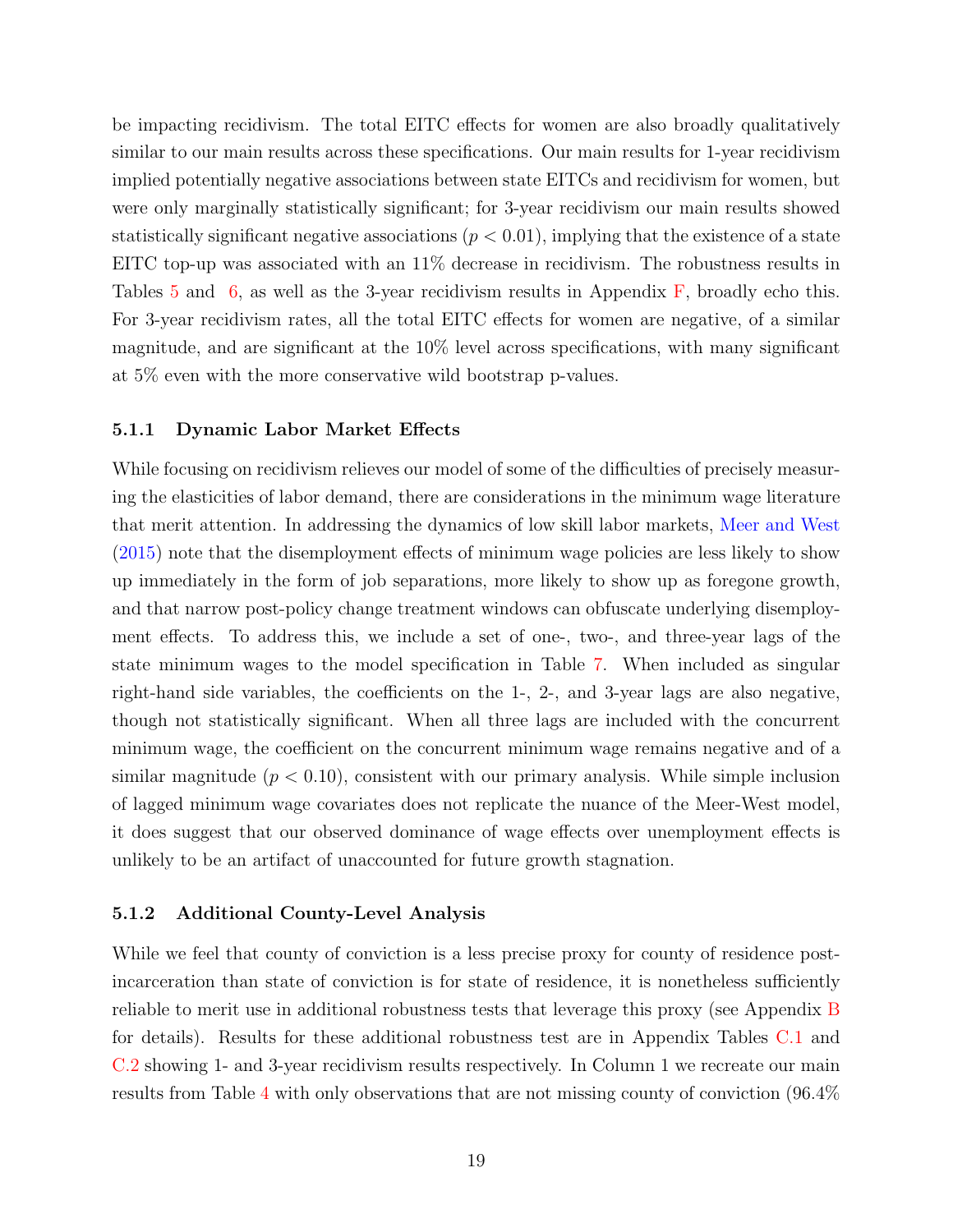of the sample), which look broadly similar. In Column 2 we add in the county unemployment rate as a way of controlling for local economic conditions at the time of release, and in Column 3 we add in county fixed effects, both showing broadly similar results.

Between 2000 and 2014 there are 18 municipalities that have a minimum wage that is above the state's minimum wage.<sup>[30](#page-19-0)</sup> Using counties rather than simply states could allow us to leverage these variations. However, this represents only 0.2% of our data, about 14,000 observations. $31$  Recall that we have data at the county level—some substate minimum wages are in fact those of sub-county municipalities and below our level of data granularity. In Tables [C.1](#page-52-0) and [C.2](#page-53-0) we try two different strategies for dealing with this. Column 5 drops any jurisdiction with a substate minimum wage. In Column 6 the substate minimum wage is assigned to everyone in the county, even if only one city within the county had this. The resulting coefficients are unchanged from our primary specification, perhaps unsurprisingly given how few observations these localities represent.

The state-specific time trend analysis, discussed earlier, requires parametric assumptions about the trajectory of unobservable conditions across states. A less parametrically reliant approach to control for time-varying area-specific shocks is to use geographically close controls. For example, the approach used in [Dube et al.](#page-27-1) [\(2010\)](#page-27-1) takes advantage of discontinuities offered by state borders to compare outcomes of minimum wage increases in one county to another county just across a state border that does not experience such an increase. This approach relies on the assumption that geographically close counties experience very similar shocks and only experience different minimum wages due to the state border between them.<sup>[32](#page-19-2)</sup> This approach also seriously taxes our power, since we have to subset to only individuals convicted in counties that are near a state border (which are also potentially counties where county of conviction is a less reliable predictor for county of residence). Nonetheless, In Column 6 of Appendix Tables [C.1](#page-52-0) we restrict our analysis to pairs and triads of counties that straddle state borders and include state fixed effects to control for shocks common to 3 counties in a cluster straddling a state border.<sup>[33](#page-19-3)</sup> For the 1-year recidivism result, the coefficient implies that a \$1.00 increase in the minimum wage is associated with a 0.72pp decrease in recidivism, and is only marginally statistically significant even in the limited data we have

<span id="page-19-0"></span> $30$ Data on substate minimum wages are also from [Vaghul and Zipperer](#page-30-12) [\(2016\)](#page-30-12): data only available from 2004-2015 as 2004 is the earliest substate minimum wage above a state that the authors documents. These localities are: Albuquerque, NM; Bangor, ME; Berkeley, CA; Fayette County, KY; Jefferson county, KY; Johnson County, IA; Las Cruces, NM; Montgomery County, MD; Portland, ME; Prince George's County, MD; San Francisco County, CA; San Jose, CA; Santa Fe, NM; Seatac, WA; Seattle, WA; Tacoma, WA

<span id="page-19-2"></span><span id="page-19-1"></span> $31$ Note also that several of these municipalities are in CA which is not included in our results.

<sup>&</sup>lt;sup>32</sup>We note that [Neumark and Wascher](#page-29-5) [\(2017\)](#page-29-5) critique this approach, arguing that the data does not always support that contiguous counties across state borders are the best controls and that other policies that affect outcomes may also vary across the border.

<span id="page-19-3"></span> $33$ See Appendix [C.1](#page-51-1) for details about the construction of these county clusters.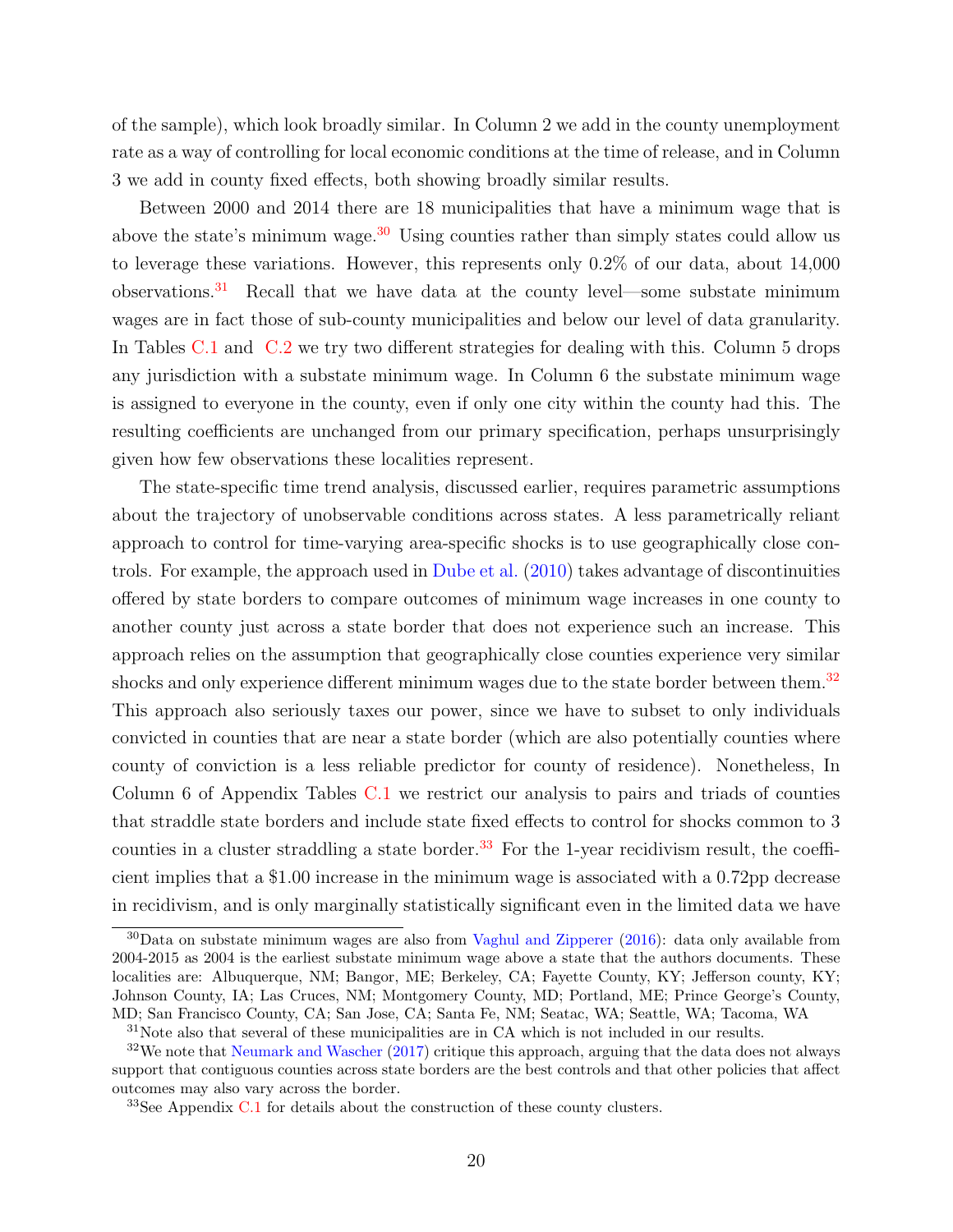in border counties.[34](#page-20-0)

#### 5.2 Subcategories: Returning Offense, Education, and Race

One potential mechanism for the reduction in recidivism is that increased wages lead returning prisoners to commit fewer crimes associated with income generation—such as property crimes or selling illegal drugs. Table [8](#page-43-0) reports results by the type of crime an offender was returned to prison for: violent, property, drug, or other crime for both 1- and 3-year recidivism.[35](#page-20-1) We see here that higher minimum wages are significantly associated with decreases in property and drug crimes, but not violent and other crimes. These decreases are between 6-7% of the baseline means, and are true for both men and women. These results continue to support the conclusion that the wage effects of the minimum wage dominate any employment effects—high minimum wages do not reduce "crimes of passion" but do reduce potentially income-generating crimes.

We do observe an increase in female violent crime recidivism with higher minimum wages, however. We similarly observe mixed results with the EITC. The EITC is associated with an increase in violent and drug crimes for men, thought violent crime result largely disappears for 3-year recidivism. It is significantly associated with a decline in violent crimes for women in 3-years. These results have less of a direct connection to our theoretical framework and may be related to domestic violence and how it is processed in the criminal justice system. [Van Wormer and Bartollas](#page-31-5) [\(2000\)](#page-31-5) suggest that the growing rate of female incarceration for violent crimes [\(Spjeldnes and Goodkind](#page-30-10) [2009\)](#page-30-10) is a result of domestic violence mandatory arrest laws. Combined with prior evidence that married couples are less likely to remain married under large increases in the EITC [\(Dickert-Conlin and Houser](#page-27-10) [2002\)](#page-27-10), these small violent crime effects may be an unexpected byproduct of domestic violence arrests that, within our data, cannot be distinguished from assault and other violent offenses. The association with increased violent and drug crimes for men could be a byproduct of the same marriage effects, or could represent a labor market crowd-out effect from increased female participation [\(Eissa and Liebman](#page-28-8) [1996;](#page-28-8) [Ellwood](#page-28-9) [2000;](#page-28-9) [Meyer and Rosenbaum](#page-29-12) [2001\)](#page-29-12). Our data do not contain sufficient information to tease out a mechanism behind these results.

Given that minimum wages and EITCs affect mainly low-skill labor, we may expect these results to be stronger for returning prisoners with less education. Table [9](#page-44-0) reports

<span id="page-20-0"></span><sup>&</sup>lt;sup>34</sup>The 3-year recidivism results are similarly negative implying a 0.68pp decrease in the probability of returning to prison in 3 years, though the p-value of 0.11 is not significant at conventional levels. This is perhaps unsurprising as the 3-year results include less data, and the county-border analysis already limits the sample to only border counties.

<span id="page-20-1"></span><sup>35</sup>Other crimes are primarily composed of weapons violations and DUI/DWI as well as missing offenses and various other types of crimes.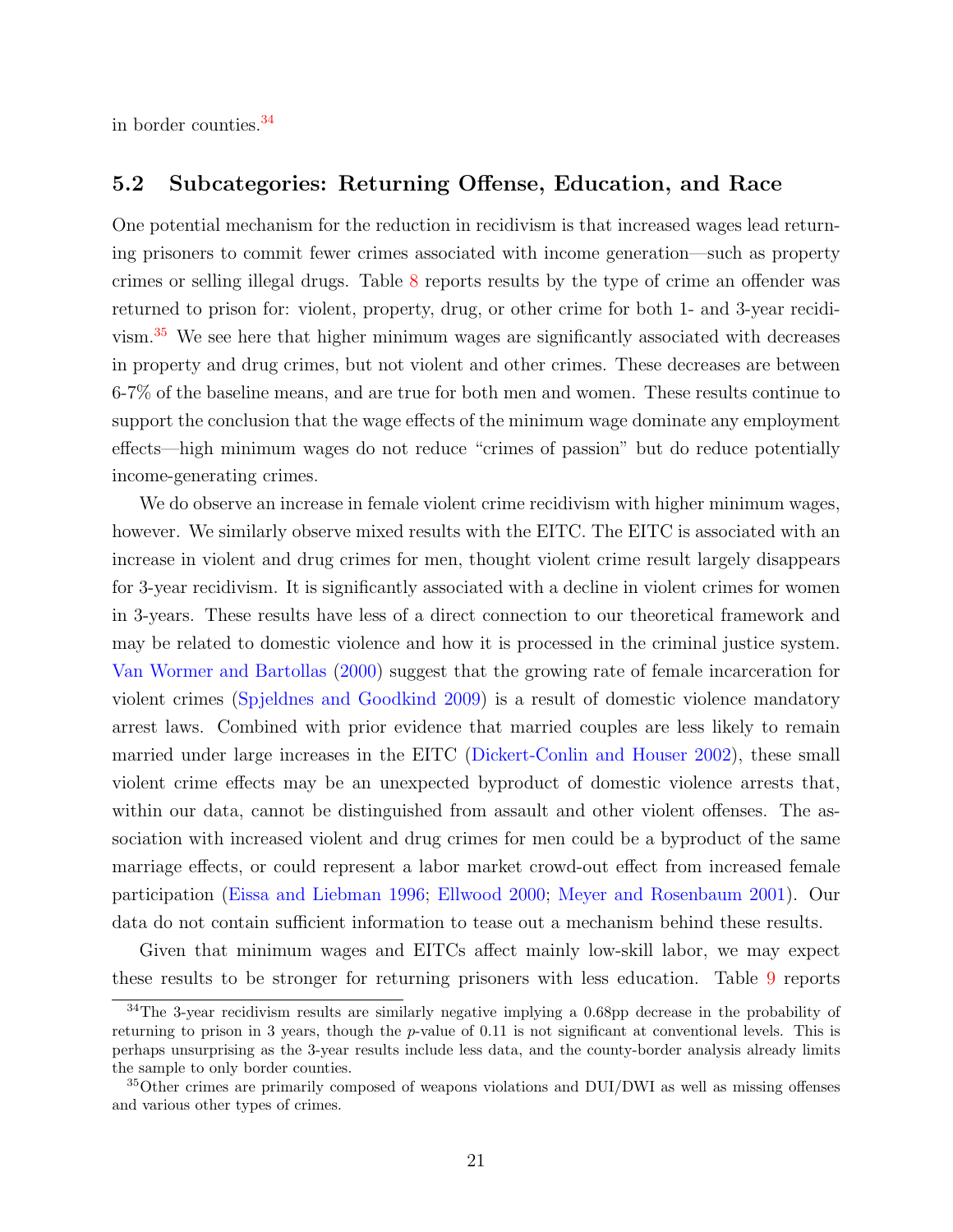results from different subsamples based on the highest level of education completed by the released prisoner, for both 1- and 3-year recidivism rates. We find that the observed reduction in recidivism under higher minimum wages is similar across education subsamples, particularly for men, though the effect is not statistically significant for those with more than a high school education (who constitute a much smaller subsample). This may not be surprising—returning prisoners with higher education are still entering the labor market with limited or interrupted work experience, and their educational credentials may not carry the same strong labor market signal value. Total effects of the minimum wage are similarly negative for women, though it is worth noting that the effect diminishes with education faster than it does for men. The negative impacts of the EITC on 3-year recidivism for women are present and consistent across education levels.

Finally, we consider whether our results vary by race. Table [10](#page-45-0) shows results that are qualitatively similar to our base results, but with some variation by race and ethnicity. The negative impact of the minimum wage on returns to prison exists across race and ethnicity, though is not statistically significant at conventional levels for Hispanic released prisoners when considering 1-year recidivism rates. The negative impact of the EITC for women when considering 3-year recidivism rates is broadly consistent across race and ethnicity as well. While the coefficient on  $EITC_{st} \times Female_i$  is statistically significant and considerably larger for Hispanics, the cumulative effect of the EITC for female released prisoners is only statistically significant for white female prisoners. This pattern may be simply a product of differing sample sizes: our sample includes 380,130 white women versus only 53,340 Hispanic women. Similar to our observation about violent crime earlier, we observe a positive relationship between state EITC top-ups and 1-year returns to prison for black and Hispanic male released prisoners, though the effect drops out for 3-year returns of black males.

#### 5.3 Exploratory Test of Employment Mechanisms

If the individuals with a criminal record's own employment prospects are the main mechanism through which the minimum wage impacts employment, our results imply that the wage effect (drawing individuals into the labor market) dominates the potential unemployment effect of the minimum wage for this group. But is this really a plausible mechanism for the effect we find? Unfortunately we do not have labor market outcomes for the individuals in the NCRP, so we can only present reduced-form results but cannot directly explore the mechanism. In general, data linking labor market outcomes to criminal records is not readily accessible, particularly at a national scale.

One potential avenue for exploration comes from the Current Population Survey (CPS)'s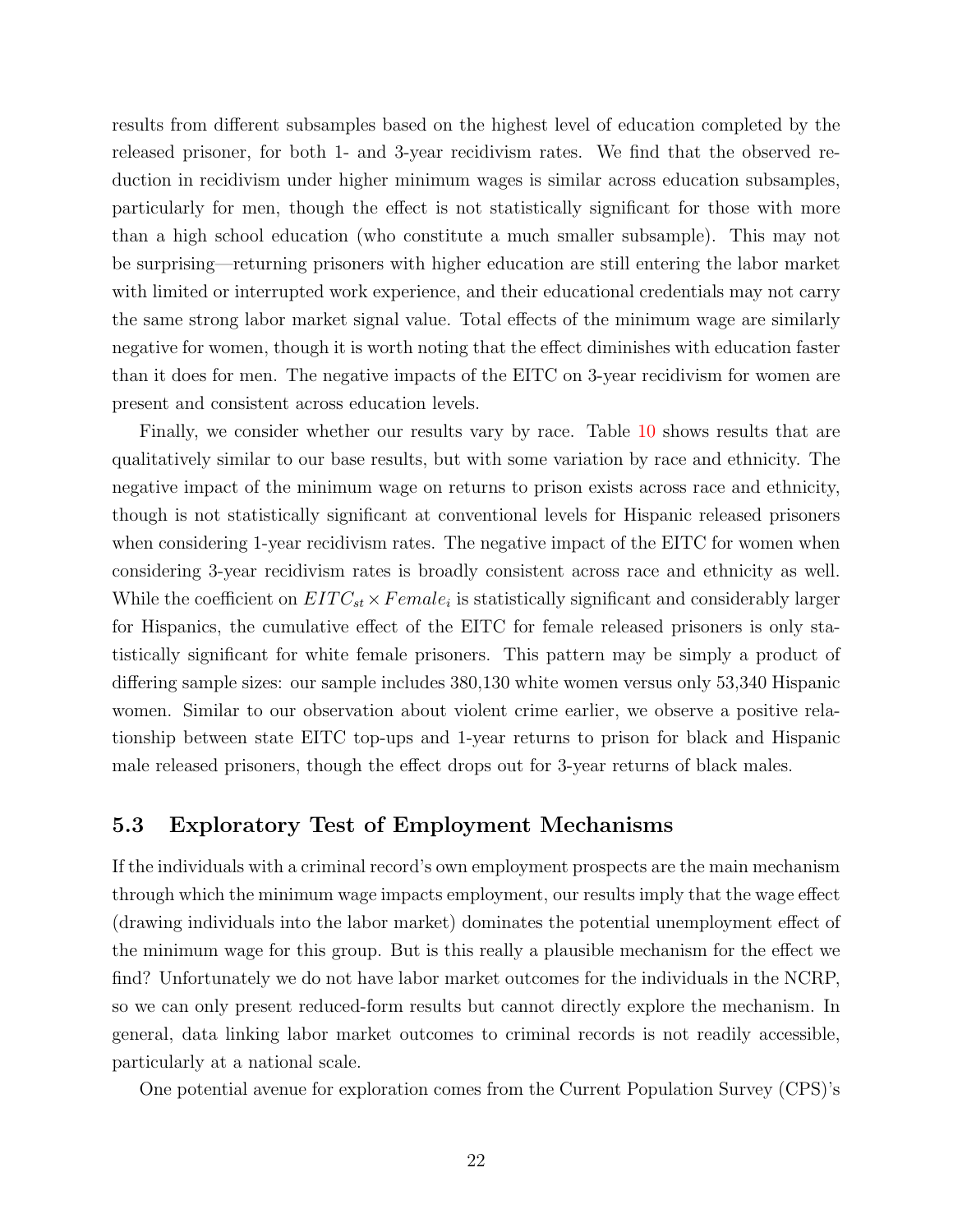November Supplement on Voting and Registration, run every in two years from 2004-2016. For those who respond that they did not register to vote, there is a question about the primary reason an individual did not register and one option is "not eligible to vote". For U.S. citizens of voting age, there are few reasons that would render one ineligible beyond criminal record status. Thus we use this response as a proxy for having a criminal record.[36](#page-22-0) From 2004-2016, there are 5,934 individuals who say they are citizens over the age of 18 where the primary reason they did not register is ineligibility, and thus likely have a record of some kind.[37](#page-22-1) The November supplement also includes questions about employment and basic demographic characteristics.

We start in Panel A of Table [11](#page-46-0) by recreating the analysis of [Allegretto et al.](#page-26-3) [2011,](#page-26-3) who used CPS outgoing rotation groups from 1990-2009 on teenagers aged 15-19, to verify that the November supplement data is not drastically different from the main CPS data. We follow [Allegretto et al.](#page-26-3) [2011](#page-26-3) and run regressions of employment for teens (excluding selfemployment) on the log minimum wage, gender, race (black, white, hispanic), age dummies, education dummies, marital status dummies, state unemployment rate, and state- and year-fixed effects.<sup>[38](#page-22-2)</sup> We then add in division x year fixed effects, state-specific time trends, and division-by-year and state-specific trends as in [Allegretto et al.](#page-26-3) [2011](#page-26-3) Table 3. We find broadly similar patterns: high minimum wages appear to reduce teen employment; with linear statespecific time trends this effect becomes small and statistically insignificant. There are some differences likely due to the fact that this not a strict replication but a different time period and only November data.<sup>[39](#page-22-3)</sup> We see Panel A rather as a proof-of-concept that the November CPS has some comparable trends for teens.[40](#page-22-4)

We now turn to estimates of the employment effect of the minimum wage for individuals we believe have a high likelihood of having a criminal record proxied by stating they are ineligible to vote. These results in Panel B of Table [11.](#page-46-0) We see here *positive* coefficients on the minimum wage: the coefficient in column 1 implies that a  $1\%$  increase in the minimum

<span id="page-22-0"></span><sup>&</sup>lt;sup>36</sup>Note, after coming up with this idea we were alerted to a recent paper by [Congdon-Hohman](#page-27-11) [2018](#page-27-11) using this strategy to study the employment impacts of Ban the Box. In the interest of space, we direct the reader to his paper for summary statistics about this group including the fact that the group that lists themselves as ineligible is disproportionately male and minority.

<span id="page-22-1"></span><sup>&</sup>lt;sup>37</sup>We use over age 18 to avoid any issues with those right around 17/18 indicating they did not register due to ineligibility due to age. Note the question asks for the *primary* reason, so even someone ineligible due to a criminal record may have listed something else.

<span id="page-22-3"></span><span id="page-22-2"></span><sup>38</sup>We use year- rather than quarter-fixed effects since we only have data from November

<sup>39</sup>Our coefficient in column 1 is bigger than theirs (-0.084 vs -0.047). We also find that state-specific time trends reduce the coefficient significantly and render it statistically insignificant. Unlike [Allegretto et al.](#page-26-3) [2011,](#page-26-3) however, the division-by-year fixed effects do not make the negative employment result go away.

<span id="page-22-4"></span><sup>&</sup>lt;sup>40</sup>Due to only having data from November, adding additional polynomials of state-specific time trends is infeasible and thus we are unable to test whether the addition of these polynomials would bring back the negative and significant coefficient on employment as in [Neumark et al.](#page-29-3) [2014.](#page-29-3)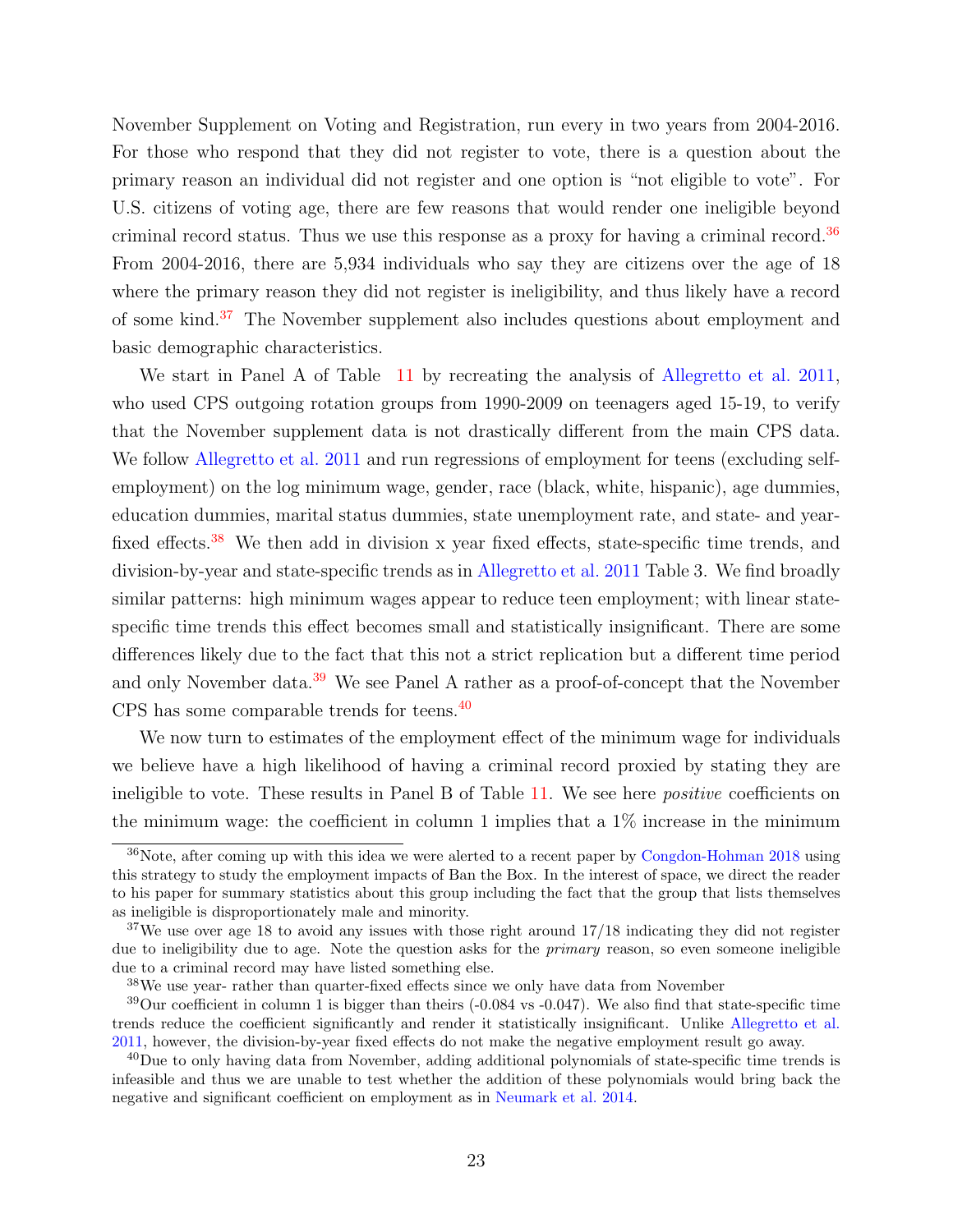wage is associated with a 0.0019 pp increase in the probability of employment for people with likely criminal records, an implied elasticity of 0.37 (that is a  $10\%$  increase in the minimum wage is associated with a 3.7% increase in the probability of employment). While none of the coefficients are significant at conventional levels, this analysis is quite under-powered with only 5000 individuals over 10 years and in Column 1 the p-value on the coefficient on log minimum wage is  $p=0.13$ . The coefficients become less precise as we add in additional controls (division x year or time trends) though their magnitudes do not really shrink, and recall that we are estimating these off 5,934 observations total, so this is unsurprising. This result is at least suggestive that higher minimum wages could increase employment for people with records, even as it may decrease or have no impact on other marginal groups like teenagers.

For the sake of comparison and as an additional test of the concept, in Panel C of Table [11](#page-46-0) we run the same regression as in Panel B on citizens of voting age but who do not indicate they are inegibile to vote. This is a group for which the minimum wage is unlikely to be directly salient (which is why the previous literature does not focus on them, but rather on teenagers). And as expected we find very small, somewhat imprecise coefficients on the log minimum wage on employment.

We see this as suggestive evidence that minimum wages could be increasing employment for a group likely to have criminal records. This result, albeit significantly underpowered, fits well with our main results in the context of our theoretical framework. Minimum wages may reduce the employment prospects of those with criminal records, but this effect is dominated by concomitant increases in their wages sufficient to reduce the rate of criminal recidivism.

### 6 Conclusion

In this paper, we exploit changes in minimum wage laws and state EITCs to estimate the impact of these wage policies on the probability recently released prisoners return to prison. Using records on nearly six million offenders released between 2000 to 2013, and admissions through the end of 2014, we find that, on net, higher minimum wages decrease recidivism. These results suggest that while increases in the minimum wage may potentially reduce labor demand among the population of individuals with criminal records, negative employment effects are dominated by the labor-crime substitution effects of increased wages relative to potential criminal earnings. This observed reduction, within our theoretical framework, implies that, on net, there are more individuals for whom their wages of crime are higher than their uncontrolled market wage—the higher minimum wage draws them into the legal labor market, a phenomenon determined on the supply side of the labor market.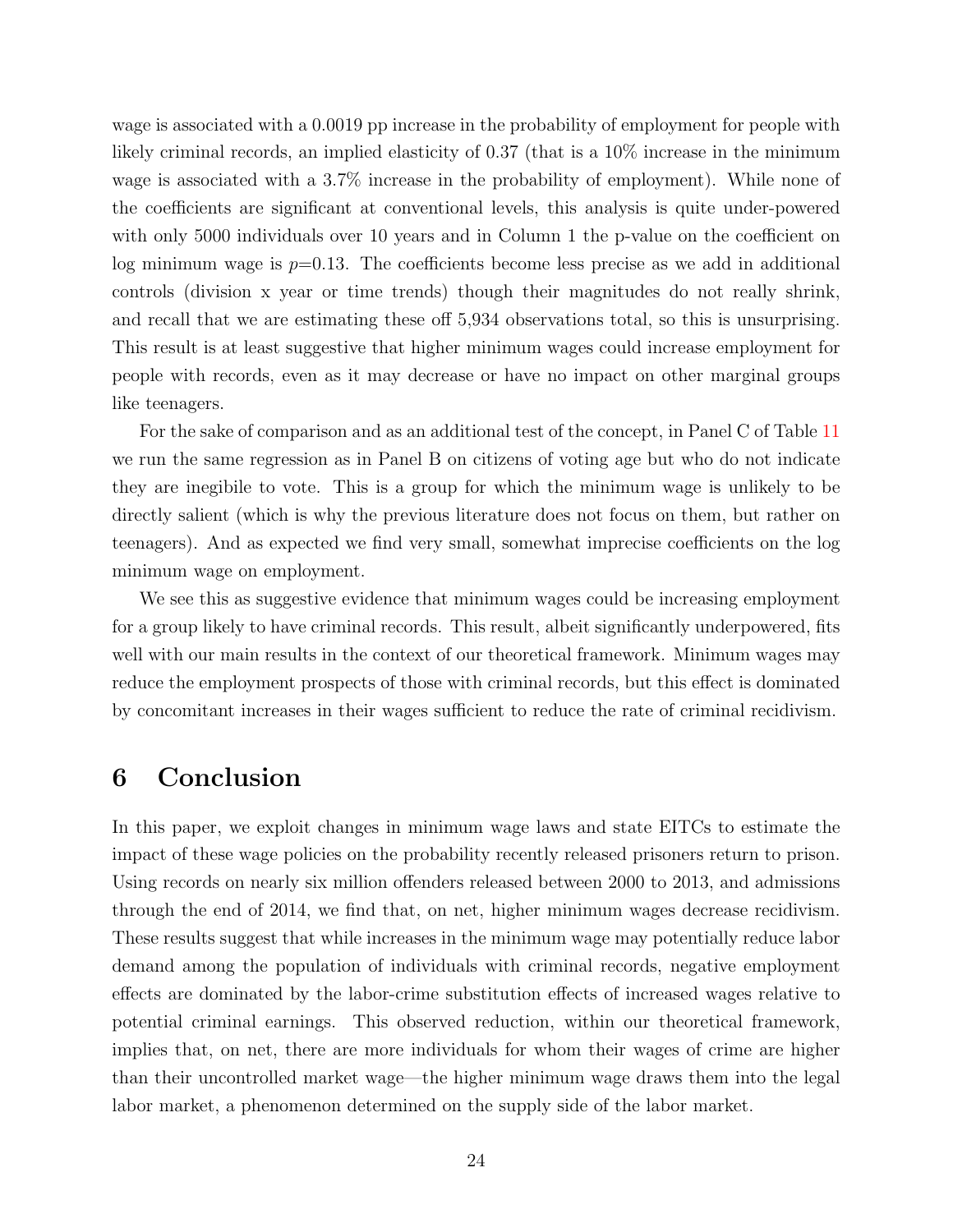We find some evidence that EITC wage subsidies reduce recidivism, as well, but only for women. In light of the uniform effects of minimum wages across gender, we believe this gender-specificity of the EITC is a byproduct of its emphasis on subsidizing the wages of custodial parents, an outcome analogous to the marked salience of the EITC to single mothers [\(Eissa and Liebman](#page-28-8) [1996;](#page-28-8) [Ellwood](#page-28-9) [2000;](#page-28-9) [Meyer and Rosenbaum](#page-29-12) [2001\)](#page-29-12). The exclusion of men without children (and fathers without custody) serves as a mechanism to exclude the bulk of men released from prison from the predicted positive (recidivism reducing) wage and employment effects. Disaggregating the underlying employment and wage effects of the EITC for men and women, as well as parents and non-parents, leaving prison will require future research and, likely, more detailed data on the familial standing of released prisoners.

Our main results from Table [4](#page-39-0) allow us to make some back of the envelope policy comparisons between the EITC and the minimum wage, at least for predicted reductions in female recidivism rates. Our models estimate that a \$0.50 increase in the minimum wage corresponds to the same reduction in the rate of female 3-year recidivism as a 5 percentage point increase in the state EITC top-up. While the typical minimum wage employee is both young and engaged in part-time employment, for the sake of comparison, a full-time employee working 2,000 hours per year would earn an additional \$1,000 after a \$0.50 wage increase. In 2015, a married couple with children and yearly household income between \$14,000 and \$23,750 could receive the maximum EITC benefit of \$5,572, while the mean EITC recipient household received \$3,186 [\(Center on Budget and Policy Priorities](#page-26-12) [2016\)](#page-26-12). Given that it is awarded as a percent of the federal credit, a state top-up of 5 percentage points would provide the average household with an additional \$159 a year, up to a maximum of \$279. In other words, \$159 per year in additional income via a 5 percentage point increase in a state EITC corresponds to the same expected reduction in female 3-year recidivism as \$1,000 worth of additional (full-time) income via a  $$0.50$  increase in the minimum wage.<sup>[41](#page-24-0)</sup> Note, however, that the EITC operates through both an increase in available income (after filing taxes) but also as an incentive to join the legal labor market to reap these rewards. We can do little more than speculate on the differing wage policy effects on male recidivism, save that these results further speak to the potential gains to be had from expanding access to the EITC for individuals who are not custodial parents.

Our analysis and results are, of course, characterized by several important limitations. Importantly, we cannot actually link released prisoners to their labor market outcomes, hence we can only posit that our results reflect impacts of labor market opportunities. Exploratory

<span id="page-24-0"></span><sup>&</sup>lt;sup>41</sup>This, of course, does not imply that the EITC is necessarily the more efficient policy. The deadweight losses of the two policies are beyond the scope of this analysis. Rather, it implies that given a fixed household income policy target, the comparable EITC increase corresponds to a larger expected decrease in female recidivism.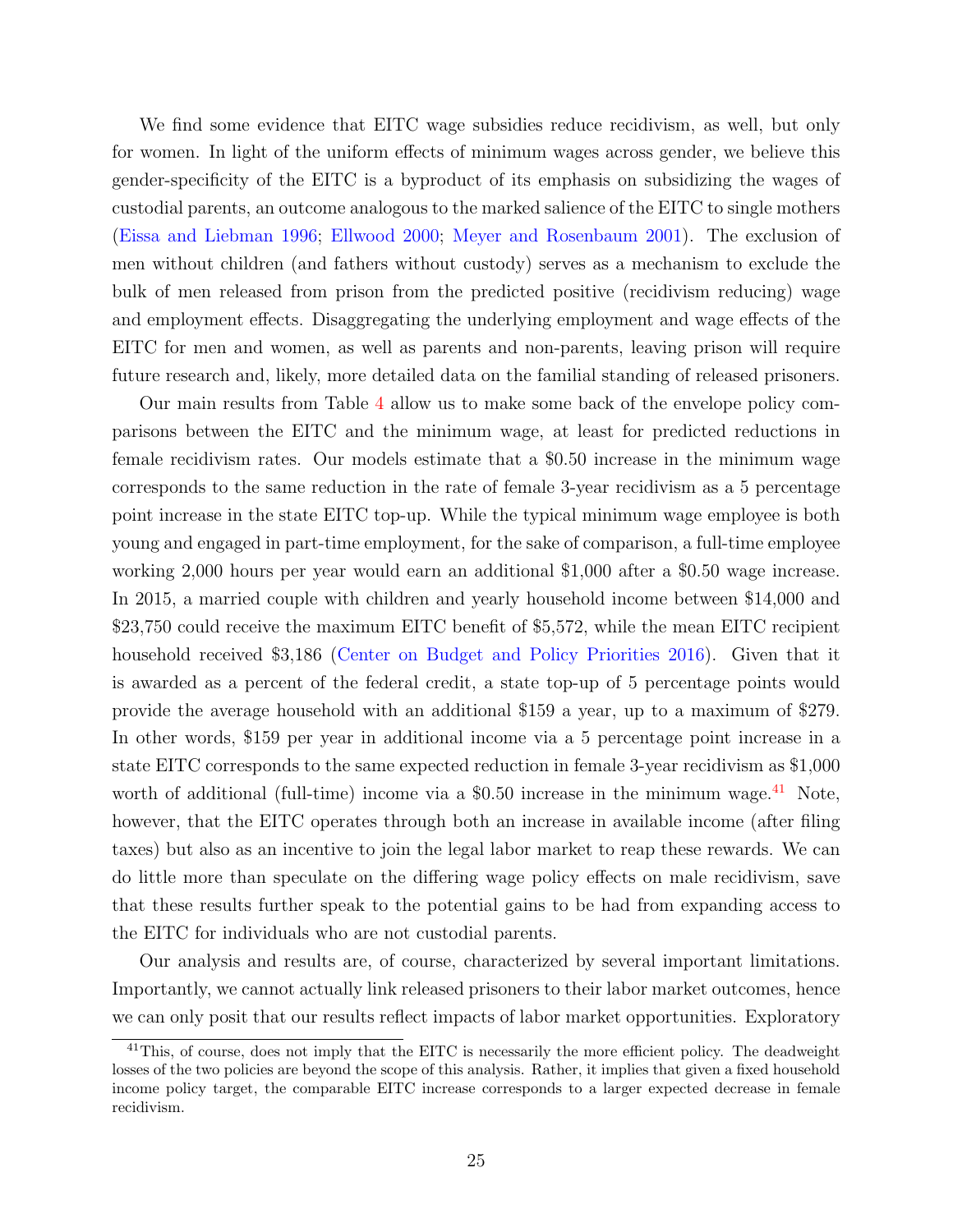results from the CPS, however, do find that higher minimum wages suggestively increase employment for a group likely to have records: U.S. citizens over age 18 who claim they are ineligible to vote. In particular, we are unable to connect our results to characteristics of an individual's household, family, or social network. Minimum wages and EITCs offer the possibility for higher earnings for a subset of a household or community members, which, even if corresponding to a net decrease in aggregate income, could allow for greater household specialization. Such household production effects, and associated positive externalities within a community, are a potential mechanism operating in parallel to our simple income model that is unobservable within our data. In addition, our inability to connect convictions to prior prison time served in different states means that a portion of recidivating crimes are incorrectly identified as first time incarcerations in our data. Finally, a limitation of growing importance is the 2000 to 2014 window of our data. Our highest observed minimum wage is \$9.50. In recent years, a number of states and localities have adopted far higher minimum wages, several with the ambition of moving to \$15 an hour. It is difficult to project from our results what the net effect of such policies will be.

The balance of U.S. labor policy is very much against those with criminal records, with little reason to believe reducing their labor market opportunities will lead to anything other than greater criminal activity [\(Pager](#page-30-3) [2003;](#page-30-3) [Agan and Starr](#page-26-0) [2018\)](#page-26-0). As of 2016, there were 6,392 separate state restrictions on employment eligibility for those with felony records, led by Louisiana's 389 and no state carrying fewer than 41 [\(Fredericksen and Omli](#page-28-13) [2016\)](#page-28-13). Our results raise the possibility of significant second-order welfare benefits of broad wage policies. The minimum wage may serve as something of an efficiency wage that, while paying more than the market estimate of released prisoners' marginal products, provides a public good in the form of reduced criminal activity. Similarly, the EITC can serve to push wages above those available from criminal activity, increasing the opportunity cost of crime without the potential disemployment effects associated with minimum wages.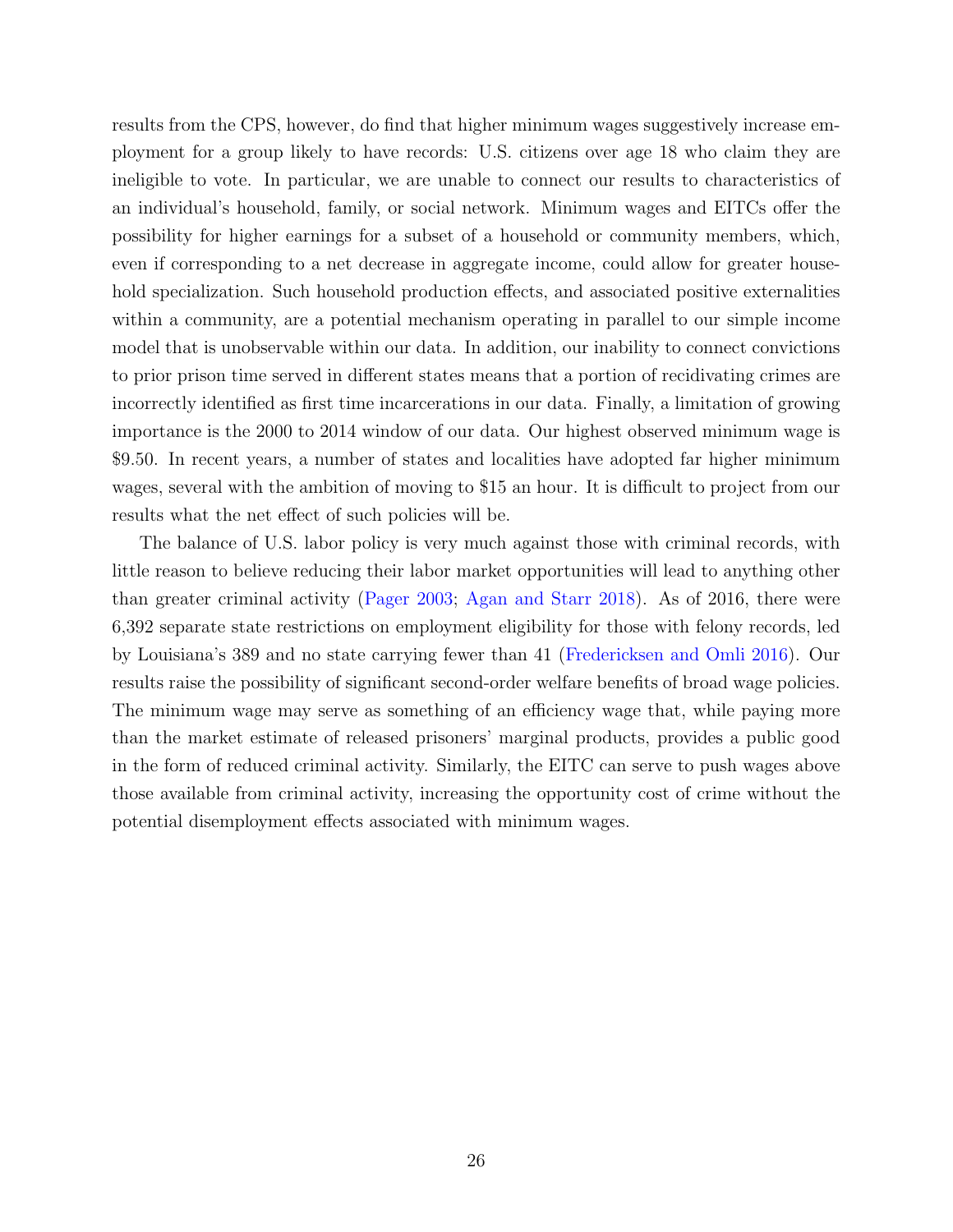### <span id="page-26-13"></span>References

- <span id="page-26-0"></span>Agan, A. Y. and S. B. Starr (2018). Ban the box, criminal records, and racial discrimination: A field experiment. Quarterly Journal of Economics 133 (1), 191–235.
- <span id="page-26-4"></span>Allegretto, S., A. Dube, M. Reich, and B. Zipperer (2017). Credible research designs for minimum wage studies. *ILR Review 70*, 559–592.
- <span id="page-26-3"></span>Allegretto, S. A., A. Dube, and M. Reich (2011). Do minimum wages really reduce teen employment? Accounting for heterogeneity and selectivity in state panel data. ILR Re*view 50* $(2)$ , 205–240.
- <span id="page-26-5"></span>Autor, D., A. Manning, and C. L. Smith (2016). The contribution of the minimum wage to us wage inequality over three decades: A reassessment. American Economic Journal: Applied Economics  $8(1)$ , 58–99.
- <span id="page-26-7"></span>Beauchamp, A. and S. Chan (2014). The minimum wage and crime. The BE Journal of Economic Analysis & Policy  $14(3)$ , 1213–1235.
- <span id="page-26-10"></span>Becker, G. S. (1968). Crime and punishment: An economic approach. The Journal of Political Economy  $76(2)$ , 169–217.
- <span id="page-26-9"></span>Blank, R., J. Gelbach, and G. R Ford (2006). Are less skilled women crowding out labor market participation among less skilled men? In R. B. Macy (Ed.), Black Males Left Behind. Urban Institute Press.
- <span id="page-26-8"></span>Braun, C. (2017). Crime and the minimum wage. Working paper, UCSB.
- <span id="page-26-11"></span>Cameron, A. C., J. B. Gelbach, and D. L. Miller (2008). Bootstrap-based improvements for inference with clustered errors. The Review of Economics and Statistics  $90(3)$ , 414–427.
- <span id="page-26-2"></span>Card, D. and A. B. Krueger (1994). Minimum wages and employment: A case study of the fast-food industry in New Jersey and Pennsylvania. American Economic Review  $84(4)$ , 772–793.
- <span id="page-26-12"></span>Center on Budget and Policy Priorities (2016). The Earned Income Tax Credit.
- <span id="page-26-1"></span>Chaplin, D. D., M. D. Turner, and A. D. Paper (2003). Minimum wages and school enrollment of teenagers: a look at the 1990s. *Economics of Education Review 22*(1), 11–21.
- <span id="page-26-6"></span>Clemens, J., L. Kahn, and J. Meer (2018). The minimum wage, fringe benefits, and worker welfare. Working Paper 24635, National Bureau of Economic Research.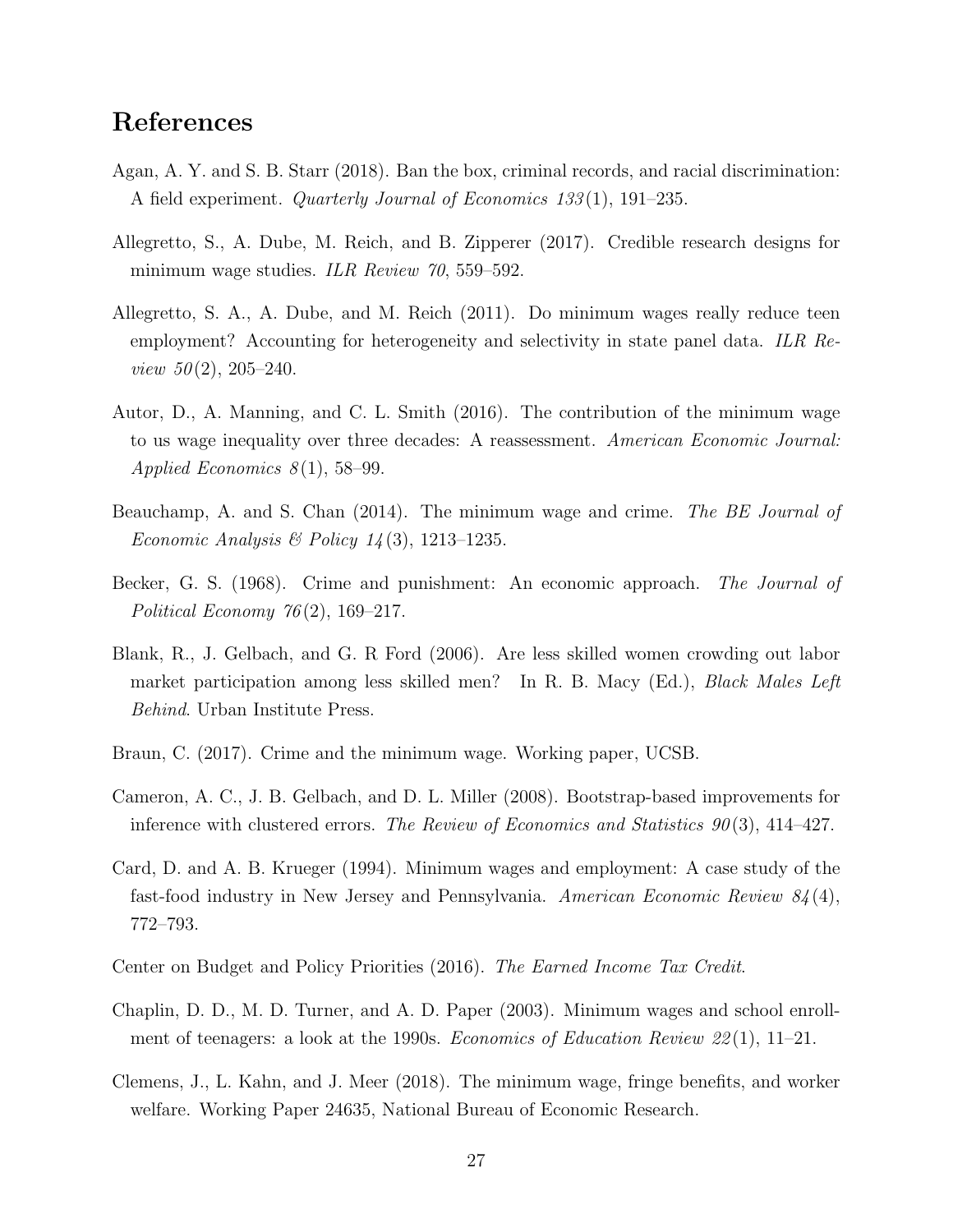- <span id="page-27-9"></span>Clemens, J. and M. Wither (2016). The minimum wage and the great recession: Evidence of effects on the employment and income trajectories of low-skilled workers. Working Paper 20724, National Bureau of Economic Research.
- <span id="page-27-11"></span>Congdon-Hohman, J. (2018). The persistent labor market effects of a criminal conviction and ?ban the box? reforms. Technical report.
- <span id="page-27-6"></span>Cook, P. J. (1980). Research in criminal deterrence: Laying the groundwork for the second decade. Crime and justice 2, 211–268.
- <span id="page-27-3"></span>Deere, D., K. M. Murphy, and F. Welch (1995). Employment and the 1990-1991 minimumwage hike. *The American Economic Review 85(2)*, 232–237.
- <span id="page-27-10"></span>Dickert-Conlin, S. and S. Houser (2002). EITC and marriage. National Tax Journal 55, 25–40.
- <span id="page-27-0"></span>DiNardo, J., N. M. Fortin, and T. Lemieux (1996). Labor market institutions and the distribution of wages, 1973-1992: A semiparametric approach. *Econometrica*  $64(5)$ , 1001– 1044.
- <span id="page-27-1"></span>Dube, A., T. W. Lester, and M. Reich (2010). Minimum wage effects across state borders: Estimates using contiguous counties. The Review of Economics and Statistics 92 (4), 945– 964.
- <span id="page-27-2"></span>Dube, A. and B. Zipperer (2015). Pooling multiple case studies using synthetic controls: An application to minimum wage policies. IZA Discussion Paper 8944, IZA.
- <span id="page-27-8"></span>Durose, M. R., H. N. Sniyder, and A. D. Cooper (September 2015). Multistate criminal history patterns of prisoners released in 30 states. Report NCJ 248942, Office of Justice Programs Bureau of Justice Statistics.
- <span id="page-27-5"></span>Ehrlich, I. (1974). Participation in illegitimate activities: An economic analysis. In G. S. Becker and W. M. Landes (Eds.), *Essays in the Economics of Crime and Punishment*, pp. 68–134. NBER.
- <span id="page-27-7"></span>Ehrlich, I. (1996). Crime, punishment, and the market for offenses. Journal of Economic Perspectives  $10(1)$ , 43–67.
- <span id="page-27-4"></span>Eissa, N. and H. W. Hoynes (2004). Taxes and the labor market participation of married couples: the earned income tax credit. Journal of Public Economics  $88(9)$ , 1931–1958.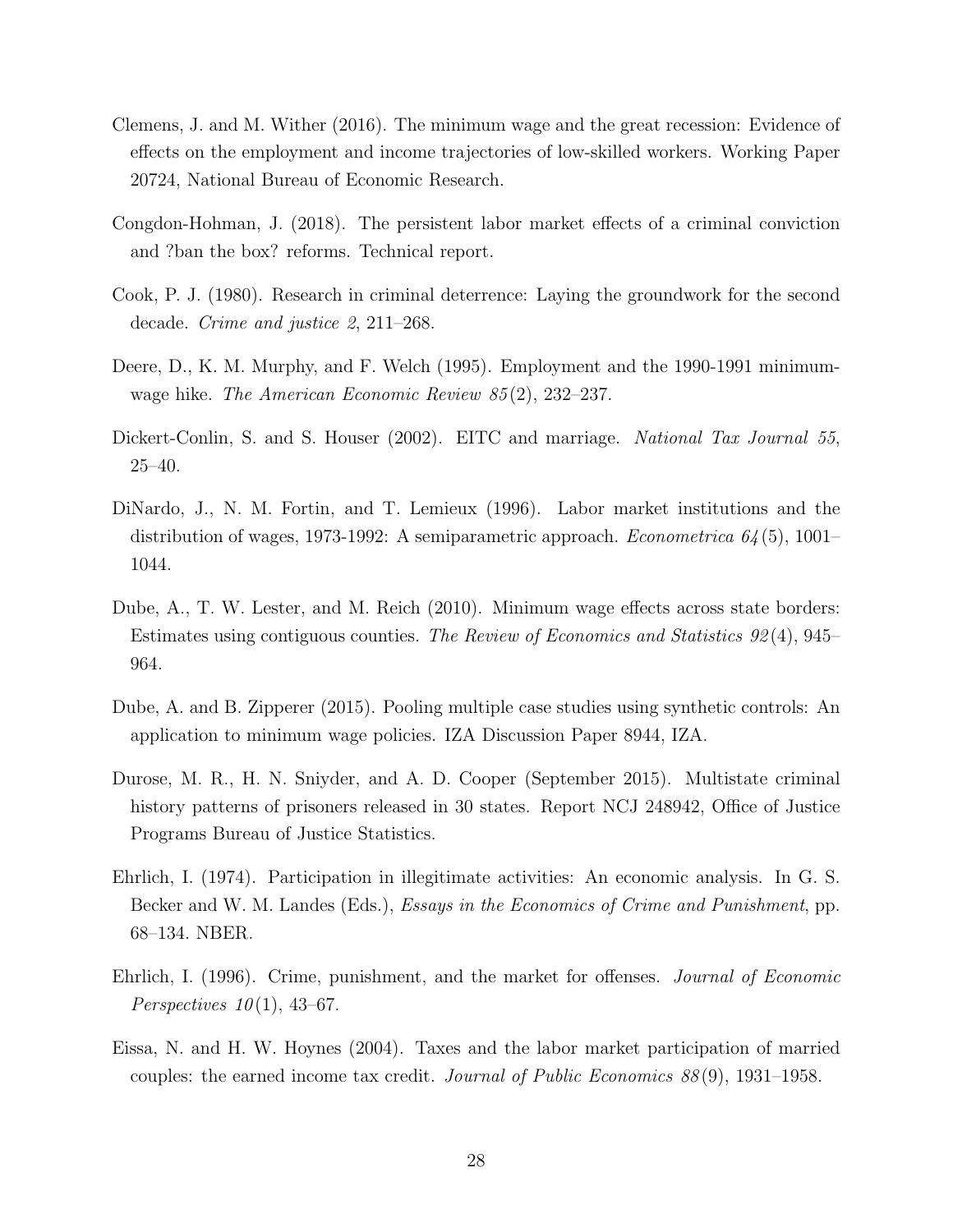- <span id="page-28-8"></span>Eissa, N. and J. B. Liebman (1996). Labor supply response to the earned income tax credit. The Quarterly Journal of Economics 111 (2), 605–637.
- <span id="page-28-9"></span>Ellwood, D. T. (2000). The impact of the earned income tax credit and social policy reforms on work, marriage, and living arrangements. National Tax Journal 53, 1063–1105.
- <span id="page-28-5"></span>Fone, Z. S., J. J. Sabia, and R. Cesur (2019, March). Do minimum wage increases reduce crime? Working Paper 25647, National Bureau of Economic Research.
- <span id="page-28-13"></span>Fredericksen, A. and D. Omli (2016). Jobs after jail: Ending the prison to poverty pipeline. Report, Alliance for a Just Society.
- <span id="page-28-0"></span>Galbiati, R., A. Ouss, and A. Philippe (2017). Jobs, news, and re-offending after incarceration. Journal article.
- <span id="page-28-11"></span>GAO (2011). Multiple employment and training programs. *Washington, DC: US. Govern*ment Printing Office.
- <span id="page-28-7"></span>Glaze, L. E. (2008). Parents in prison and their minor children. Technical Report NCJ 222984, Bureau of Justice Statistics.
- <span id="page-28-6"></span>Gorry, A. (2013). Minimum wages and youth unemployment. *European Economic Review 64*, 57–75.
- <span id="page-28-12"></span>Grogger, J. (1998). Market wages and youth crime. *Journal of Labor Economics*  $16(4)$ , 756–791.
- <span id="page-28-4"></span>Hashimoto, M. (1987). The minimum wage law and youth crimes: Time-series evidence. The Journal of Law & Econonomics 30, 443.
- <span id="page-28-10"></span>Hoffman, S. D. and L. S. Seidman (2003). Helping working families: The earned income tax credit. WE Upjohn Institute.
- <span id="page-28-2"></span>Holzer, H. J., S. Raphael, and M. A. Stoll (2006). Perceived criminality, criminal background checks, and the racial hiring practices of employers. The Journal of Law  $\mathcal C$  Economics  $49(2)$ , 451–480.
- <span id="page-28-1"></span>Jardim, E., M. C. Long, R. Plotnick, E. van Inwegen, J. Vigdor, and H. Wething (2018). Minimum wage increases, wages, and low-wage employment: Evidence from seattle. Working Paper 23532, National Bureau of Economic Research.
- <span id="page-28-3"></span>Lee, D. S. (1999). Wage inequality in the united states during the 1980s: Rising dispersion or falling minimum wage? The Quarterly Journal of Economics 114 (3), 977–1023.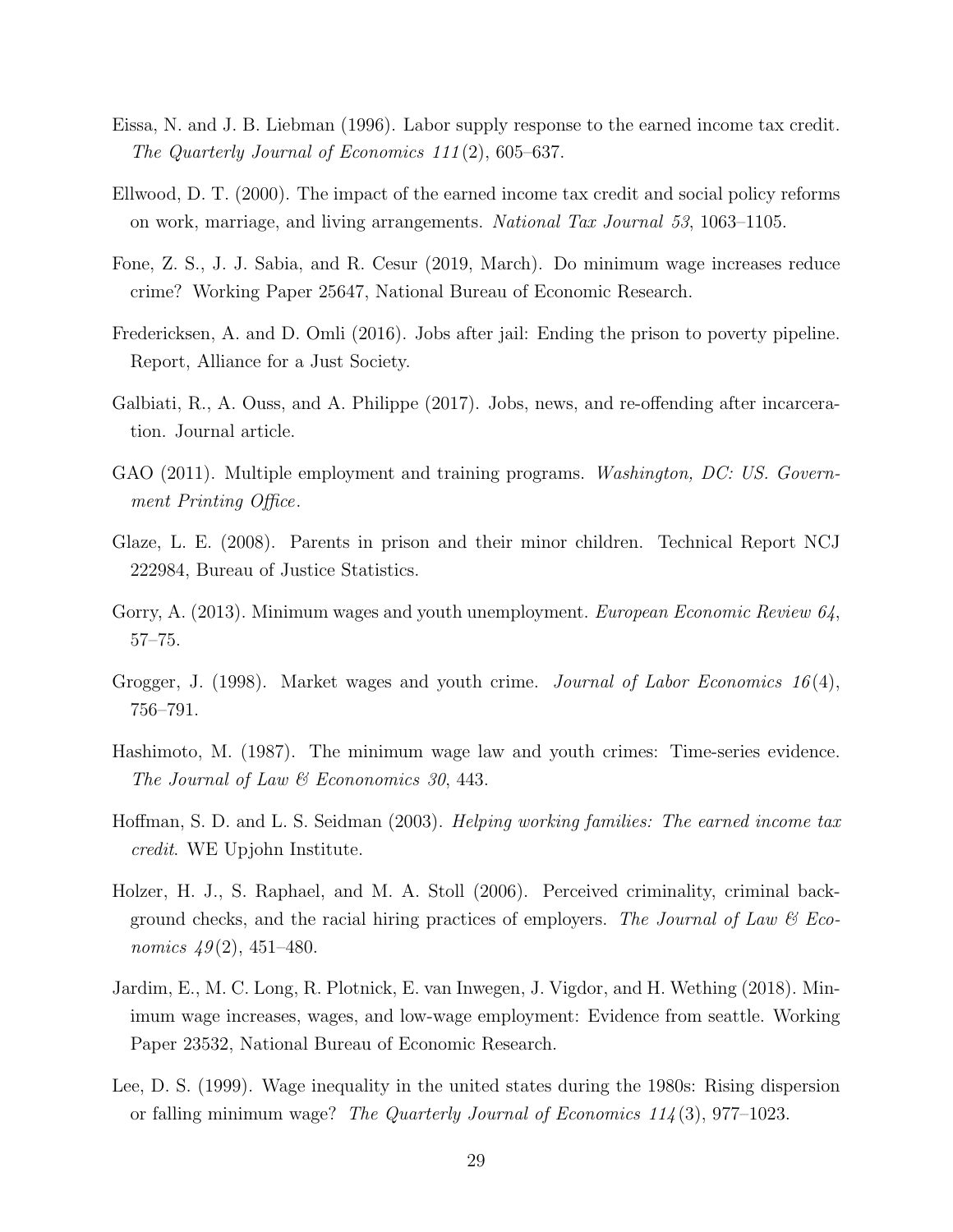- <span id="page-29-8"></span>Leigh, A. (2010). Who benefits from the earned income tax credit? Incidence among recipients, coworkers and firms. The BE Journal of Economic Analysis  $\mathcal{B}$  Policy 10(1), 1–43.
- <span id="page-29-0"></span>Levitt, S. D. and S. A. Venkatesh (2000). An economic analysis of a drug-selling gang's finances. The Quarterly Journal of Economics 115 (3), 755–789.
- <span id="page-29-11"></span>Liu, S., T. J. Hyclak, and K. Regmi (2016). Impact of the minimum wage on youth labor markets. Labour  $30(1)$ , 18-37.
- <span id="page-29-7"></span>Luca, D. L. and M. Luca (2017). Survival of the fittest: the impact of the minimum wage on firm exit. Working Paper 17-088, Harvard Business School NOM Unit.
- <span id="page-29-1"></span>McCarthy, B. and J. Hagan (2001). When crime pays: Capital, competence, and criminal success. Social forces  $79(3)$ , 1035–1060.
- <span id="page-29-4"></span>Meer, J. and J. West (2015). Effects of the minimum wage on employment dynamics. *Journal* of Human Resources 51, 500–522.
- <span id="page-29-12"></span>Meyer, B. D. and D. T. Rosenbaum (2001). Welfare, the earned income tax credit, and the labor supply of single mothers. The Quarterly Journal of Economics 116(3), 1063–1114.
- <span id="page-29-9"></span>Muravyev, A. and A. Oshchepkov (2016). The effect of doubling the minimum wage on employment: evidence from russia. IZA Journal of Labor & Development  $5(1)$ , 6.
- <span id="page-29-6"></span>Neumark, D. (2017). The employment effects of minimum wages: Some questions we need to answer. Working paper, National Bureau of Economic Research.
- <span id="page-29-3"></span>Neumark, D., J. I. Salas, and W. Wascher (2014). Revisiting the minimum wage-employment debate: Throwing out the baby with the bathwater? ILR Review  $67(3)$ , 608–648.
- <span id="page-29-10"></span>Neumark, D. and W. Wascher (1995). Minimum wage effects on employment and school enrollment. Journal of Business & Economic Statistics 13(2), 199–206.
- <span id="page-29-2"></span>Neumark, D. and W. Wascher (2003). Minimum wages and skill acquisition: another look at schooling effects. Economics of Education Review 22 (1), 1–10.
- <span id="page-29-13"></span>Neumark, D. and W. Wascher (2011). Does a higher minimum wage enhance the effectiveness of the earned income tax credit? Industrial and Labor Relations Review  $64(4)$ , 712–746.
- <span id="page-29-5"></span>Neumark, D. and W. Wascher (2017). Reply to "credible research designs for minimum wage studies". ILR Review  $70(3)$ , 593–609.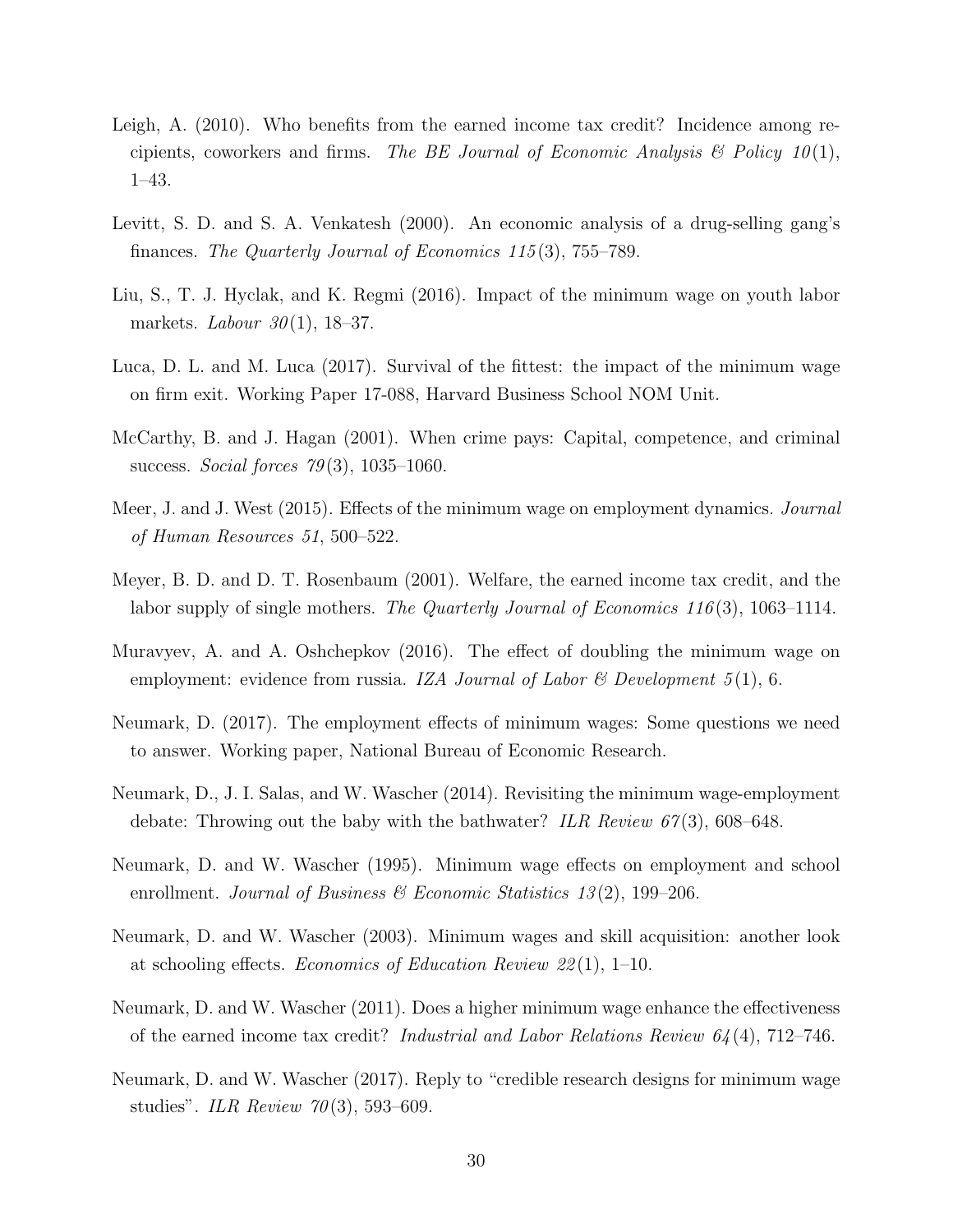- <span id="page-30-6"></span>Nichols, A. and J. Rothstein (2016). The earned income tax credit. *Economics of Means*-Tested Transfer Programs in the United States 1, 137.
- <span id="page-30-9"></span>Orrenius, P. M. and M. Zavodny (2003). The effect of minimum wages on immigrants' employment and earnings. American Journal of Sociology 108(5), 937–975.
- <span id="page-30-3"></span>Pager, D. (2003). The mark of a criminal record. American Journal of Sociology 108(5), 937–975.
- <span id="page-30-2"></span>Pager, D. (2008). Marked: Race, crime, and finding work in an era of mass incarceration. University of Chicago Press.
- <span id="page-30-8"></span>Powell, D. (2017). Synthetic control estimation beyond case studies: Does the minimum wage reduce employment? Working Paper WR-1142, RAND.
- <span id="page-30-0"></span>Raphael, S. and D. F. Weiman (2007). The impact of local labor-market conditions on the likelihood that parolees are returned to custody. In S. D. Bushway, M. Stoll, and D. Weiman (Eds.), *Barriers to Reentry? The Labor Market for Released Prisoners in* Post-Industrial America. Russel Sage Foundation.
- <span id="page-30-5"></span>Rothstein, J. (2010). Is the eitc as good as an nit? conditional cash transfers and tax incidence. American Economic Journal: Economic Policy 2(1), 177–208.
- <span id="page-30-1"></span>Schnepel, K. T. (2018). Good jobs and recidivism. The Economic Journal 128, 447–469.
- <span id="page-30-7"></span>Slichter, D. et al. (2016). The employment effects of the minimum wage: A selection ratio approach to measuring treatment effects. Unpublished paper. Accessed at http://bit.  $ly/1kLqpGT.$
- <span id="page-30-10"></span>Spjeldnes, S. and S. Goodkind (2009). Gender differences and offender reentry: A review of the literature. Journal of Offender Rehabilitation  $\frac{1}{8}(4)$ , 314–335.
- <span id="page-30-4"></span>Uggen, C. and M. Thompson (2003). The socioeconomic determinants of ill-gotten gains: Within-person changes in drug use and illegal earnings. American Journal of Sociology  $109(1)$ , 146-185.
- <span id="page-30-11"></span>United States Department of Justice. Office of Justice Programs. Bureau of Justice Statistics (2016). National corrections reporting program, 2000-2014. [http://dx.doi.org/10.](http://dx.doi.org/10.3886/ICPSR36373.v1) [3886/ICPSR36373.v1](http://dx.doi.org/10.3886/ICPSR36373.v1).
- <span id="page-30-12"></span>Vaghul, K. and B. Zipperer (2016). Historical state and sub-state minimum wage data. Technical Report 2016-09, Washington Center for Equitable Growth.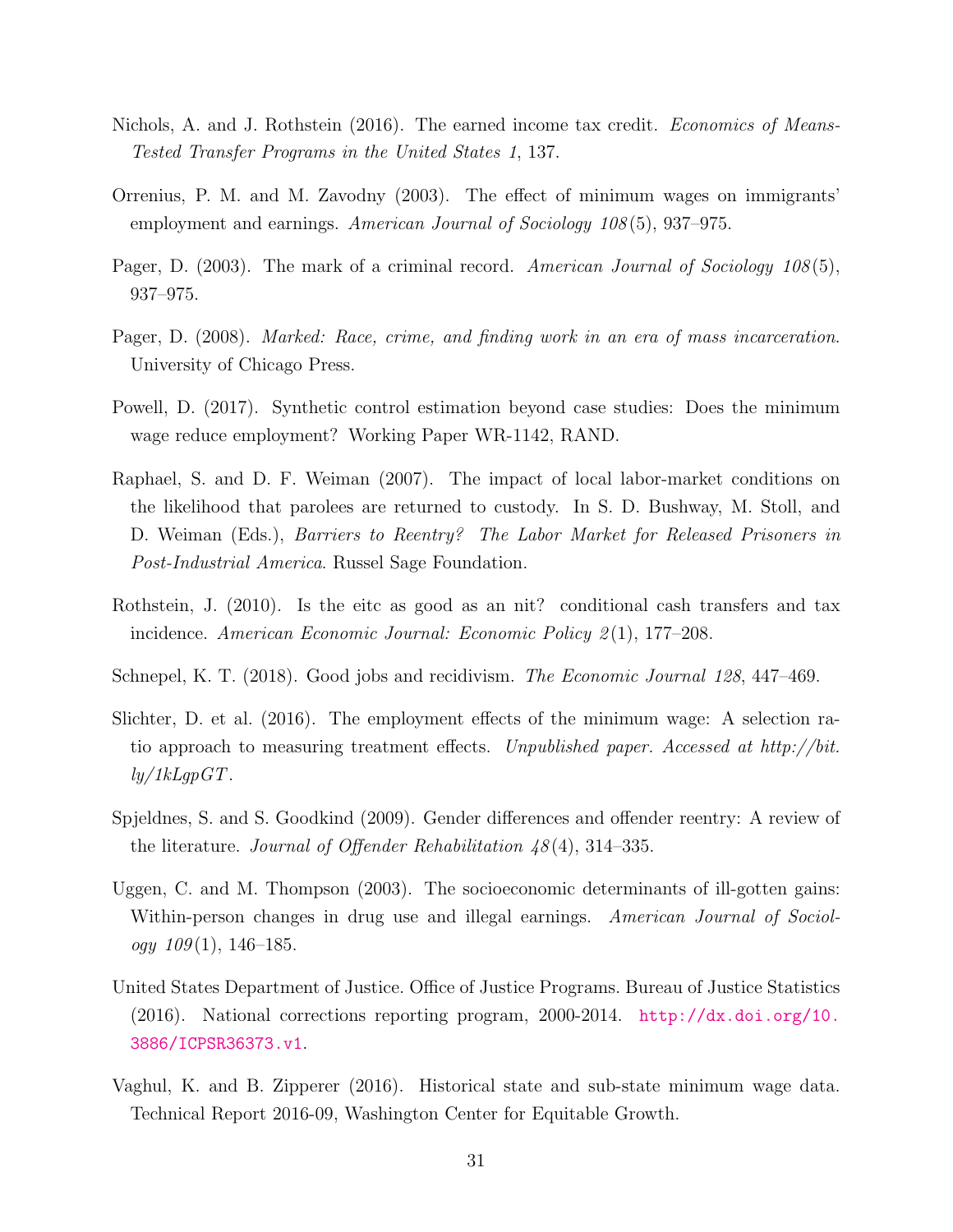- <span id="page-31-5"></span>Van Wormer, K. S. and C. Bartollas (2000). Women and the criminal justice system. Allyn and Bacon Boston.
- <span id="page-31-3"></span>Viscusi, W. K. (1986). The risks and rewards of criminal activity: a comprehensive test of criminal deterrence. Journal of Labor Economics  $\frac{1}{3}$ , Part 1, 317–340.
- <span id="page-31-1"></span>Visher, C. A., S. Debus, and J. Yahner (2008). Employment after prison: A longitudinal study of releases in three states. Urban Institute, Justice Policy Center.
- <span id="page-31-4"></span>Visher, C. A., L. Winterfield, and M. B. Coggeshall (2005). Ex-offender employment programs and recidivism: A meta-analysis. Journal of Experimental Criminology 1 (3), 295– 316.
- <span id="page-31-2"></span>Waldfogel, J. (1994). Does conviction have a persistent effect on income and employment? International Review of Law and Economics  $1/4(1)$ , 103-119.
- <span id="page-31-0"></span>Yang, C. S. (2017). Local labor markets and criminal recidivism. *Journal of Public Eco*nomics 147, 16–29.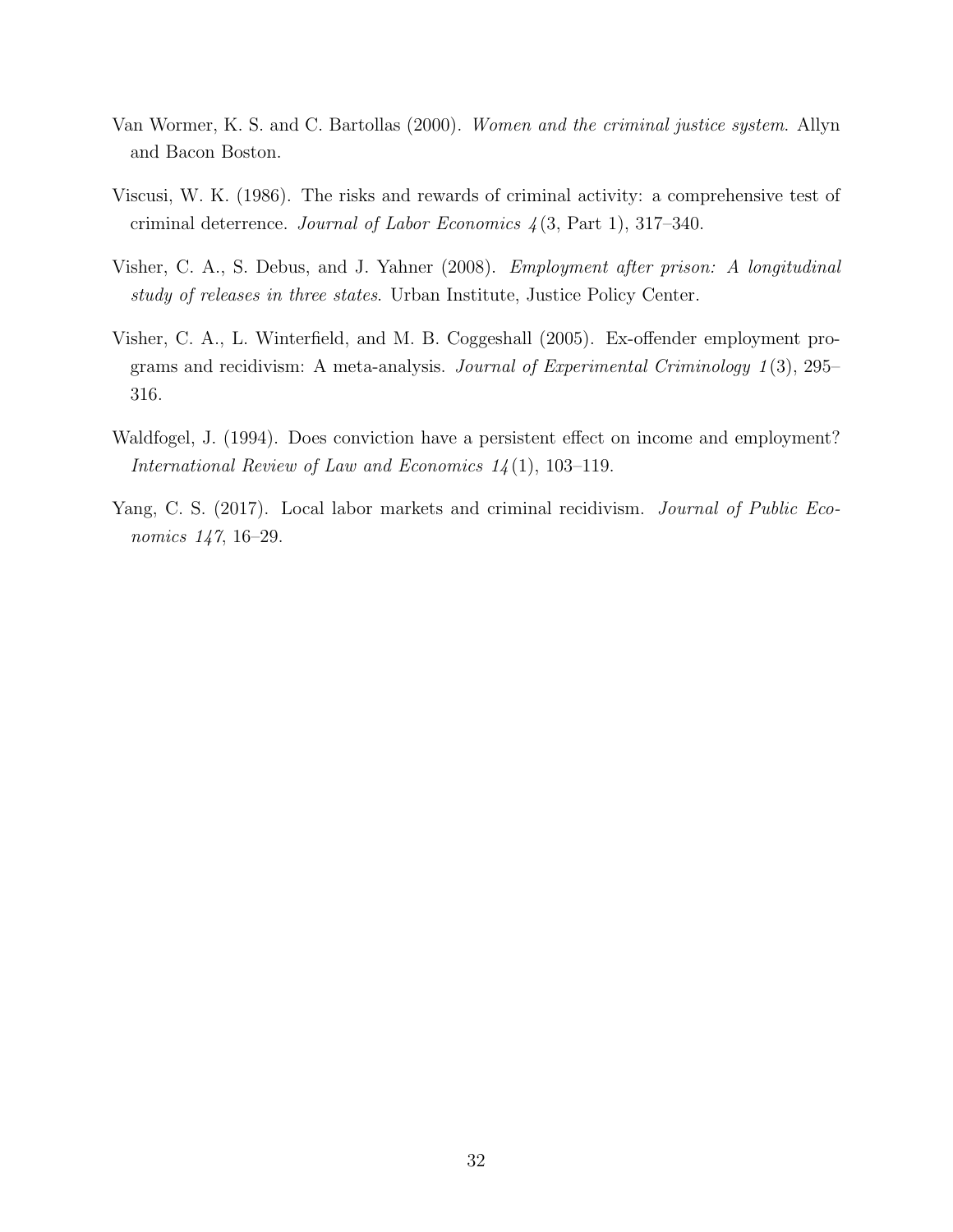<span id="page-32-0"></span>

Figure 1: Number of States Changing Minimum Wage by Year

Note: A 2007 amendment enacted federal minimum changes in 2007, 2008, and 2009 (\$5.85 effective July 24, 2007; \$6.55 effective July 24, 2008; and \$7.25 effective July 24, 2009). If a state already had a minimum wage at or above these federal increases then it would not register as having a minimum wage change, hence the number changed in those years is not 51.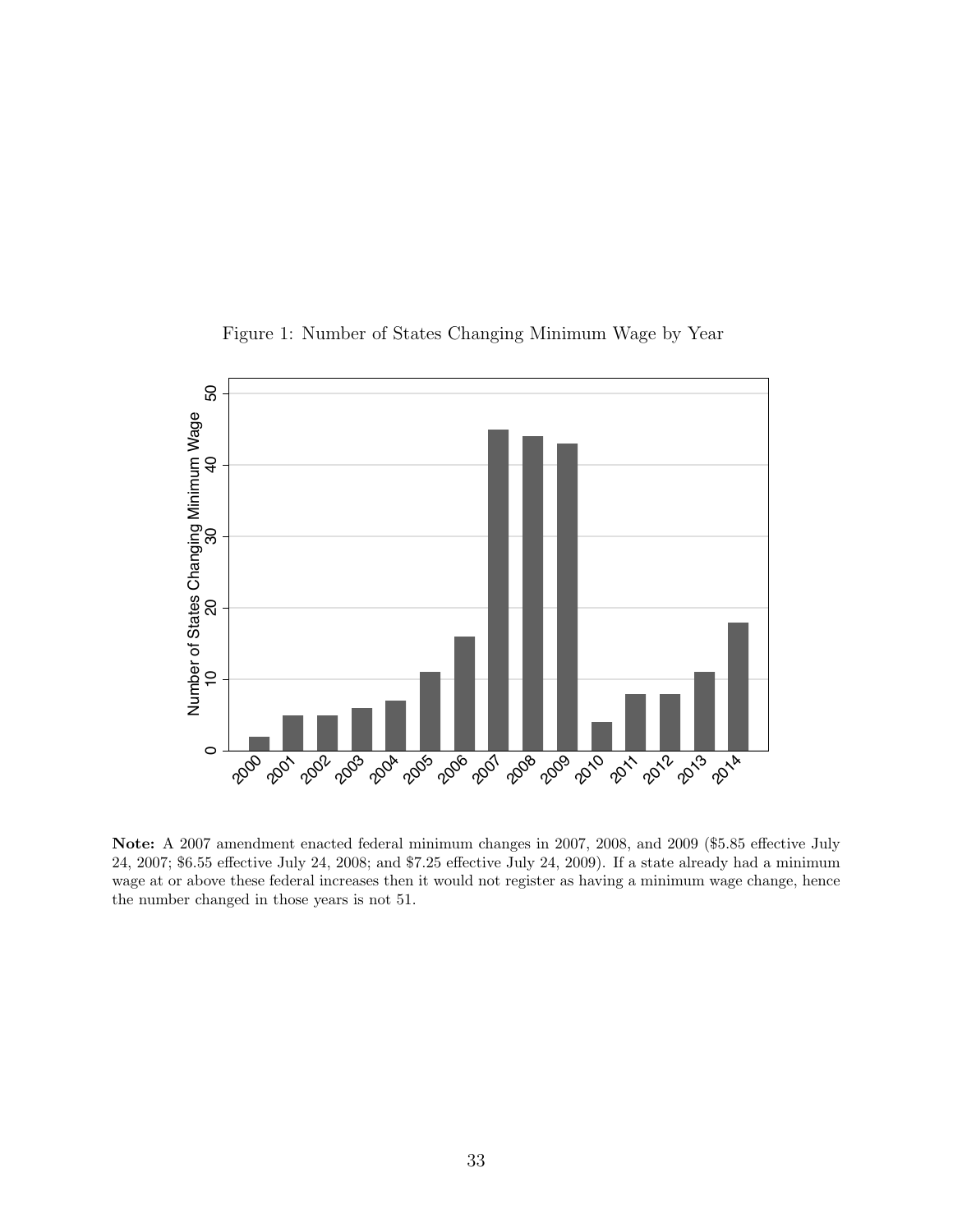

<span id="page-33-0"></span>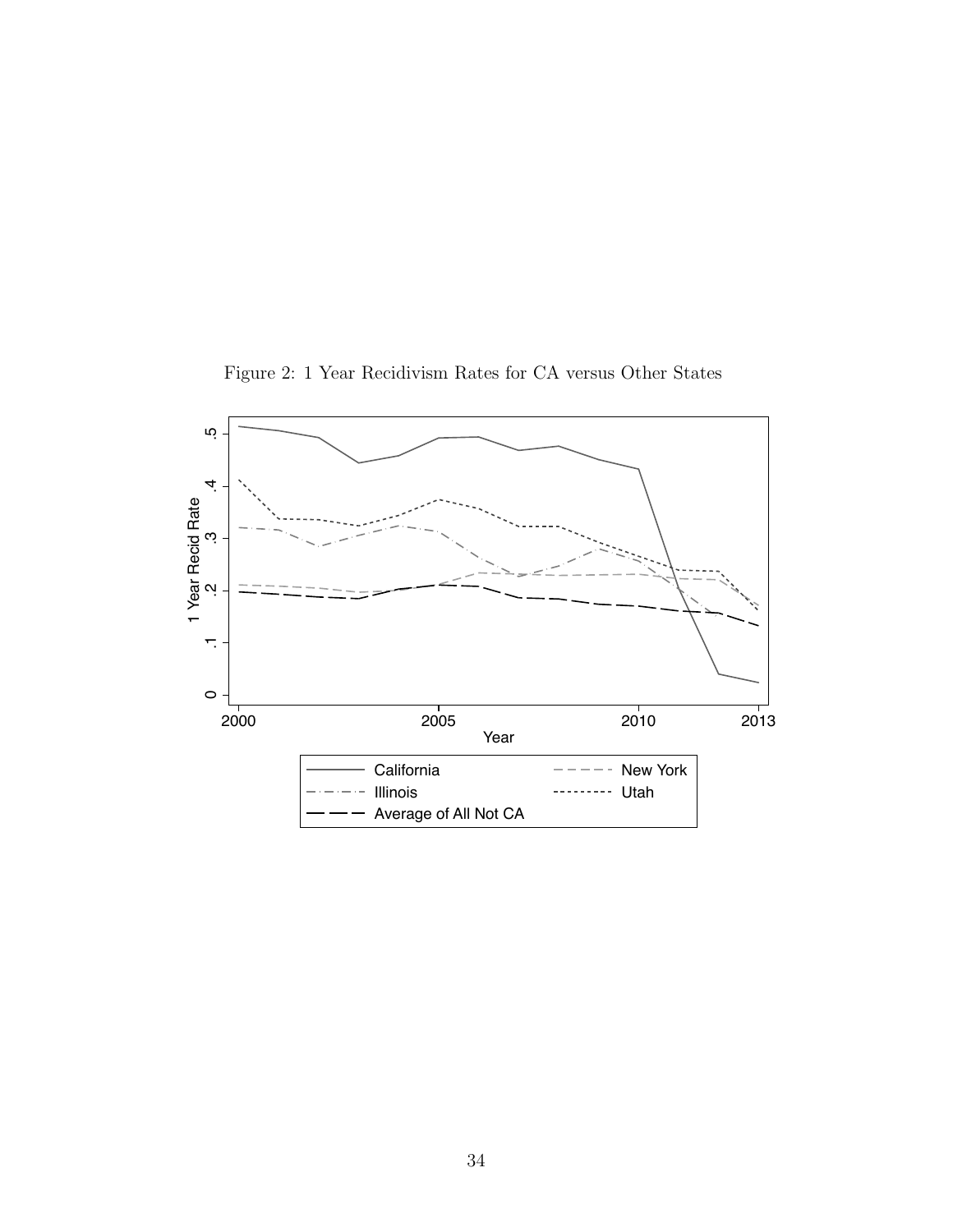<span id="page-34-0"></span>Figure 3: States with Minimum Wages Above Federal and EITC top-ups in January 2000 and January 2014



Note: This map reports state Minimum Wage and EITC programs at the beginning and end of our sample. States not included in our sample are reported as "out of sample".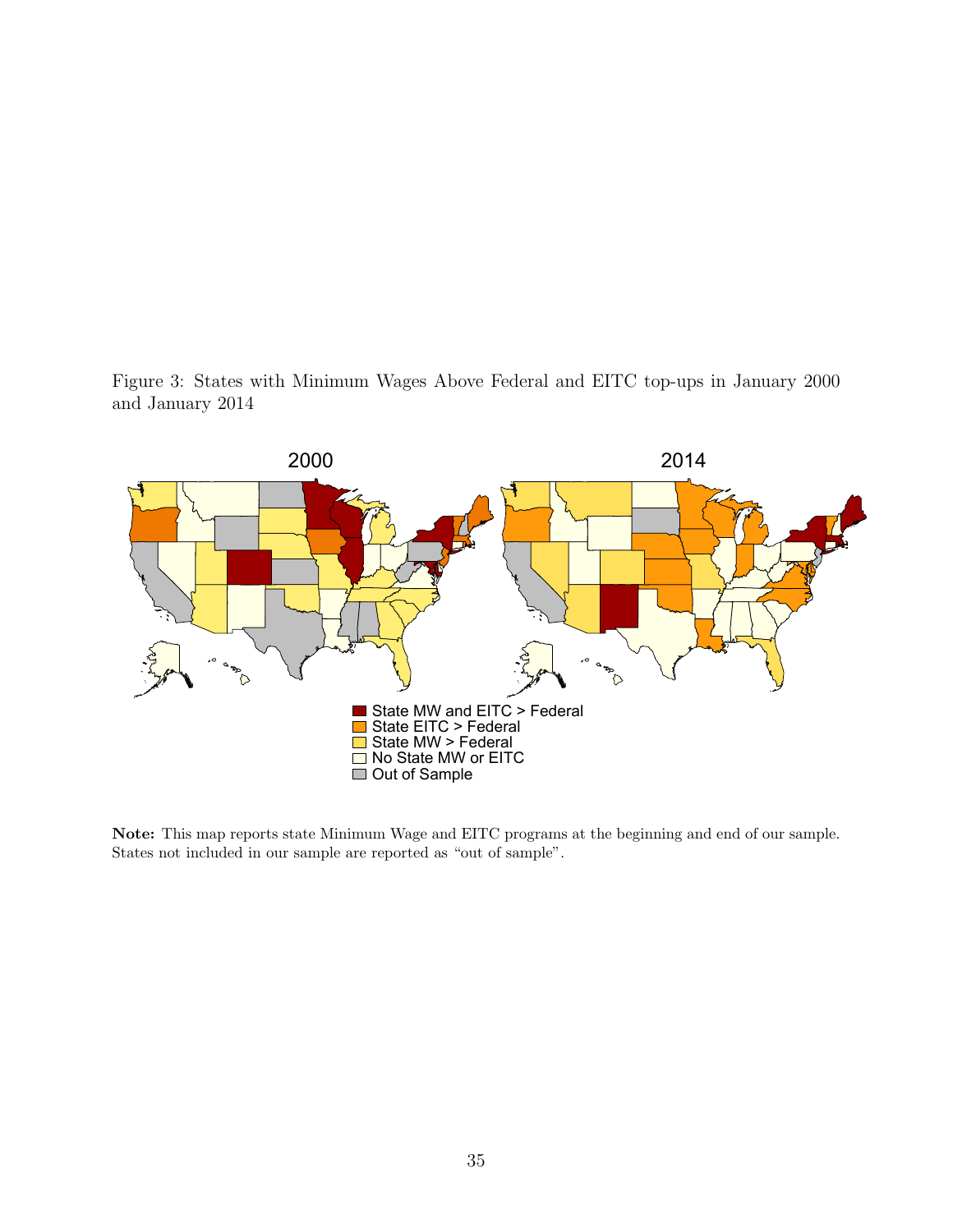<span id="page-35-0"></span>

Figure 4: Correlation between Minimum Wage and Recidivism

Note: To construct the binned scatter plots we plot the mean offender probability of recidivism within 3-years of release (y-axis) over the minimum wage (x-axis) for each of the 442 state-year combinations in the data, demeaning for state and year fixed effects. The observed state-year residual rates of recidivism are divided into fifty equal-sized bins and plotted over the mean minimum wage for each bin. Fifty bins were chosen for symmetry with the subsequent plot of EITC state topups (Figure [5\)](#page-36-0). The figure is qualitatively identical plotted with twenty bins. The line shows the best linear fit.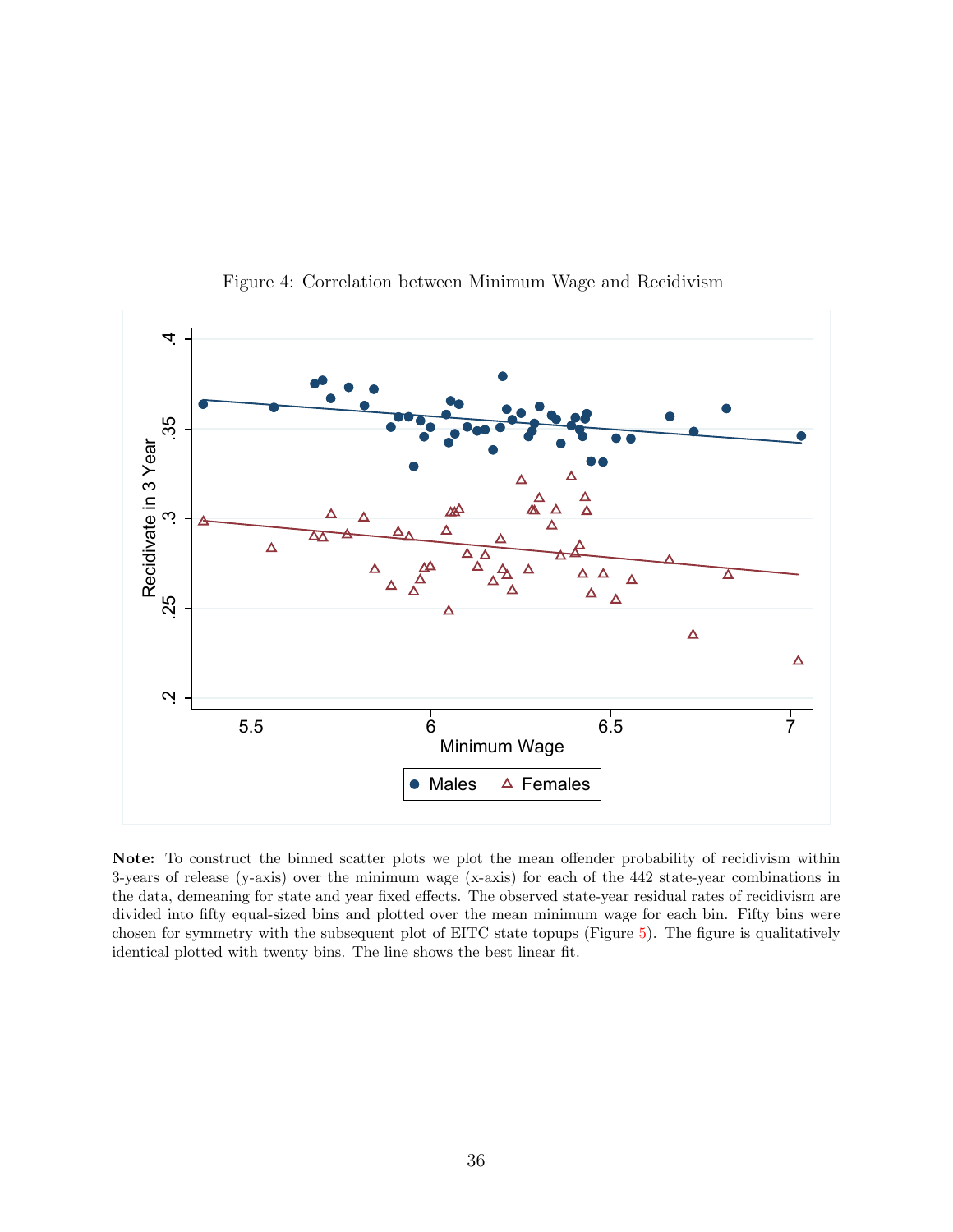<span id="page-36-0"></span>

Figure 5: Correlation between State EITC Top-Ups and Recidivism

Note: To construct the binned scatter plots we plot the mean offender probability of recidivism within 3-years of release (y-axis) over the state EITC top-up percent (x-axis), for the 442 state-year combinations in the data, demeaning for state and year fixed effects. The observed state-year residual rates of recidivism are divided into fifty equal-sized bins and plotted over the mean EITC from each bin. Fifty bins were chosen to so that the states without a state top-up (i.e. zeros) were not over-represented as bins. The figure is qualitatively identical plotted with twenty bins, but far sparser. The line shows the best linear fit.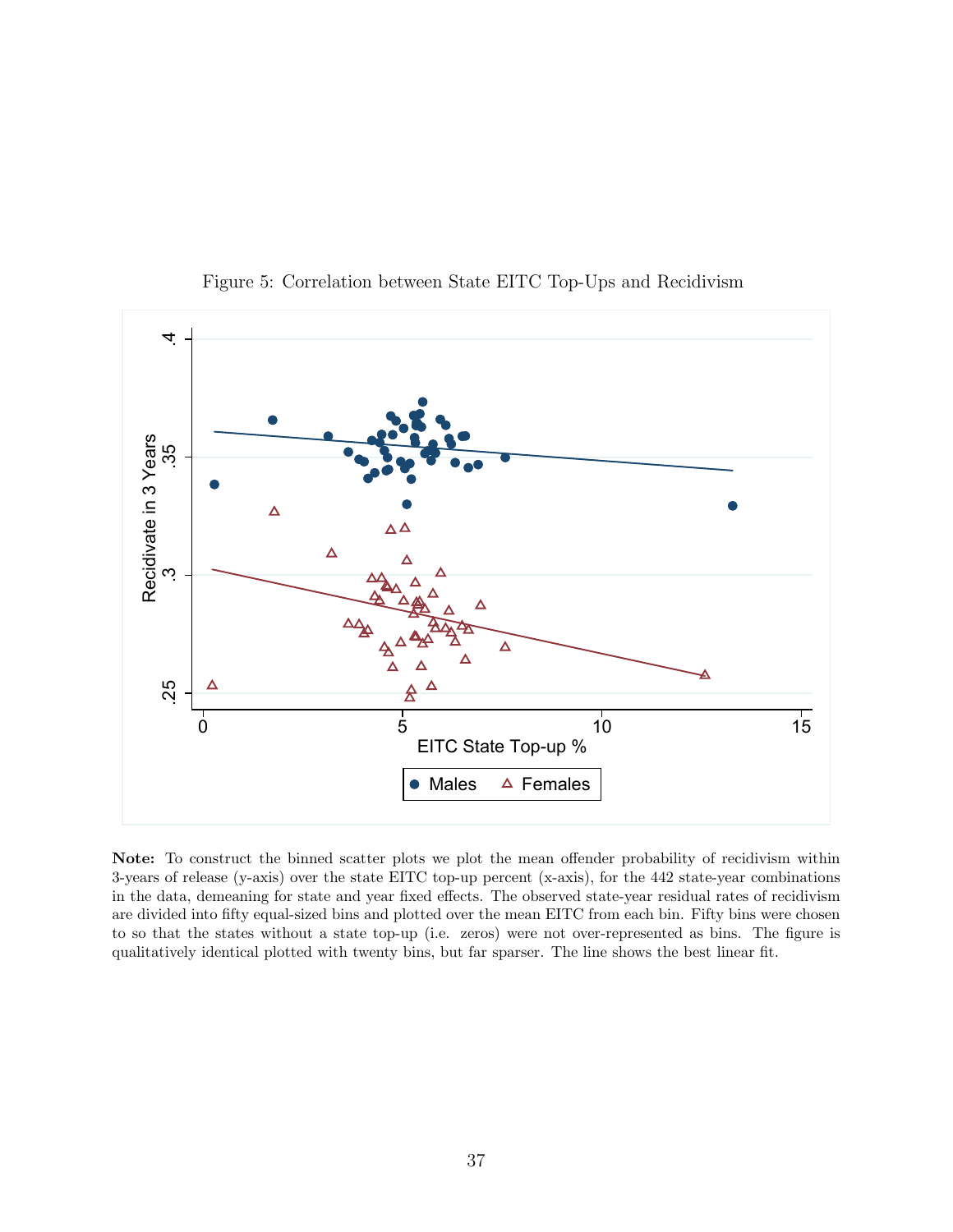<span id="page-37-0"></span>

|                            | All     |         | Recidivate 1 Year Recidivate 3 Years |
|----------------------------|---------|---------|--------------------------------------|
| Male                       | 0.882   | 0.903   | 0.905                                |
| White (Not Hisp)           | 0.427   | 0.415   | 0.402                                |
| Black (Not Hisp)           | 0.425   | 0.438   | 0.464                                |
| Hispanic                   | 0.120   | 0.109   | 0.103                                |
| Less than HS Degree        | 0.388   | 0.401   | 0.421                                |
| HS Degree                  | 0.315   | 0.325   | 0.312                                |
| College Degree             | 0.007   | 0.005   | 0.005                                |
| Prior Felony Incarceration | 0.290   | 0.334   | 0.330                                |
| Age at Release             | 35.063  | 33.642  | 33.507                               |
| Time Served (Days)         | 655.543 | 485.335 | 540.696                              |
| Prior Off. - Violent       | 0.216   | 0.192   | 0.189                                |
| Prior Off. - Property      | 0.289   | 0.341   | 0.334                                |
| Prio Off. - Drug           | 0.294   | 0.273   | 0.293                                |
| Min Wage                   | 6.405   | 6.313   | 6.093                                |
| State EITC                 | 0.357   | 0.393   | 0.374                                |
| State EITC Perc            | 5.229   | 5.962   | 5.532                                |
| Observations               | 5786062 | 999321  | 1645055                              |

Table 1: Summary Statistics: Characteristics of Sample

Note: "Recidivate 1 Year" indicates those released prisoners who returned to prison within 1 year of their release (analogous for "Recidivate 3 Year"). Violent, Property, Drug are indicators for the offense for which the offender initially went to prison. The final 3 rows represent the average value of those policy variables for the state and month in which the offender was released. State EITC is a dummy for whether the State had it's own EITC, and thus that row represents a proportion; State EITC Perc is the average percent of the federal EITC that the top-up represents.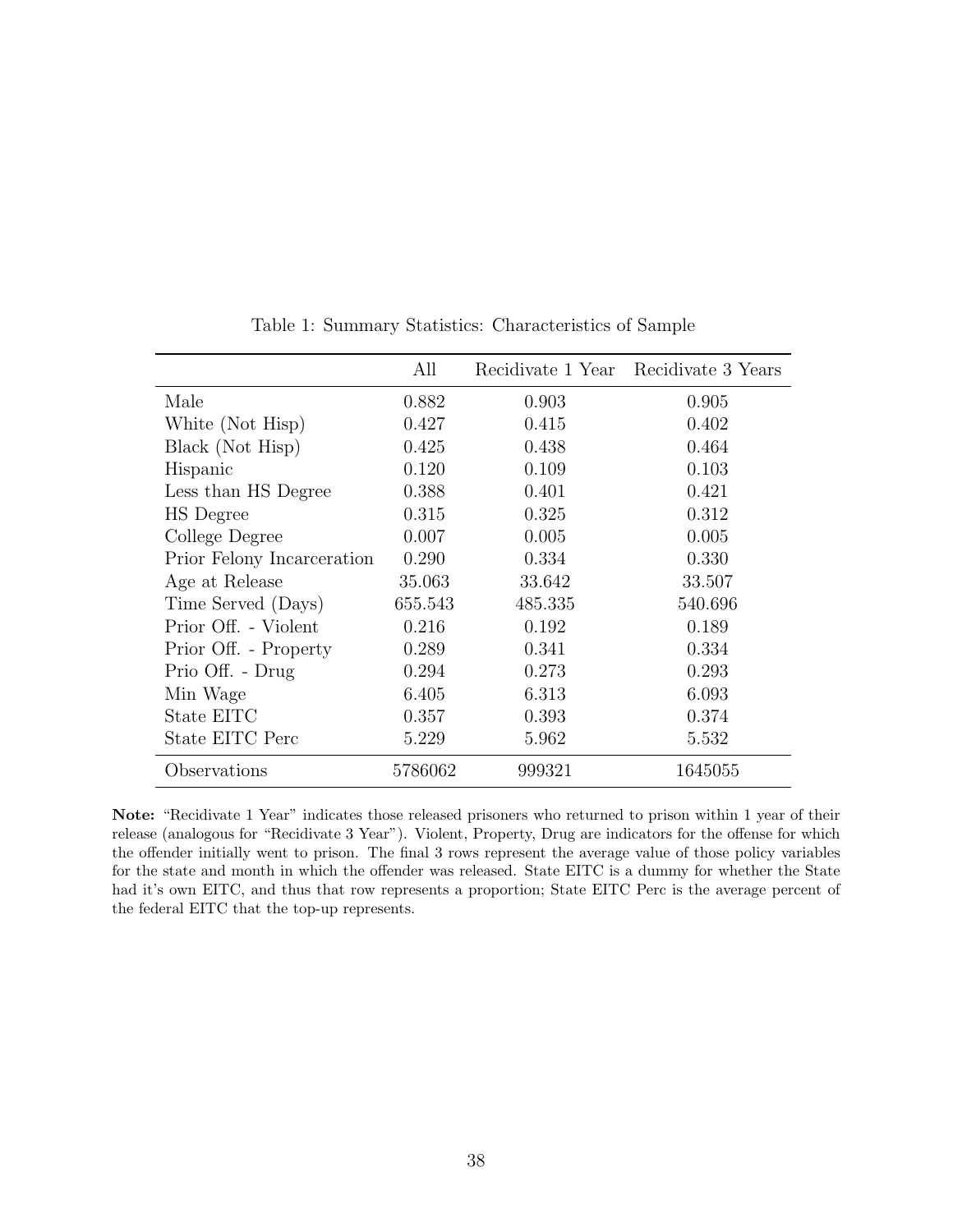<span id="page-38-0"></span>

|                           | (1)     | (2)                                  |
|---------------------------|---------|--------------------------------------|
|                           |         | Recidivate 1 Year Recidivate 3 Years |
| Overall                   | 0.173   | 0.346                                |
| Men                       | 0.177   | 0.355                                |
| Women                     | 0.142   | 0.284                                |
| Black (Not Hisp)          | 0.178   | 0.370                                |
| White (Not Hisp)          | 0.168   | 0.331                                |
| Hispanic                  | 0.156   | 0.303                                |
| Less Than HS              | 0.179   | 0.363                                |
| HS                        | 0.178   | 0.349                                |
| More Than HS              | 0.148   | 0.299                                |
| Returning Off. - Violent  | 0.032   | 0.062                                |
| Returning Off. - Property | 0.057   | 0.113                                |
| Returning Off. - Drug     | 0.047   | 0.103                                |
| Observations              | 5786062 | 4749284                              |

Table 2: Summary Statistics: Recidivism Rates

Note:"Recidivate 1 Year" indicates those released prisoners who returned to prison within 1 year of their release (analogous for "Recidivate 3 Year"). Column 2 has fewer observations to allow everyone to have 3 years of post-release data, where as Column 1 only requires 1 year of post-release data.

<span id="page-38-1"></span>

|  | Table 3: Summary Statistics on Minimum Wages and EITCs by State-Year-Month 2000-2014 |  |  |  |
|--|--------------------------------------------------------------------------------------|--|--|--|
|  |                                                                                      |  |  |  |

|                          | mean | sd    | mın  | max   |
|--------------------------|------|-------|------|-------|
| Minimum Wage             | 6.43 | 1.10  | 5.15 | 9.50  |
| Number of MW Changes     | 4.73 | 2.54  | 2.00 | 13.00 |
| Size of MW Change        | 0.51 | 0.33  | 0.04 | 1.80  |
| Size of MW Change (Perc) | 0.08 | 0.06  | 0.01 | 0.35  |
| Has State EITC           | 0.39 | 0.49  | 0.00 | 1.00  |
| State EITC Perc          | 6.39 | 10.22 |      |       |

Note: Each observation is a state-year-month, hence there are 9180 observations (51 states including DC x 15 years x 12 months). A change in the state minimum wage could come from a state-level law or a federal minimum wage change. Minimum wages are measured in real 2011 dollars. Note: 17 States had no changes other than the federal minimum wage increases. State EITC Perc is the percent of the federal EITC that the State EITC represents.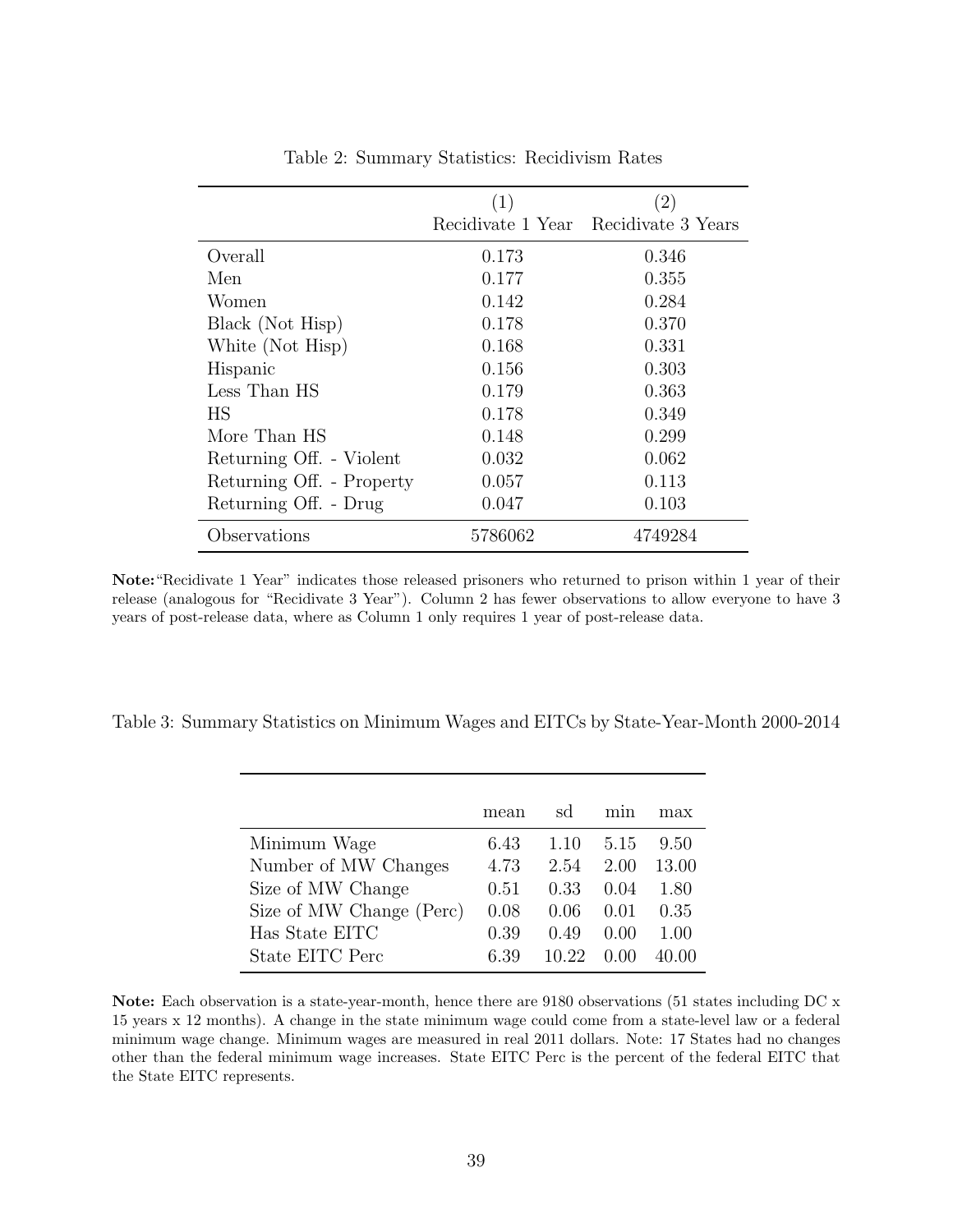|                              |             | Any State EITC |             | <b>State EITC Percent</b> |
|------------------------------|-------------|----------------|-------------|---------------------------|
|                              | (1)         | (2)            | (3)         | (4)                       |
|                              | 1 year      | 3 year         | 1 year      | 3 year                    |
| Min Wage                     | $-0.0094**$ | $-0.0153***$   | $-0.0094**$ | $-0.0152***$              |
|                              | (0.0040)    | (0.0045)       | (0.0040)    | (0.0045)                  |
| Min Wage x Female            | 0.0023      | 0.0029         | 0.0020      | 0.0026                    |
|                              | (0.0024)    | (0.0037)       | (0.0025)    | (0.0038)                  |
| State EITC                   | 0.0090      | 0.0001         | 0.0008      | $-0.0002$                 |
|                              | (0.0056)    | (0.0069)       | (0.0007)    | (0.0008)                  |
| State EITC x Female          | $-0.0225*$  | $-0.0316***$   | $-0.0009**$ | $-0.0015***$              |
|                              | (0.0115)    | (0.0106)       | (0.0004)    | (0.0005)                  |
| Min Wage Coef:               |             |                |             |                           |
| wild bootstrap p             | 0.078       | 0.008          | 0.056       | 0.012                     |
|                              |             |                |             |                           |
| Female EITC Effect:<br>Total | $-0.0135$   | $-0.0314$      | $-0.0001$   | $-0.0017$                 |
| $cluster-robust$ p           | 0.264       | 0.017          | 0.882       | 0.067                     |
| wild bootstrap p             | 0.343       | 0.039          | 0.936       | 0.252                     |
|                              |             |                |             |                           |
| Mean Recid Rate:             |             |                |             |                           |
| All                          | 0.173       | 0.346          | 0.173       | 0.346                     |
| Male                         | 0.177       | 0.355          | 0.177       | 0.355                     |
| Female                       | 0.142       | 0.284          | 0.142       | 0.284                     |
| Observations                 | 5786062     | 4749284        | 5786062     | 4749284                   |
|                              |             |                |             |                           |

<span id="page-39-0"></span>Table 4: Minimum Wage and State EITC Availability on Recidivism Rates

Note: The dependent variable is return to prison in the same state within 1 or 3 years of release (indicated in the column heading). Minimum wage is measured in dollars, State EITC is an indicator for the existence of a state top-up in Columns 1 and 2 and is the percent of the federal EITC available to those in that state in Columns 3 and 4, measured in percentage points; all are measured in the state and month the offender was released. A female indicator is included in all regressions but not shown for space. All specifications include state- and year-fixed effects, as well as the individual and time-varying state level controls outlined in Section [4.](#page-11-2) Total Female EITC Effect= $\beta_3$  (on EITC) +  $\beta_4$  (on EITC  $\times$  Female) is the total impact of the EITC for women. Mean recidivism rates are the mean of the dependent variable for the respective column. Robust standard errors clustered at the state level are shown in parentheses (43 clusters). p-values from 1000 wild-cluster bootstrap iterations are shown for the main minimum wage coefficient and the total Female EITC effect, as suggested by [Cameron et al.](#page-26-11) [\(2008\)](#page-26-11) in cases with a small number of clusters, typically  $\leq$  30 (our analysis is near but not below this threshold).

\*\*\*p  $< 0.01$ ,\*\*p  $< 0.05$ ,\*p  $< 0.10$  (based on cluster-robust standard errors)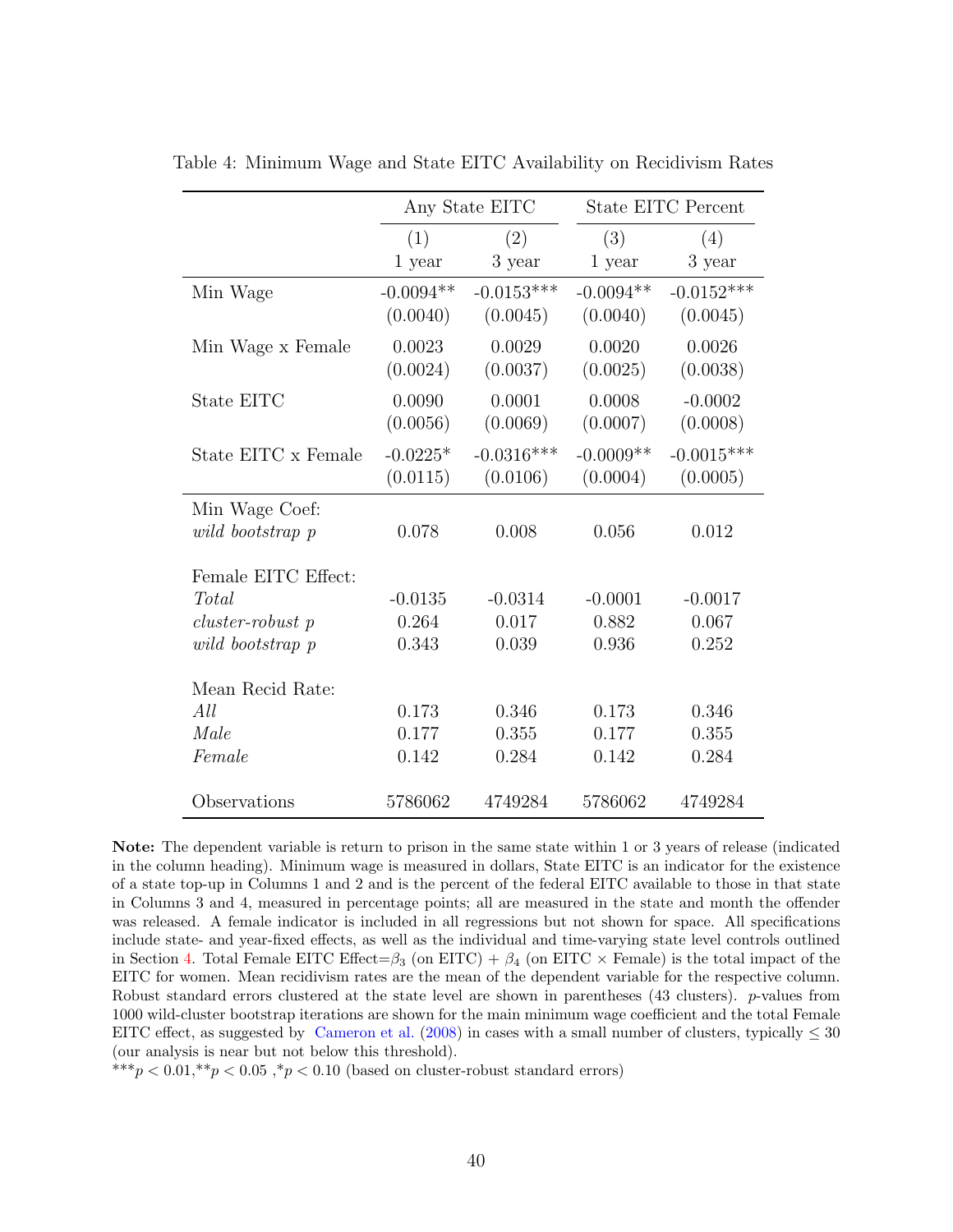<span id="page-40-0"></span>

|                                                                        |                             | Leading MWs                       |                             | State-Specific Time Trend<br>Polynomials |                             | Division X<br>Year FE       | Binding<br>Changes     |
|------------------------------------------------------------------------|-----------------------------|-----------------------------------|-----------------------------|------------------------------------------|-----------------------------|-----------------------------|------------------------|
|                                                                        | (1)<br>$t+1$                | (2)<br>$t+2$                      | (3)<br>Linear               | (4)<br>2nd                               | (5)<br>3rd                  | (6)                         | (7)                    |
| Min Wage                                                               | (0.0040)                    | $-0.0081** -0.0090**$<br>(0.0038) | $-0.0044$<br>(0.0039)       | $-0.0069** -0.0068**$<br>(0.0029)        | (0.0027)                    | $-0.0085*$<br>(0.0047)      | $-0.0095*$<br>(0.0047) |
| Min Wage x Female                                                      | 0.0023<br>(0.0024)          | 0.0023<br>(0.0024)                | 0.0022<br>(0.0024)          | 0.0022<br>(0.0024)                       | 0.0023<br>(0.0024)          | 0.0026<br>(0.0024)          |                        |
| State EITC                                                             | 0.0089<br>(0.0057)          | 0.0084<br>(0.0058)                | 0.0009<br>(0.0057)          | 0.0067<br>(0.0047)                       | $-0.0071$<br>(0.0077)       | $0.0119*$<br>(0.0060)       |                        |
| State EITC x Female $-0.0225*$                                         | (0.0115)                    | $-0.0225*$<br>(0.0115)            | $-0.0234*$<br>(0.0117)      | $-0.0232*$<br>(0.0116)                   | $-0.0233*$<br>(0.0116)      | $-0.0226*$<br>(0.0116)      |                        |
| Min Wage Lead                                                          | $-0.0024$<br>(0.0063)       | $-0.0046$<br>(0.0055)             |                             |                                          |                             |                             |                        |
| Bound MW                                                               |                             |                                   |                             |                                          |                             |                             | 0.0034<br>(0.0331)     |
| Min Wage X Bound                                                       |                             |                                   |                             |                                          |                             |                             | $-0.0010$<br>(0.0052)  |
| Min Wage Coef:<br>wild bootstrap p                                     | 0.084                       | 0.039                             | 0.327                       | 0.028                                    | 0.019                       | 0.147                       | 0.082                  |
| Female EITC Effect:<br>Total<br>$cluster-robust$ p<br>wild bootstrap p | $-0.0137$<br>0.260<br>0.357 | $-0.0141$<br>0.251<br>0.374       | $-0.0225$<br>0.097<br>0.134 | $-0.0165$<br>0.229<br>0.322              | $-0.0304$<br>0.056<br>0.108 | $-0.0107$<br>0.314<br>0.464 |                        |
| Observations                                                           | 5786062                     | 5786062                           | 5786062                     | 5786062                                  | 5786062                     | 5786062                     | 5786062                |

<span id="page-40-1"></span>Table 5: Trend Analysis - 1 Year Recidivism Rates

Note: The dependent variable is return to prison in the same state within 1-year of release. Minimum wage is measured in dollars. State EITC is an indicator for the existence of a state top-up. A female indicator is included in all regressions but not shown for space. All specifications include state- and year-fixed effects, as well as the individual and time-varying state level controls outlined in Section [4.](#page-11-2) Total Female EITC Effect= $\beta_3$  (on EITC) +  $\beta_4$  (on EITC  $\times$  Female) is the total impact of the EITC for women. For baseline means, see Table [4.](#page-39-0) Robust standard errors clustered at the state level are shown in parentheses (43 clusters). p-values from 1000 wild-cluster bootstrap iterations are shown for the main minimum wage coefficient and the total Female EITC effect, as suggested by [Cameron et al.](#page-26-11) [\(2008\)](#page-26-11) in cases with a small number of clusters, typically  $\leq 30$  (our analysis is near but not below this threshold). Results are based off of Table [4](#page-39-0) Column 1, with additions as indicated in the column headers. Bound MW is an indicator for a state-year that was bound by one of the 3 federal changes in 2007, 2008, or 2009 - that is had a state minimum wage below the new federal level at the beginning of the year. Results with 3-year recidivism as dependent variable can be found in Appendix [F](#page-58-0) Table [F.1.](#page-59-0)

\*\*\*p  $< 0.01$ ,\*\*p  $< 0.05$ ,\*p  $< 0.10$  (based on cluster-robust standard errors)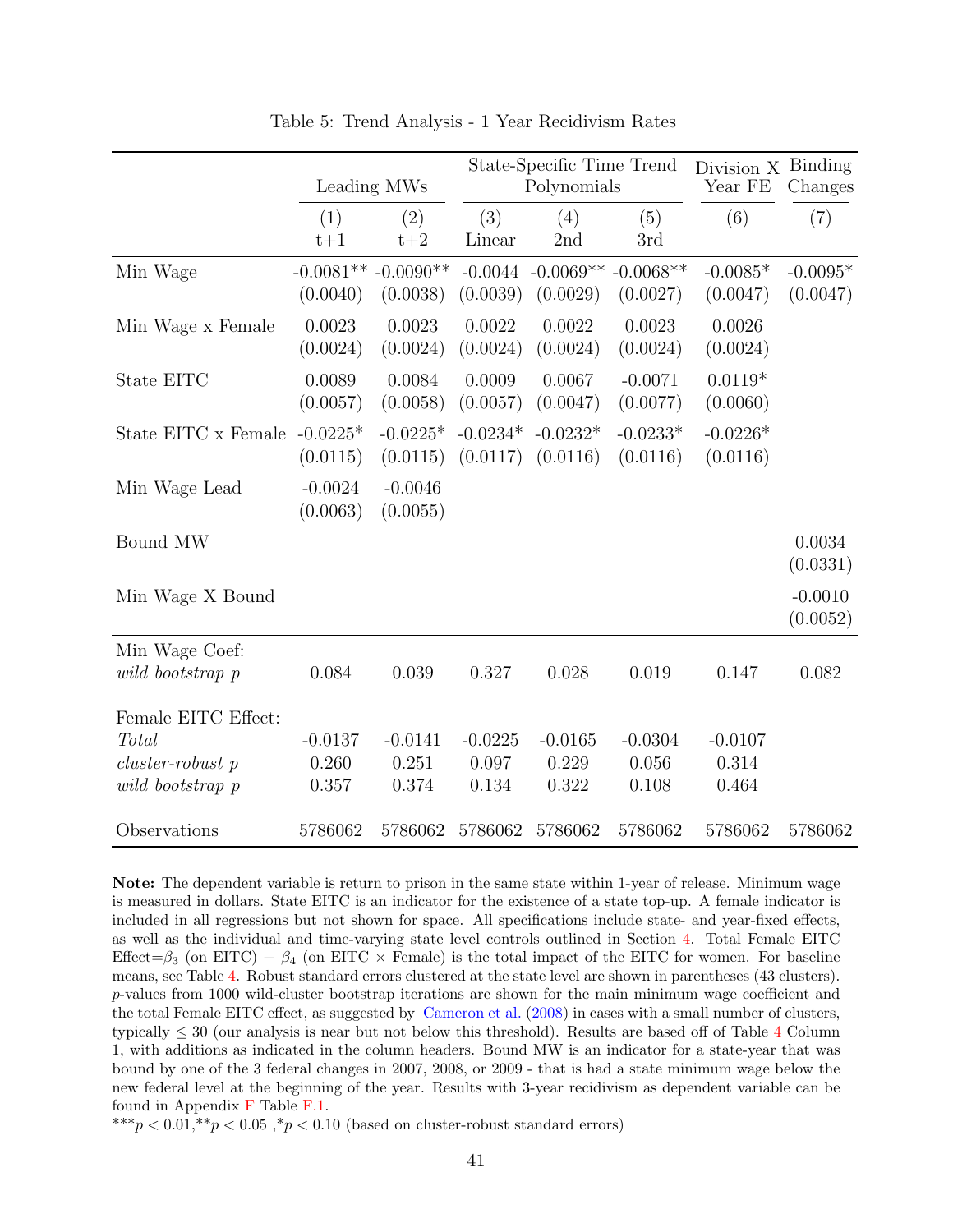|                      | (1)<br>State<br>Unemp   | (2)<br>MW at<br>Admit   | (3)<br>Avg MW<br>6 Months | (4)<br>Avg MW<br>12 Months |
|----------------------|-------------------------|-------------------------|---------------------------|----------------------------|
| Min Wage             | $-0.0107**$<br>(0.0043) | $-0.0086**$<br>(0.0039) | $-0.0121**$<br>(0.0052)   | $-0.0119*$<br>(0.0061)     |
| Min Wage x Female    | 0.0023<br>(0.0024)      | 0.0024<br>(0.0025)      | 0.0020<br>(0.0025)        | 0.0018<br>(0.0025)         |
| State EITC           | 0.0076<br>(0.0050)      | 0.0091<br>(0.0056)      | 0.0089<br>(0.0055)        | 0.0087<br>(0.0057)         |
| State EITC x Female  | $-0.0225*$<br>(0.0115)  | $-0.0225*$<br>(0.0115)  | $-0.0225*$<br>(0.0115)    | $-0.0225*$<br>(0.0115)     |
| State Unemp Rate     | $0.0034**$<br>(0.0017)  |                         |                           |                            |
| MW Admit             |                         | $-0.0005$<br>(0.0021)   |                           |                            |
| MW 1 Yr Bef Admit    |                         | $-0.0015$<br>(0.0023)   |                           |                            |
| Min Wage Coef:       |                         |                         |                           |                            |
| wild bootstrap p     | 0.042                   | 0.075                   | 0.061                     | 0.128                      |
| Female EITC Effect:  |                         |                         |                           |                            |
| Total                | $-0.0149$               | $-0.0134$               | $-0.0136$                 | $-0.0138$                  |
| $cluster-robust$ $p$ | 0.219                   | 0.269                   | 0.260                     | 0.258                      |
| wild bootstrap p     | 0.305                   | 0.334                   | 0.373                     | 0.354                      |
| Observations         | 5786062                 | 5786036                 | 5786062                   | 5786062                    |

<span id="page-41-0"></span>Table 6: Robustness - Unemployment Rate and Substate Minimum Wages

Note: The dependent variable is return to prison in the same state within 1-year of release. Minimum wage is measured in dollars. State EITC is an indicator for the existence of a state top-up. A female indicator is included in all regressions but not shown for space. All specifications include state- and year-fixed effects, as well as the individual and time-varying state level controls outlined in Section [4.](#page-11-2) Total Female EITC Effect= $\beta_3$  (on EITC) +  $\beta_4$  (on EITC  $\times$  Female) is the total impact of the EITC for women. For baseline means, see Table [4.](#page-39-0) Robust standard errors clustered at the state level are shown in parentheses (43 clusters). p-values from 1000 wild-cluster bootstrap iterations are shown for the main minimum wage coefficient and the total Female EITC effect, as suggested by [Cameron et al.](#page-26-11) [\(2008\)](#page-26-11) in cases with a small number of clusters, typically  $\leq 30$  (our analysis is near but not below this threshold). Results are based off of Table [4](#page-39-0) Column 1, with additions as indicated in the column headers. MW at Admit includes controls for the minimum wage in the state-year of admission or 1-year before. Columns 3-4 use the average minimum wage 6- or 12-months after release, respectively, as the main independent variable. Results with 3-year recidivism as dependent variable can be found in Appendix [F](#page-58-0) Table [F.2.](#page-60-0)

 $^{***}p<0.01,^{**}p<0.05$  ,  $^{*}p<0.10$  (based on cluster-robust standard errors)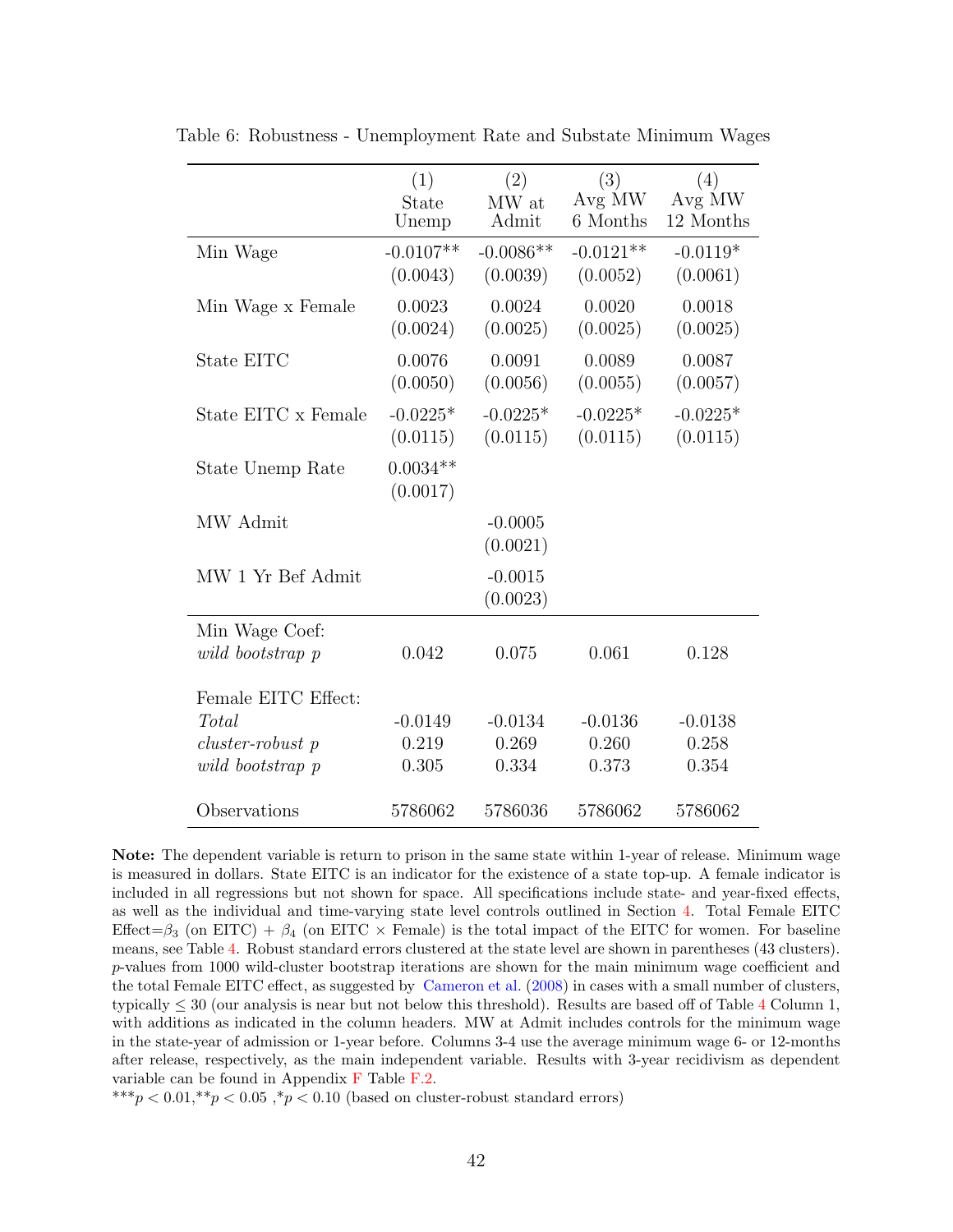<span id="page-42-0"></span>

|                                    | (1)                      | $\left( 2\right)$         | (3)                      | (4)<br>0,                       |
|------------------------------------|--------------------------|---------------------------|--------------------------|---------------------------------|
|                                    | $-1$                     | $-2$                      | $-3$                     | $(\text{incl } t = -1, -2, -3)$ |
| Min Wage at $t=$                   | $-0.0063$<br>(0.0045)    | $-0.0047$<br>(0.0042)     | $-0.0024$<br>(0.0048)    | $-0.0087*$<br>(0.0045)          |
| Min Wage x Female                  | 0.0025<br>(0.0024)       | 0.0037<br>(0.0026)        | 0.0040<br>(0.0027)       | $-0.0041$<br>(0.0043)           |
| Female                             | $-0.0496***$<br>(0.0140) | $-0.0566$ ***<br>(0.0152) | $-0.0575***$<br>(0.0155) | $-0.0520***$<br>(0.0163)        |
| Min Wage Coef:<br>wild bootstrap p | 0.283                    | 0.394                     | 0.694                    | 0.106                           |
| Observations                       | 5786062                  | 5786062                   | 5786062                  | 5786062                         |

Table 7: Lagged Minimum Wages - 1 Year Recidivism Rates

Note: The dependent variable is return to prison in the same state within 1-year of release. This table estimates the impact of lagged minimum wages on probability of returning to p in an effort to identify potential disemployment effects through slower economic growth. Columns 1-3 use 1-, 2-, and 3-year lags of the minimum wage respectively as the main independent variable of interest. Column (4) includes contemporaneous minimum wage at release, as in previous specifications, and all 3 lags. All specifications include stateand year-fixed effects, as well as the individual and time-varying state level controls outlined in Section [4.](#page-11-2) Robust standard errors clustered at the state level are shown in parentheses (43 clusters). p-values from 1000 wild-cluster bootstrap iterations are shown for the main minimum wage coefficients, as suggested by [Cameron et al.](#page-26-11) [\(2008\)](#page-26-11) for analysis of a small number of clusters, typically  $\leq 30$  (our analysis is near, but never below this threshold).

\*\*\*p < 0.01,\*\*p < 0.05,\*p < 0.10 (based on cluster-robust standard errors)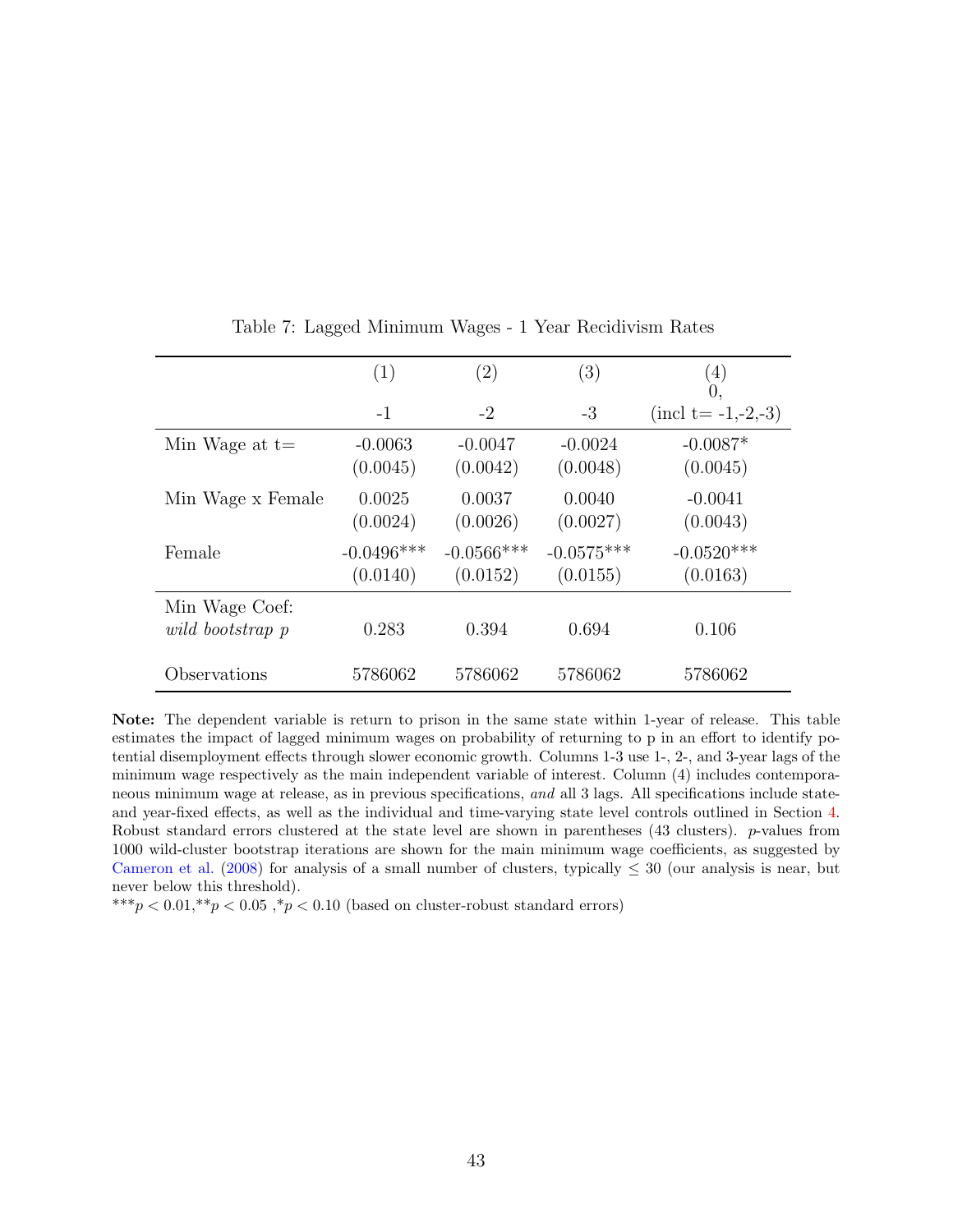|                                                                               |                             | 1 Year                      |                             |                             |                             | 3 Year                      |                             |                             |
|-------------------------------------------------------------------------------|-----------------------------|-----------------------------|-----------------------------|-----------------------------|-----------------------------|-----------------------------|-----------------------------|-----------------------------|
|                                                                               | (1)                         | (2)                         | (3)                         | (4)                         | (5)                         | (6)                         | (7)                         | (8)                         |
|                                                                               | Violent                     | Property                    | Drug                        | Other                       | Violent                     | Property                    | Drug                        | Other                       |
| Min Wage                                                                      | $-0.0006$                   | $-0.0049***$                | $-0.0033**$                 | $-0.0006$                   | $-0.0014$                   | $-0.0063***$                | $-0.0058***$                | $-0.0018$                   |
|                                                                               | (0.0011)                    | (0.0012)                    | (0.0015)                    | (0.0014)                    | (0.0015)                    | (0.0017)                    | (0.0019)                    | (0.0016)                    |
| Min Wage x Female                                                             | $0.0019*$                   | 0.0006                      | 0.0009                      | $-0.0011$                   | $0.0040***$                 | $-0.0008$                   | 0.0007                      | $-0.0010$                   |
|                                                                               | (0.0010)                    | (0.0006)                    | (0.0009)                    | (0.0016)                    | (0.0014)                    | (0.0015)                    | (0.0013)                    | (0.0025)                    |
| State EITC                                                                    | $0.0049**$                  | 0.0023                      | $0.0046***$                 | $-0.0028$                   | 0.0022                      | 0.0007                      | $0.0057**$                  | $-0.0084**$                 |
|                                                                               | (0.0020)                    | (0.0038)                    | (0.0014)                    | (0.0019)                    | (0.0019)                    | (0.0054)                    | (0.0023)                    | (0.0037)                    |
| State EITC x Female                                                           | $-0.0081**$                 | $-0.0033$                   | $-0.0087$                   | $-0.0025$                   | $-0.0124***$                | $-0.0012$                   | $-0.0141**$                 | $-0.0038$                   |
|                                                                               | (0.0034)                    | (0.0035)                    | (0.0056)                    | (0.0042)                    | (0.0043)                    | (0.0034)                    | (0.0065)                    | (0.0065)                    |
| Min Wage Coef:<br>wild bootstrap p                                            | 0.600                       | 0.001                       | 0.068                       | 0.716                       | 0.434                       | 0.004                       | 0.018                       | 0.277                       |
| Female EITC Effect:<br><b>Total</b><br>$cluster-robust$ p<br>wild bootstrap p | $-0.0031$<br>0.397<br>0.430 | $-0.0010$<br>0.840<br>0.871 | $-0.0041$<br>0.406<br>0.718 | $-0.0053$<br>0.206<br>0.304 | $-0.0103$<br>0.028<br>0.053 | $-0.0005$<br>0.933<br>0.943 | $-0.0084$<br>0.157<br>0.283 | $-0.0122$<br>0.109<br>0.210 |
| Mean Recid Rate:<br>All<br>Male<br>Female                                     | 0.032<br>0.034<br>0.013     | 0.057<br>0.058<br>0.051     | 0.047<br>0.047<br>0.047     | 0.036<br>0.037<br>0.031     | 0.062<br>0.067<br>0.025     | 0.113<br>0.114<br>0.105     | 0.103<br>0.103<br>0.098     | 0.069<br>0.071<br>0.055     |
| Observations                                                                  | 5786062                     | 5786062                     | 5786062                     | 5786062                     | 4749284                     | 4749284                     | 4749284                     | 4749284                     |

<span id="page-43-0"></span>Table 8: Minimum Wage and State EITCs on Recidivism: by Return Crime Type

Note: The dependent variable is return to prison for <sup>a</sup> certain crime type within 1- or 3-years of release (as indicated in column headers). Minimum wage is measured in dollars. State EITC is an indicator for the existence of <sup>a</sup> state top-up. A female indicator is included in all regressions but not shown for space. All specifications include state- and year-fixed effects, as well as the individual and time-varying state level controls outlined inSection [4.](#page-11-3) Total Female EITC Effect= $\beta_3$  (on EITC) +  $\beta_4$  (on EITC  $\times$  Female) is the total impact of the EITC for women. Mean recidivism rates are the mean of the dependent variable for the respective column. Robust standard errors clustered at the state level are shown in parentheses (43clusters).  $p$ -values from 1000 wild-cluster bootstrap iterations are shown for the main minimum wage coefficient and the total Female EITC effect, as suggested by [Cameron](#page-26-13) et al. [\(2008\)](#page-26-13) in cases with a small number of clusters, typically  $\leq 30$  (our analysis is near but not below this threshold). \*\*\* $p < 0.01,$ \*\* $p < 0.05,$ \* $p < 0.10$  (based on cluster-robust standard errors)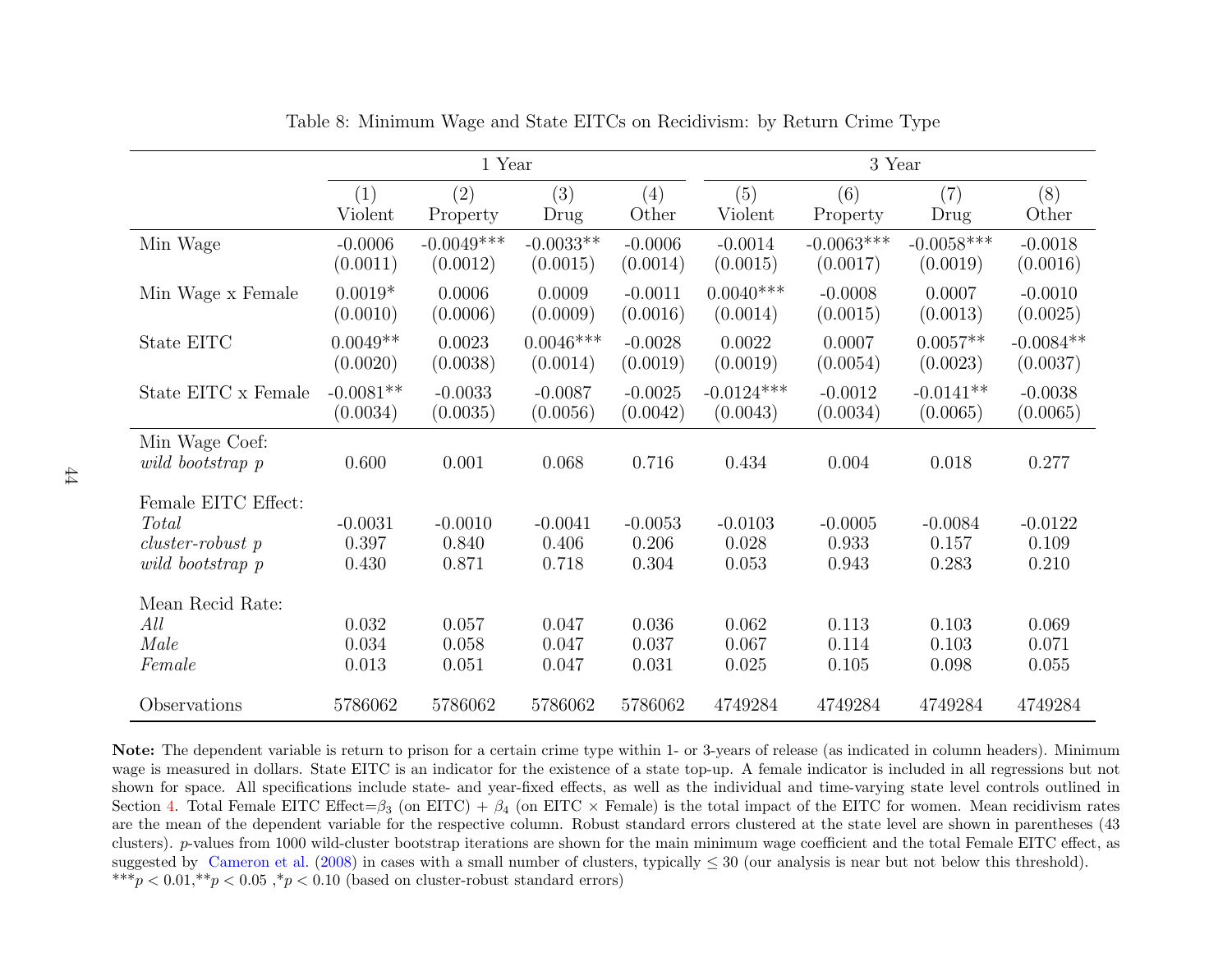|                                                                      |                             | 1 Year                      |                             |                             | 3 Year                      |                             |
|----------------------------------------------------------------------|-----------------------------|-----------------------------|-----------------------------|-----------------------------|-----------------------------|-----------------------------|
|                                                                      | (1)                         | (2)                         | (3)                         | (4)                         | (5)                         | (6)                         |
|                                                                      | $<$ HS                      | HS                          | $>$ HS                      | $<$ HS                      | HS                          | $>$ HS                      |
| Min Wage                                                             | $-0.0152***$                | $-0.0099*$                  | $-0.0116$                   | $-0.0212***$                | $-0.0165**$                 | $-0.0149$                   |
|                                                                      | (0.0048)                    | (0.0053)                    | (0.0079)                    | (0.0054)                    | (0.0062)                    | (0.0088)                    |
| Min Wage x Female                                                    | 0.0011                      | $0.0035*$                   | $0.0073**$                  | $-0.0001$                   | $0.0059*$                   | 0.0045                      |
|                                                                      | (0.0019)                    | (0.0017)                    | (0.0032)                    | (0.0041)                    | (0.0030)                    | (0.0033)                    |
| State EITC                                                           | $0.0099*$                   | 0.0053                      | 0.0066                      | $-0.0023$                   | $-0.0013$                   | $-0.0020$                   |
|                                                                      | (0.0052)                    | (0.0075)                    | (0.0074)                    | (0.0052)                    | (0.0110)                    | (0.0060)                    |
| State EITC $\mathbf x$ Female                                        | $-0.0302$                   | $-0.0226*$                  | $-0.0327**$                 | $-0.0359**$                 | $-0.0349***$                | $-0.0342**$                 |
|                                                                      | (0.0182)                    | (0.0124)                    | (0.0152)                    | (0.0150)                    | (0.0119)                    | (0.0137)                    |
| Min Wage Coef:<br>wild bootstrap p                                   | 0.025                       | 0.129                       | 0.273                       | 0.005                       | 0.050                       | 0.198                       |
| Female EITC Effect:<br>Total<br>cluster-robust p<br>wild bootstrap p | $-0.0203$<br>0.249<br>0.517 | $-0.0172$<br>0.261<br>0.334 | $-0.0260$<br>0.145<br>0.306 | $-0.0382$<br>0.017<br>0.056 | $-0.0362$<br>0.054<br>0.122 | $-0.0362$<br>0.020<br>0.067 |
| Mean Recid Rate:<br>All<br>Male<br>Female                            | 0.179<br>0.182<br>0.151     | 0.178<br>0.183<br>0.137     | 0.148<br>0.154<br>0.115     | 0.363<br>0.370<br>0.303     | 0.349<br>0.358<br>0.275     | 0.299<br>0.309<br>0.241     |
| Observations                                                         | 2245904                     | 1824652                     | 317609                      | 1907947                     | 1472633                     | 258196                      |

Table 9: Minimum Wage and State EITCs on Recidivism: by Education

Note: The dependent variable is return to prison in the same state within <sup>1</sup> or <sup>3</sup> years of release by education level at prison entry (indicated in the column heading). Minimum wage is measured in dollars. State EITC is an indicator for the existence of <sup>a</sup> state top-up in Columns <sup>1</sup> and <sup>2</sup> and is the percent of the federal EITC available to those in that state in Columns <sup>3</sup> and <sup>4</sup> (measured in percentage points); all are measured in the state and month the offender was released. A female indicator is included in all regressions but not shown for space. All specifications include state- andyear-fixed effects, as well as the individual and time-varying state level controls outlined in Section [4.](#page-11-3) Total Female EITC Effect= $\beta_3$  (on EITC) +  $\beta_4$  (on EITC  $\times$  Female) is the total impact of the EITC for women. Mean recidivism rates are the mean of the dependent variable for the respective column. Robust standard errors clustered at the state level are shown in parentheses (43 clusters). p-values from 1000 wild-cluster bootstrap iterations are shown for the main minimum wage coefficient and the total Female EITC effect, as suggested by [Cameron](#page-26-13) et al. [\(2008\)](#page-26-13) in cases with <sup>a</sup> small number of clusters, typically  $\leq 30$  (our analysis is near but not below this threshold).

<span id="page-44-0"></span>\*\*\* $p < 0.01$ ,\*\* $p < 0.05$ ,\* $p < 0.10$  (based on cluster-robust standard errors)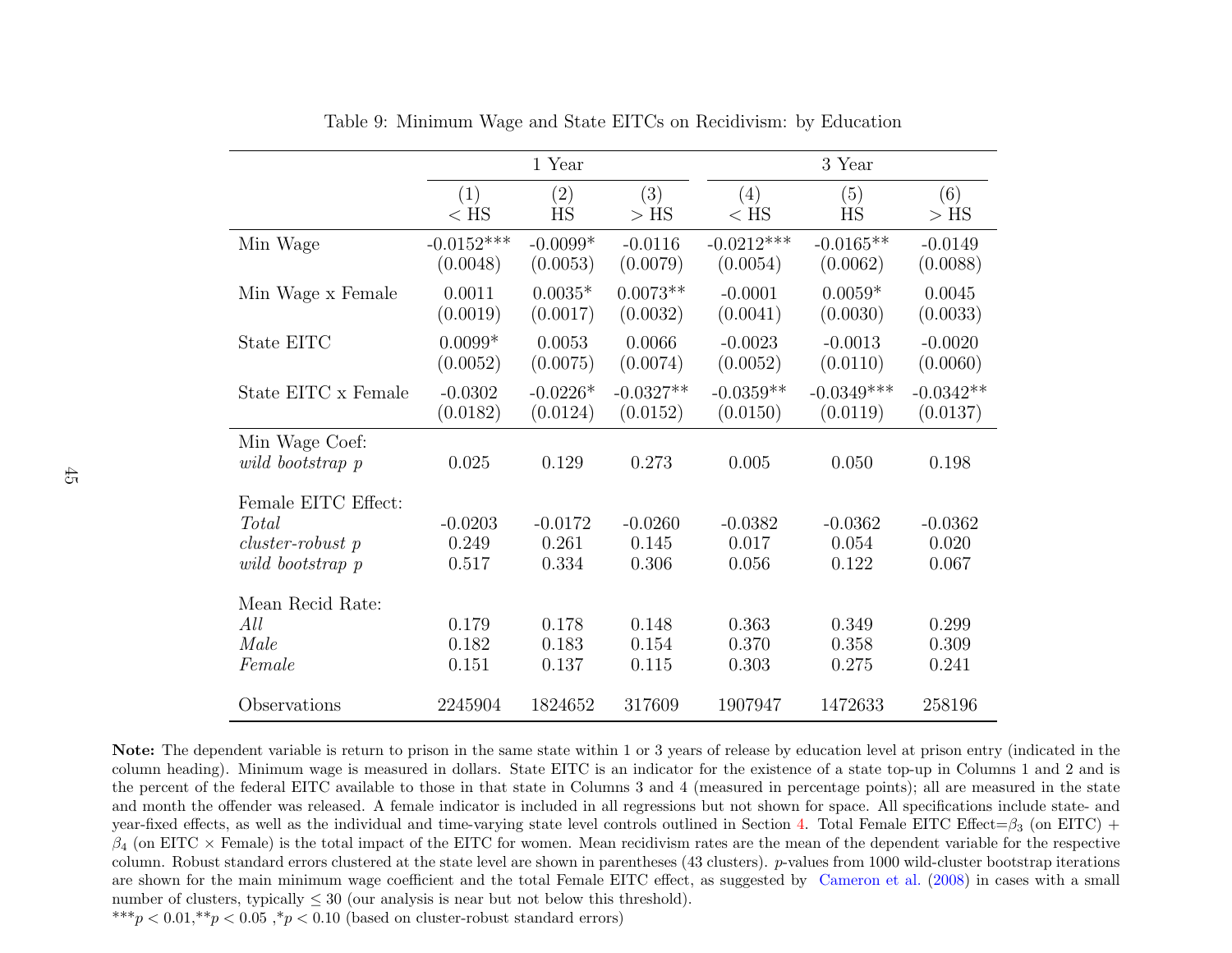|                                                                        |                             | 1 Year                      |                             |                             | 3 Year                      |                             |
|------------------------------------------------------------------------|-----------------------------|-----------------------------|-----------------------------|-----------------------------|-----------------------------|-----------------------------|
|                                                                        | (1)                         | (2)                         | (3)                         | (4)                         | (5)                         | (6)                         |
|                                                                        | <b>Black</b>                | White                       | Hispanic                    | Black                       | White                       | Hispanic                    |
| Min Wage                                                               | $-0.0117**$                 | $-0.0082*$                  | $-0.0049$                   | $-0.0153**$                 | $-0.0122**$                 | $-0.0120**$                 |
|                                                                        | (0.0052)                    | (0.0041)                    | (0.0046)                    | (0.0062)                    | (0.0050)                    | (0.0055)                    |
| Min Wage x Female                                                      | 0.0026                      | 0.0013                      | $-0.0008$                   | 0.0010                      | $-0.0003$                   | 0.0069                      |
|                                                                        | (0.0039)                    | (0.0019)                    | (0.0023)                    | (0.0067)                    | (0.0033)                    | (0.0047)                    |
| State EITC                                                             | $0.0156***$                 | 0.0044                      | $0.0244**$                  | 0.0057                      | $-0.0049$                   | $0.0286**$                  |
|                                                                        | (0.0051)                    | (0.0074)                    | (0.0101)                    | (0.0067)                    | (0.0092)                    | (0.0105)                    |
| State EITC x Female                                                    | $-0.0341**$                 | $-0.0116$                   | $-0.0302***$                | $-0.0281*$                  | $-0.0234***$                | $-0.0571***$                |
|                                                                        | (0.0164)                    | (0.0080)                    | (0.0087)                    | (0.0145)                    | (0.0085)                    | (0.0123)                    |
| Min Wage Coef:<br>wild bootstrap p                                     | 0.082                       | 0.085                       | 0.463                       | 0.038                       | 0.051                       | 0.204                       |
| Female EITC Effect:<br>Total<br>$cluster-robust$ p<br>wild bootstrap p | $-0.0185$<br>0.256<br>0.444 | $-0.0072$<br>0.493<br>0.540 | $-0.0058$<br>0.714<br>0.783 | $-0.0225$<br>0.147<br>0.239 | $-0.0282$<br>0.042<br>0.075 | $-0.0285$<br>0.124<br>0.266 |
| Mean Recid Rate:<br>All<br>Male<br>Female                              | 0.178<br>0.182<br>0.135     | 0.168<br>0.173<br>0.141     | 0.156<br>0.157<br>0.149     | 0.370<br>0.379<br>0.284     | 0.331<br>0.340<br>0.278     | 0.303<br>0.304<br>0.289     |
| Observations                                                           | 2457794                     | 2471327                     | 696338                      | 2062432                     | 1998305                     | 561803                      |

Table 10: Minimum Wage and State EITCs on Recidivism: by Race/Ethnicity

Note: The dependent variable is return to prison in the same state within <sup>1</sup> or <sup>3</sup> years of release by race/ethnicity (indicated in the column heading). The three categories are mutually exclusive: Black is non-Hispanic Black, White is non-Hispanic White. Minimum wage is measured in dollars. State EITC is an indicator for the existence of <sup>a</sup> state top-up in Columns 1 and 2 and is the percent of the federal EITC available to those in that state in Columns 3 and 4 - measured in percentage points; all are measured in the state and month the offender was released. A female indicator is included in all regressions but not shown for space. All specifications include state- and year-fixed effects, as well as the individual and time-varying state levelcontrols outlined in Section [4.](#page-11-3) Total Female EITC Effect= $\beta_3$  (on EITC) +  $\beta_4$  (on EITC  $\times$  Female) is the total impact of the EITC for women. Mean recidivism rates are the mean of the dependent variable for the respective column. Robust standard errors clustered at the state level are shown inparentheses (43 clusters). p-values from 1000 wild-cluster bootstrap iterations are shown for the main minimum wage coefficient and the total Female EITC effect, as suggested by [Cameron](#page-26-13) et al. [\(2008\)](#page-26-13) in cases with a small number of clusters, typically  $\leq 30$  (our analysis is near but not below this threshold).

<span id="page-45-0"></span>\*\*\* $p < 0.01$ ,\*\* $p < 0.05$ ,\* $p < 0.10$  (based on cluster-robust standard errors)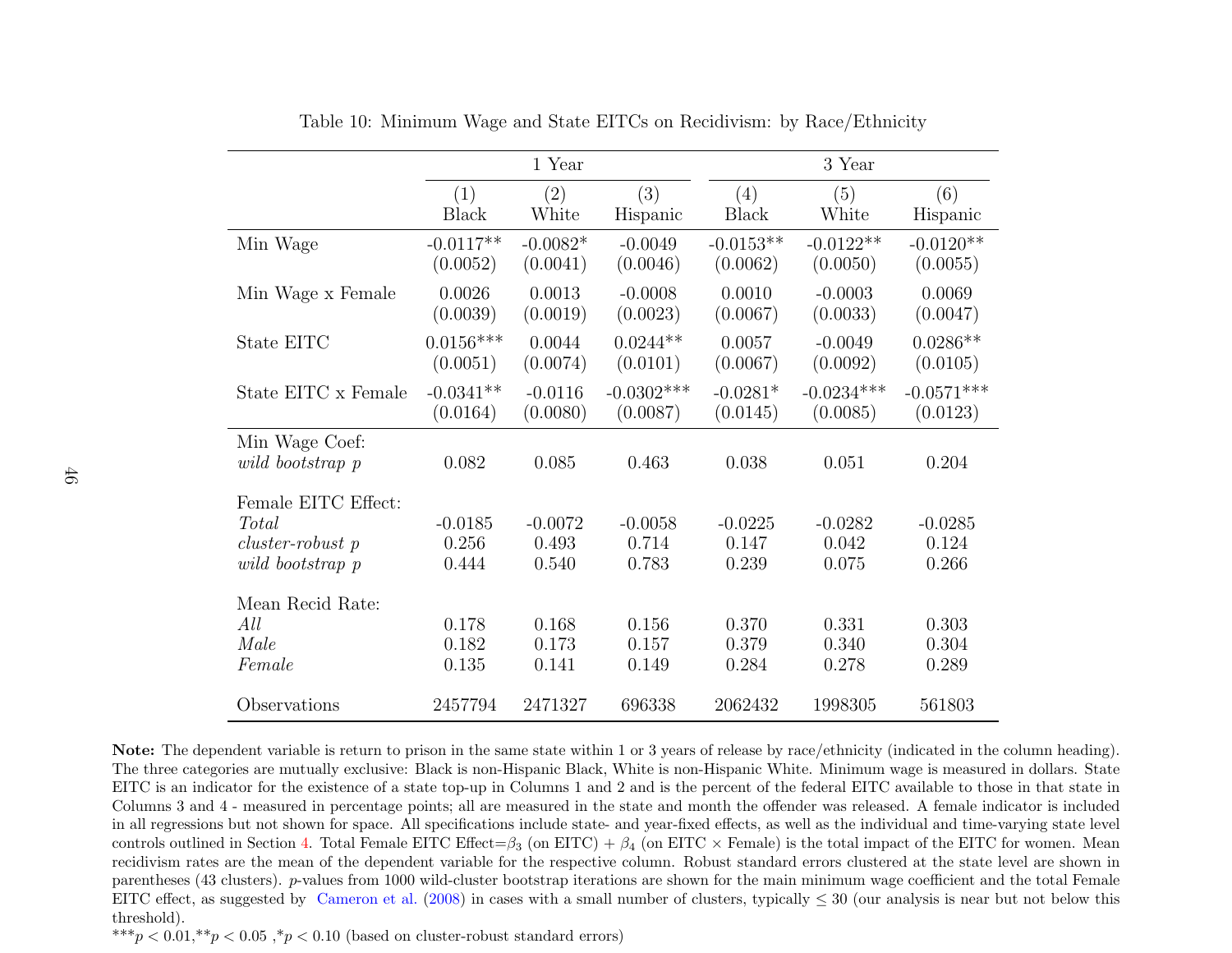|                                 | (1)         | $\left( 2\right)$ | (3)      | (4)      |
|---------------------------------|-------------|-------------------|----------|----------|
| Panel A: Teens Age 15-19        |             |                   |          |          |
| $Ln(Min\,Wage)$                 | $-0.084***$ | $-0.084**$        | $-0.015$ | 0.012    |
|                                 | (0.028)     | (0.039)           | (0.036)  | (0.045)  |
| Panel B: Ineligible to Vote     |             |                   |          |          |
| $Ln(Min\ Wage)$                 | $0.191 +$   | 0.154             | 0.184    | 0.158    |
|                                 | (0.125)     | (0.162)           | (0.143)  | (0.184)  |
| Panel C: Not Ineligible to Vote |             |                   |          |          |
| $Ln(Min\ Wage)$                 | $-0.008$    | 0.003             | $-0.013$ | $-0.003$ |
|                                 | (0.011)     | (0.013)           | (0.009)  | (0.014)  |
| DivXYearFE                      | N           | Y                 | N        | Y        |
| State-Specific Linear Trends    | N           | N                 |          | Y        |

<span id="page-46-0"></span>Table 11: Minimum Wage Effects on Employment for Different Subpopulations: CPS Data

Note: Data from the November Current Population Survey (1990-2016; voting eligibility only available from in even years (Federal Election Years) from 2004-2016). Dependent variable is employed (not including self-employment). Each cell is a different regression - controls included but not shown are: gender, race (black, white, hisp, other), age dummies, education (all categories available in CPS), marital status, state unemployment rate, state fixed effects, year fixed effects and time trends or division x year effects as indicated. N in Panel A is 101,105; N in Panel B is 5,934; N in Panel C is 644,516. Regressions in Panel A are meant to mimic [Allegretto et al.](#page-26-3) [2011,](#page-26-3) including the sample restriction to teenagers. In Panel B we focus on Citizens of voting age who say they are ineligible vote - this is our proxy for having a criminal record. In Panel C we run the same regression in Panel C amongst citizens of voting age who do not say they are ineligible vote. Standard errors clustered on state in parentheses. \*\*\*p <  $0.01$ ,\*\*p <  $0.05$ ,\*p <  $0.10$ , +p <  $0.15$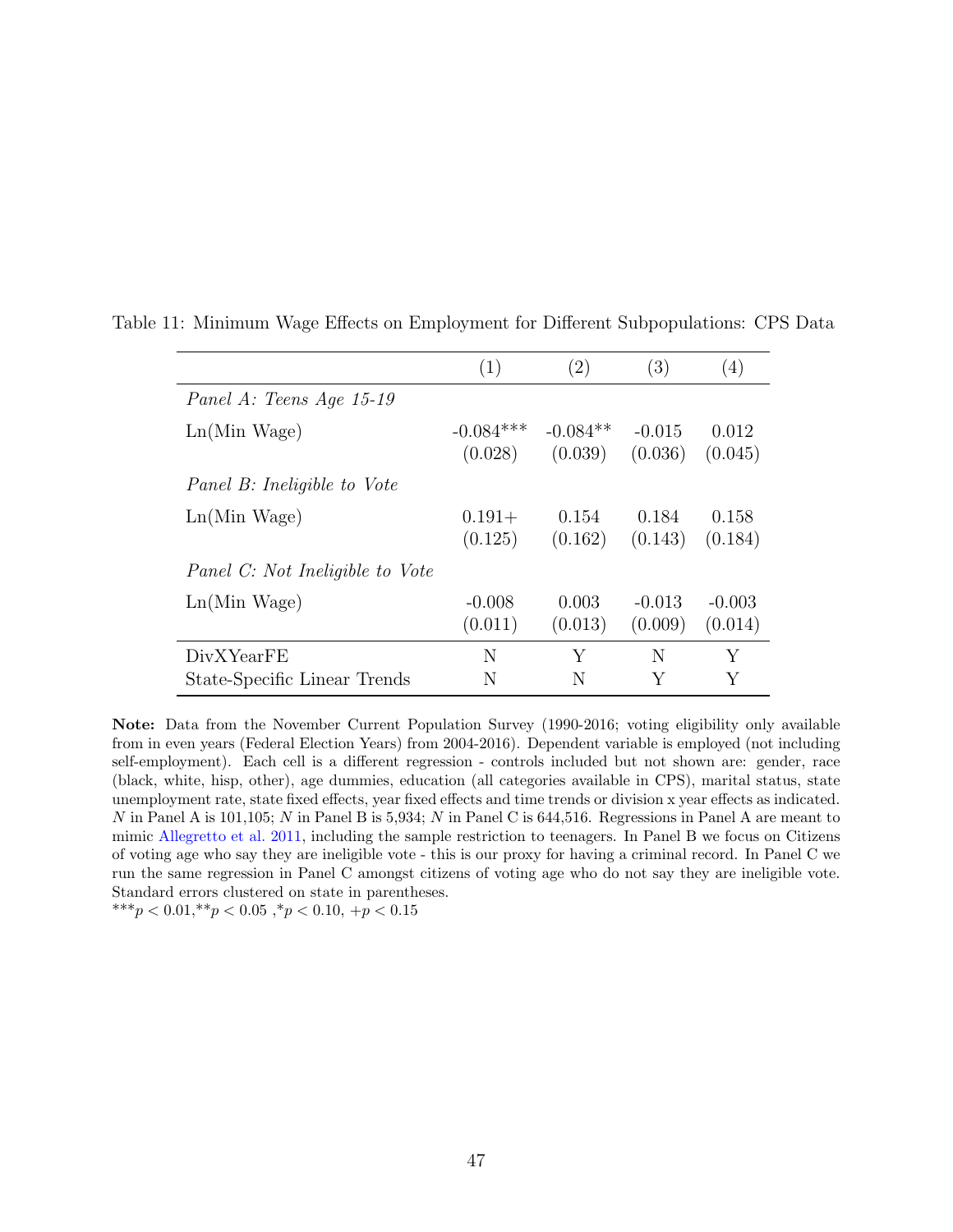# <span id="page-47-0"></span>A Minimum Wages and EITC Values by State

|                        |                | 2000 |      | 2001 |      | 2002       |      | 2003  |      | 2004  |      | 2005  |      | 2006 |      | 2007 |      | 2008       |      | 2009       |      | 2010  |      | 2011 |      | 2012 |      | 2013 |      | 2014  |
|------------------------|----------------|------|------|------|------|------------|------|-------|------|-------|------|-------|------|------|------|------|------|------------|------|------------|------|-------|------|------|------|------|------|------|------|-------|
|                        | MW             | EITC | MW   | EITC | MW   | EITC       | MW   | EITC  | MW   | EITC  | MW   | EITC  | MW   | EITC | MW   | EITC | MW   | EITC       | MW   | EITC       | MW   | EITC  | MW   | EITC | мw   | EITC | MW   | EITC | MW   | EITC  |
| AL                     | 5.15           |      | 5.15 |      | 5.15 |            | 5.15 |       | 5.15 |       | 5.15 |       | 5.15 |      | 5.50 |      | 6.20 |            | 6.90 |            | 7.25 |       | 7.25 |      | 7.25 |      | 7.25 |      | 7.25 |       |
| АК                     | 5.65           |      | 5.65 |      | 5.65 |            | 7.15 |       | 7.15 |       | 7.15 |       | 7.15 |      | 7.15 |      | 7.15 |            | 7.20 |            | 7.75 |       | 7.75 |      | 7.75 |      | 7.75 |      | 7.75 |       |
| AZ                     | 5.15           |      | 5.15 |      | 5.15 |            | 5.15 |       | 5.15 |       | 5.15 |       | 5.15 |      | 6.75 |      | 6.90 |            | 7.25 |            | 7.25 |       | 7.35 |      | 7.65 |      | 7.80 |      | 7.90 |       |
| AR                     | 5.15           |      | 5.15 |      | 5.15 |            | 5.15 |       | 5.15 |       | 5.15 |       | 5.43 |      | 6.25 |      | 6.40 |            | 6.90 |            | 7.25 |       | 7.25 |      | 7.25 |      | 7.25 |      | 7.25 |       |
| CA                     | 5.75           |      | 6.25 |      | 6.75 |            | 6.75 |       | 6.75 |       | 6.75 |       | 6.75 |      | 7.50 |      | 8.00 |            | 8.00 |            | 8.00 |       | 8.00 |      | 8.00 |      | 8.00 |      | 8.50 |       |
| CO                     | 5.15           | 10%  | 5.15 | 10%  | 5.15 |            | 5.15 |       | 5.15 |       | 5.15 |       | 5.15 |      | 6.85 |      | 7.02 |            | 7.28 |            | 7.25 |       | 7.36 |      | 7.64 |      | 7.78 |      | 8.00 | 10%   |
| CT I                   | 6.15           |      | 6.40 |      | 6.70 |            | 6.90 |       | 7.10 |       | 7.10 |       | 7.40 |      | 7.65 |      | 7.65 |            | 8.00 |            | 8.25 |       | 8.25 | 30%  | 8.25 | 30%  | 8.25 | 30%  | 8.70 | 27.5% |
| DE                     | 5.78           |      | 6.15 |      | 6.15 |            | 6.15 |       | 6.15 |       | 6.15 |       | 6.15 | 20%  | 6.65 | 20%  | 7.15 | 20%        | 7.20 | 20%        | 7.25 | 20%   | 7.25 | 20%  | 7.25 | 20%  | 7.25 | 20%  | 7.54 | 20%   |
| DC                     | 6.15           | 10%  | 6.15 | 25%  | 6.15 | 25%        | 6.15 | 25%   | 6.15 | 25%   | 6.60 | 35%   | 7.00 | 35%  | 7.00 | 35%  | 7.28 | 40%        | 7.90 | 40%        | 8.25 | 40%   | 8.25 | 40%  | 8.25 | 40%  | 8.25 | 40%  | 8.88 | 40%   |
| FL                     | 5.15           |      | 5.15 |      | 5.15 |            | 5.15 |       | 5.15 |       | 5.82 |       | 6.40 |      | 6.67 |      | 6.79 |            | 7.23 |            | 7.25 |       | 7.29 |      | 7.67 |      | 7.79 |      | 7.93 |       |
| GA                     | 5.15           |      | 5.15 |      | 5.15 |            | 5.15 |       | 5.15 |       | 5.15 |       | 5.15 |      | 5.50 |      | 6.20 |            | 6.90 |            | 7.25 |       | 7.25 |      | 7.25 |      | 7.25 |      | 7.25 |       |
| 벤                      | 5.25           |      | 5.25 |      | 5.75 |            | 6.25 |       | 6.25 |       | 6.25 |       | 6.75 |      | 7.25 |      | 7.25 |            | 7.25 |            | 7.25 |       | 7.25 |      | 7.25 |      | 7.25 |      | 7.25 |       |
| <b>ID</b> <sup>C</sup> | 5.15           |      | 5.15 |      | 5.15 |            | 5.15 |       | 5.15 |       | 5.15 |       | 5.15 |      | 5.50 |      | 6.20 |            | 6.90 |            | 7.25 |       | 7.25 |      | 7.25 |      | 7.25 |      | 7.25 |       |
| IL                     | 5.15           | 5%   | 5.15 | 5%   | 5.15 | 5%         | 5.15 | 5%    | 5.50 | 5%    | 6.50 | 5%    | 6.50 | 5%   | 7.00 | 5%   | 7.63 | 5%         | 7.88 | 5%         | 8.13 | 5%    | 8.25 | 5%   | 8.25 | 5%   | 8.25 | 5%   | 8.25 | 10%   |
| IN                     | 5.15           |      | 5.15 |      | 5.15 |            | 5.15 | 6%    | 5.15 | 6%    | 5.15 | 6%    | 5.15 | 6%   | 5.50 | 6%   | 6.20 | 6%         | 6.90 | 9%         | 7.25 | 9%    | 7.25 | 9%   | 7.25 | 9%   | 7.25 | 6%   | 7.25 | 9%    |
| M                      | 5.15           | 6.5% | 5.15 | 6.5% | 5.15 | 6.5%       | 5.15 | 6.5%  | 5.15 | 6.5%  | 5.15 | 6.5%  | 5.15 | 6.5% | 5.94 | 7%   | 7.25 | 7%         | 7.25 | 7%         | 7.25 | 7%    | 7.25 | 7%   | 7.25 | 7%   | 7.25 | 7%   | 7.25 | 14%   |
| кs                     | 5.15           | 10%  | 5.15 | 10%  | 5.15 | 15%        | 5.15 | 15%   | 5.15 | 15%   | 5.15 | 15%   | 5.15 | 15%  | 5.50 | 17%  | 6.20 | 17%        | 6.90 | 17%        | 7.25 | 18%   | 7.25 | 18%  | 7.25 | 18%  | 7.25 | 18%  | 7.25 | 17%   |
| KY                     | 5.15           |      | 5.15 |      | 5.15 |            | 5.15 |       | 5.15 |       | 5.15 |       | 5.15 |      | 5.56 |      | 6.20 |            | 6.90 |            | 7.25 |       | 7.25 |      | 7.25 |      | 7.25 |      | 7.25 |       |
| LA                     | 5.15           |      | 5.15 |      | 5.15 |            | 5.15 |       | 5.15 |       | 5.15 |       | 5.15 |      | 5.50 |      | 6.20 | 3.5%       | 6.90 | 3.5%       | 7.25 | 3.5%  | 7.25 | 3.5% | 7.25 | 3.5% | 7.25 | 3.5% | 7.25 | 3.5%  |
| ME                     | 5.15           | 5%   | 5.15 | 5%   | 5.75 | 5%         | 6.25 | 4.92% | 6.28 | 4.92% | 6.39 | 4.92% | 6.56 | 5%   | 6.81 | 5%   | 7.06 | 5%         | 7.31 | 5%         | 7.50 | 5%    | 7.50 | 5%   | 7.50 | 5%   | 7.50 | 5%   | 7.50 | 5%    |
| MD                     | 5.15           | 15%  | 5.15 | 16%  | 5.15 | 16%        | 5.15 | 16%   | 5.15 | 20%   | 5.15 | 20%   | 5.15 | 20%  | 6.15 | 20%  | 6.35 | 20%        | 6.90 | 20%        | 7.25 | 25%   | 7.25 | 25%  | 7.25 | 25%  | 7.25 | 25%  | 7.25 | 25%   |
| MА                     | 6.00           | 10%  | 6.75 | 15%  | 6.75 | 15%        | 6.75 | 15%   | 6.75 | 15%   | 6.75 | 15%   | 6.75 | 15%  | 7.50 | 15%  | 8.00 | 15%        | 8.00 | 15%        | 8.00 | 15%   | 8.00 | 15%  | 8.00 | 15%  | 8.00 | 15%  | 8.00 | 15%   |
| MI                     | 5.15           |      | 5.15 |      | 5.15 |            | 5.15 |       | 5.15 |       | 5.15 |       | 5.60 |      | 7.05 |      | 7.28 | 10%        | 7.40 | 10%        | 7.40 | 20%   | 7.40 | 20%  | 7.40 | 6%   | 7.40 | 6%   | 7.65 | 6%    |
| <b>MN<sup>®</sup></b>  | 5.15           | 33%  | 5.15 | 33%  | 5.15 | 33%        | 5.15 | 33%   | 5.15 | 33%   | 5.57 | 33%   | 6.15 | 33%  | 6.15 | 33%  | 6.35 | 33%        | 6.90 | 33%        | 7.25 | 33%   | 7.25 | 33%  | 7.25 | 33%  | 7.25 | 33%  | 7.56 | 33%   |
| MS                     | 5.15           |      | 5.15 |      | 5.15 |            | 5.15 |       | 5.15 |       | 5.15 |       | 5.15 |      | 5.50 |      | 6.20 |            | 6.90 |            | 7.25 |       | 7.25 |      | 7.25 |      | 7.25 |      | 7.25 |       |
| MO                     | 5.15           |      | 5.15 |      | 5.15 |            | 5.15 |       | 5.15 |       | 5.15 |       | 5.15 |      | 6.50 |      | 6.65 |            | 7.15 |            | 7.25 |       | 7.25 |      | 7.25 |      | 7.35 |      | 7.50 |       |
| MТ                     | 5.15           |      | 5.15 |      | 5.15 |            | 5.15 |       | 5.15 |       | 5.15 |       | 5.15 |      | 6.15 |      | 6.40 |            | 7.08 |            | 7.25 |       | 7.35 |      | 7.65 |      | 7.80 |      | 7.90 |       |
| NE                     | 5.15           |      | 5.15 |      | 5.15 |            | 5.15 | 8%    | 5.15 | 8%    | 5.15 | 8%    | 5.15 | 8%   | 5.50 | 8%   | 6.20 | 10%        | 6.90 | 10%        | 7.25 | 10%   | 7.25 | 10%  | 7.25 | 10%  | 7.25 | 10%  | 7.25 | 10%   |
| NV                     | 5.15           |      | 5.15 |      | 5.15 |            | 5.15 |       | 5.15 |       | 5.15 |       | 5.32 |      | 6.24 |      | 6.59 |            | 7.20 |            | 7.90 |       | 8.25 |      | 8.25 |      | 8.25 |      | 8.25 |       |
| NН                     | 5.15           |      | 5.15 |      | 5.15 |            | 5.15 |       | 5.15 |       | 5.15 |       | 5.15 |      | 5.72 |      | 6.76 |            | 7.25 |            | 7.25 |       | 7.25 |      | 7.25 |      | 7.25 |      | 7.25 |       |
| NJ                     | 5.15           | 10%  | 5.15 | 15%  |      | 5.15 17.5% | 5.15 | 20%   | 5.15 | 20%   | 5.40 | 20%   | 6.40 | 20%  | 7.15 | 20%  |      | 7.15 22.5% |      | 7.20 22.5% | 7.25 | 20%   | 7.25 | 20%  | 7.25 | 20%  | 7.25 | 20%  | 8.25 | 20%   |
|                        | <b>NM 5.15</b> |      | 5.15 |      | 5.15 |            | 5.15 |       | 5.15 |       | 5.15 |       | 5.15 |      | 5.50 | 8%   |      | 6.53 1099  |      | 7.50 10%   | 7.50 | 10% L | 7.50 | 10%  | 7.50 | 10%  | 7.50 | 10%  | 7.50 | 10%   |

Table A.1: Minimum Wages and EITC Top-Ups by State: 2000-2014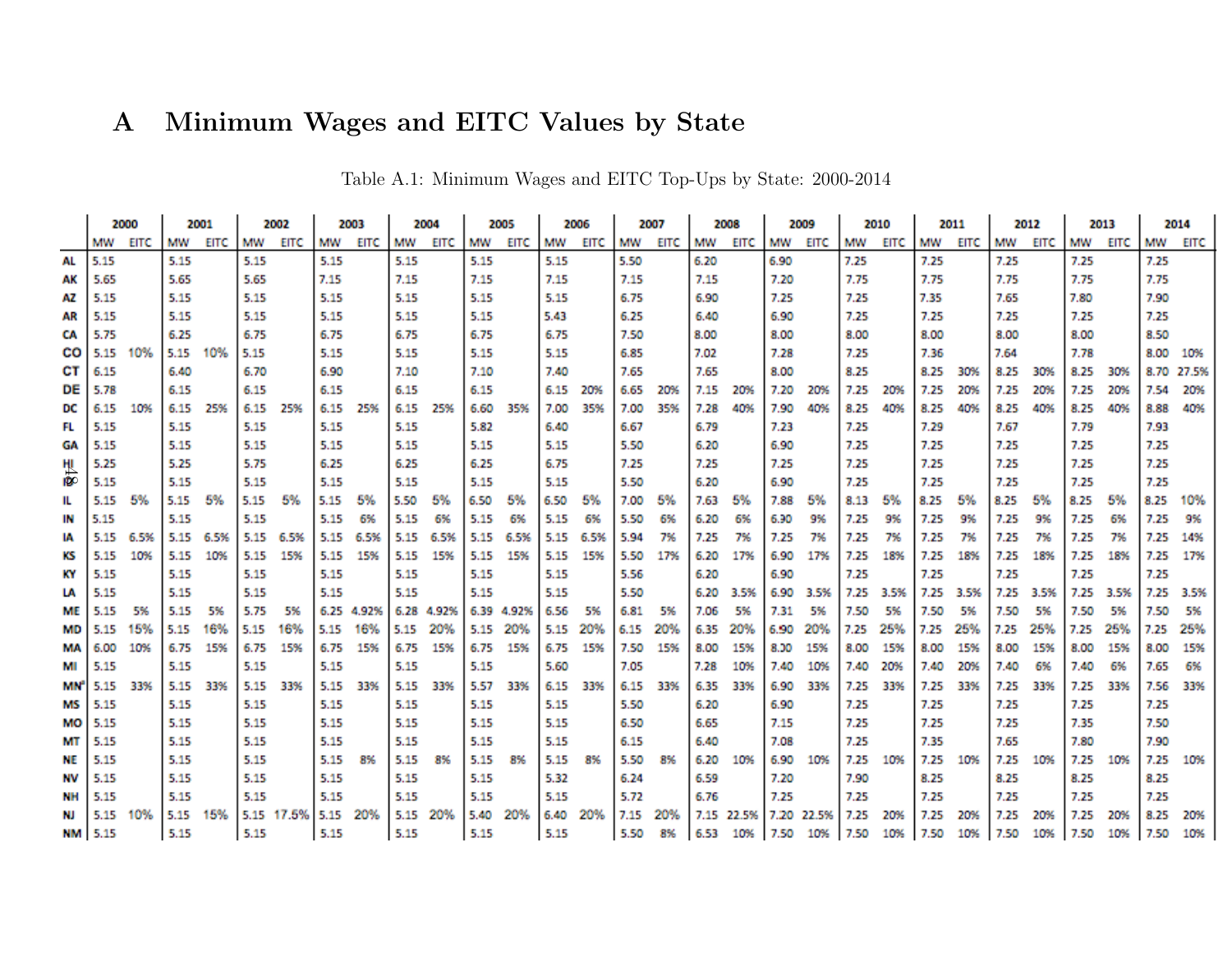| NΥ      |               | 22.5% | 5.15 | 25.0%         | 5.15 | 27.5%         | 5.15          | 30% | 5.15 |               | 6.00          | 309 | 6.75          |     |      | 30%                         | 7.15 | 30%  |               |      |      |               | 7.25 |                             |      |     |      | 30%           | 8.06 | 30%           |
|---------|---------------|-------|------|---------------|------|---------------|---------------|-----|------|---------------|---------------|-----|---------------|-----|------|-----------------------------|------|------|---------------|------|------|---------------|------|-----------------------------|------|-----|------|---------------|------|---------------|
| NС      | 5.15          |       | 5.15 |               | 5.15 |               | 5.15          |     | 5.15 |               | 5.15          |     | 5.15          |     | 6.15 |                             | 6.35 | 3.5% | 6.90          | 3.5% | 7.25 | 5%            | 7.25 | 5%                          | 7.25 | 5%  | 7.25 | 5%            | 7.25 | 5%            |
| ND      | 5.15          |       | 5.15 |               | 5.15 |               | 5.15          |     | 5.15 |               | 5.15          |     | 5.15          |     | 5.50 |                             | 6.20 |      | 6.90          |      | 7.25 |               | 7.25 |                             | 7.25 |     | 7.25 |               | 7.25 |               |
| OН      | 5.15          |       | 5.15 |               | 5.15 |               | 5.15          |     | 5.15 |               | 5.15          |     | 5.15          |     | 6.85 |                             | 7.00 |      | 7.30          |      | 7.30 |               | 7.40 |                             | 7.70 |     | 7.85 |               | 7.95 |               |
| ОΚ      | 5.15          |       | 5.15 |               | 5.15 | 5%            | 5.15          | -5% | 5.15 | 5%            | 5.15          | 5%  | 5.15          | 5%  | 5.50 | 5%                          | 6.20 | -5%  | 6.90          | 5%   | 7.25 | 5%            | 7.25 | 5%                          | 7.25 | 5%  | 7.25 | 5%            | 7.25 | 5%            |
| OR      | 6.50          | 5%    | 6.50 | 5%            | 6.50 | 5%            | 6.90          | 5%  | 7.05 | 5%            | 7.25          | 5%  | 7.50          | 5%  | 7.80 | 5%                          | 7.95 | 6%   | 8.40          | 6%   | 8.40 | 6%            | 8.50 | 6%                          | 8.80 | 6%  | 8.95 | 6%            | 9.10 | 6%            |
| PA      | 5.15          |       | 5.15 |               | 5.15 |               | 5.15          |     | 5.15 |               | 5.15          |     | 5.15          |     | 6.70 |                             | 7.15 |      | 7.20          |      | 7.25 |               | 7.25 |                             | 7.25 |     | 7.25 |               | 7.25 |               |
| RI      | 5.82          | 26%   |      | 6.15 25.5%    | 6.15 | 25%           | 6.15          | 25% | 6.75 | 25%           | 6.75          | 25% | 7.04          | 25% | 7.40 | 25%                         | 7.40 | 25%  | 7.40          | 25%  | 7.40 | 25%           | 7.40 | 25%                         | 7.40 | 25% | 7.75 | 25%           | 8.00 | 25%           |
| SC      | 5.15          |       | 5.15 |               | 5.15 |               | 5.15          |     | 5.15 |               | 5.15          |     | 5.15          |     | 5.50 |                             | 6.20 |      | 6.90          |      | 7.25 |               | 7.25 |                             | 7.25 |     | 7.25 |               | 7.25 |               |
| SD      | 5.15          |       | 5.15 |               | 5.15 |               | 5.15          |     | 5.15 |               | 5.15          |     | 5.15          |     | 5.50 |                             | 6.20 |      | 6.90          |      | 7.25 |               | 7.25 |                             | 7.25 |     | 7.25 |               | 7.25 |               |
| TN      | 5.15          |       | 5.15 |               | 5.15 |               | 5.15          |     | 5.15 |               | 5.15          |     | 5.15          |     | 5.50 |                             | 6.20 |      | 6.90          |      | 7.25 |               | 7.25 |                             | 7.25 |     | 7.25 |               | 7.25 |               |
| тх      | 5.15          |       | 5.15 |               | 5.15 |               | 5.15          |     | 5.15 |               | 5.15          |     | 5.15          |     | 5.50 |                             | 6.20 |      | 6.90          |      | 7.25 |               | 7.25 |                             | 7.25 |     | 7.25 |               | 7.25 |               |
| UΤ      | 5.15          |       | 5.15 |               | 5.15 |               | 5.15          |     | 5.15 |               | 5.15          |     | 5.15          |     | 5.50 |                             | 6.20 |      | 6.90          |      | 7.25 |               | 7.25 |                             | 7.25 |     | 7.25 |               | 7.25 |               |
| VТ      | 5.75          | 32%   | 6.25 | 32%           | 6.25 | 32%           | 6.25          | 32% | 6.75 | 32%           | 7.00          | 32% | 7.25          | 32% | 7.53 | 32%                         | 7.68 | 32%  | 8.06          | 32%  | 8.06 | 32%           | 8.15 | 329                         | 8.46 | 32% | 8.60 | 32%           | 8.73 | 32%           |
| VA      | 5.15          |       | 5.15 |               | 5.15 |               | 5.15          |     | 5.15 |               | 5.15          |     | 5.15          | 20% | 5.50 | 20%                         | 6.20 | 20%  | 6.90          | 20%  | 7.25 | 20%           | 7.25 | 20%                         | 7.25 | 20% | 7.25 | 20%           | 7.25 | 20%           |
|         | WA 6.50       |       | 6.72 |               | 6.90 |               | 7.01          |     | 7.16 |               | 7.35          |     | 7.63          |     | 7.93 |                             | 8.07 |      | 8.55          |      | 8.55 |               | 8.67 |                             | 9.04 |     | 9.19 | 10%           | 9.32 | 10%           |
| WV 5.15 |               |       | 5.15 |               | 5.15 |               | 5.15          |     | 5.15 |               | 5.15          |     | 5.50          |     | 6.20 |                             | 6.90 |      | 7.25          |      | 7.25 |               | 7.25 |                             | 7.25 |     | 7.25 |               | 7.25 |               |
| wr'     | 5.15 4/13/44% |       |      | 5.15 4/13/44% |      | 5.15 4/13/44% | 5.15 4/13/449 |     |      | 5.15 4/13/44% | 5.47 4/13/44% |     | 6.17 4/13/449 |     |      | 6.50 4/13/44% 6.53 4/13/44% |      |      | 6.90 4/13/449 |      |      | 7.25 4/13/44% |      | 7.25 4/11/44% 7.25 4/11/44% |      |     |      | 7.25 4/11/44% |      | 7.25 4/11/44% |
|         |               |       | 5.15 |               | 5.15 |               | 5.15          |     | 5.15 |               | 5.15          |     | 5.15          |     | 5.50 |                             | 6.20 |      | 6.90          |      | 7.25 |               | 7.25 |                             | 7.25 |     | 7.25 |               | 7.25 |               |
|         | Way 5.15      |       | 5.15 |               | 5.15 |               | 5.15          |     | 5.15 |               | 5.15          |     | 5.15          |     | 5.50 |                             | 6.20 |      | 6.90          |      | 7.25 |               | 7.25 |                             | 7.25 |     | 7.25 |               | 7.25 |               |

Notes: Minimum wages shown are the average for the year, in the actual analysis we have the year AND month and thus can be more exact. EITCis represented as the percent of the federal EITC.

 $^a$  MN's EITC is not structured as a percentage of the federal. Depending on income it represents 25-45%, what is shown is the average

<sup>b</sup> WI's EITC varies based on number of children, shown are for  $1/2/3$  children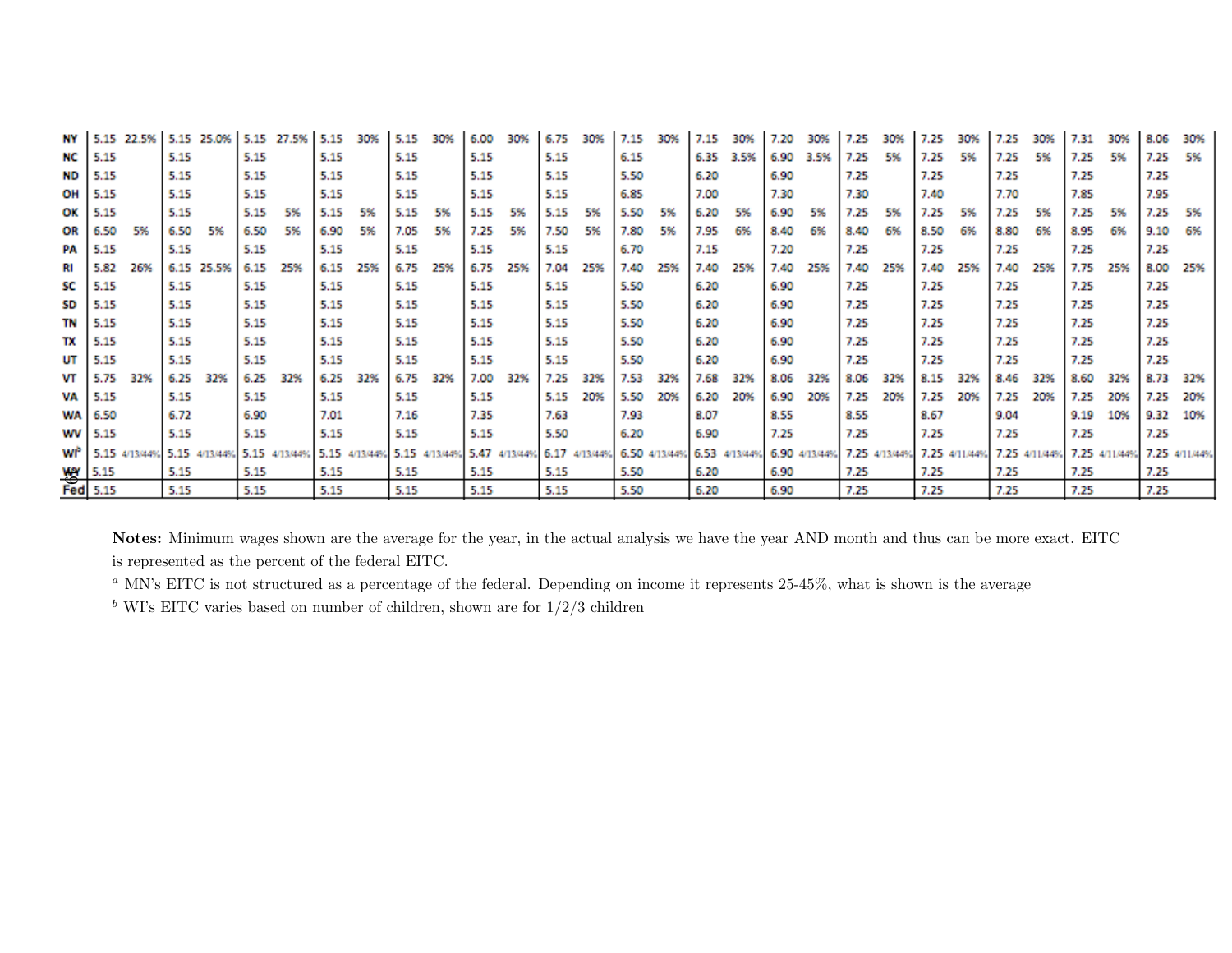### <span id="page-49-0"></span>B State and County Identification

The NCRP data, unfortunately, do not include information on the state or county the individual lived in after incarceration.

Our research into processes for different jurisdictions indicates that individuals, for the most part, are released into:

- 1. the county they lived in prior to incarceration or
- 2. the county that convicted them (if no prior address can be established)

unless there are pressing safety or rehabilitation reasons not to do either of the above.<sup>[42](#page-49-1)</sup> The offender can also petition to be released into a different county/state - usually because they can show that they have family there that can support them, they have proof of employment in that area, or because they need treatment that is only available in that county.[43](#page-49-2)

The 2000-2014 NCRP data do not contain address of residence prior to incarceration. They do, however contain state and county of conviction. Using data from California, [Raphael and Weiman](#page-30-0) [\(2007\)](#page-30-0) show that 90% of parolees are returned to the county they were convicted in. Thus, both [Raphael and Weiman](#page-30-0) [\(2007\)](#page-30-0) and [Schnepel](#page-30-1) [\(2018\)](#page-30-1), which also analyzes NCRP data from California, use the county of conviction as an approximation of the county they are released into.

Starting in 2015, the NCRP has begun to collect data on State and County of last known address. We obtained this data, initially for the purposes of expanding our analysis. Unfortunately, in this version of the data, according to the codebook: "Due to a dataprocessing error, all county codes for [12 states] are set to missing" (National Corrections Reporting Program, 2000-2015 Codebook p. 122).<sup>[44](#page-49-3)</sup> However, these data include 37,312 prison releases that include both the last state of known address and the state of conviction;

<span id="page-49-1"></span><sup>42</sup>In the Federal Prison system: "In most instances, a parolee will be released to the Judicial District in which he or she was convicted or the Judicial District of legal residence" ([https://www.justice.gov/](https://www.justice.gov/uspc/frequently-asked-questions) [uspc/frequently-asked-questions](https://www.justice.gov/uspc/frequently-asked-questions)). In California,"an inmate who is released on parole shall be returned to the county that was the last legal residence of the inmate prior to his or her incarceration" ([https:](https://www.cdcr.ca.gov/Parole/Parole_Requirements/index.html) [//www.cdcr.ca.gov/Parole/Parole\\_Requirements/index.html](https://www.cdcr.ca.gov/Parole/Parole_Requirements/index.html)). In New York State, if a family member does not pick up a recently released prisoner and they don't have transportation available, a bus ticket will be provided to the county where they were convicted. For example, if the conviction occurred in Nassau County, a bus ticket will be provided to Nassau County ([http://www.doccs.ny.gov/FamilyGuide/](http://www.doccs.ny.gov/FamilyGuide/cominghomebrochure.html) [cominghomebrochure.html](http://www.doccs.ny.gov/FamilyGuide/cominghomebrochure.html)). In Oregon: "the board shall order as a condition of parole that the person reside for the first six months in the county where the person resided at the time of the offense that resulted in the imprisonment, and if no identifiable address is found then they are returned to county where offense occurred" ([https://www.oregon.gov/doc/CC/docs/pdf/County\\_of\\_Record.pdf](https://www.oregon.gov/doc/CC/docs/pdf/County_of_Record.pdf)).

<span id="page-49-2"></span><sup>&</sup>lt;sup>43</sup>See for example documents from Wisconsin: [https:](https://www.oregon.gov/doc/CC/docs/pdf/County_of_Record.pdf)//appsdoc.wi.gov/public/faq and Oregon: https: [//www.oregon.gov/doc/CC/docs/pdf/County\\_of\\_Record.pdf](https://www.oregon.gov/doc/CC/docs/pdf/County_of_Record.pdf)).

<span id="page-49-3"></span><sup>&</sup>lt;sup>44</sup>E-mail correspondence with NACJD and the BJS did not clarify what the error was, and thus we decided not to rely on the 2000-2015 version of the data but use the 2000-2014 in our analysis.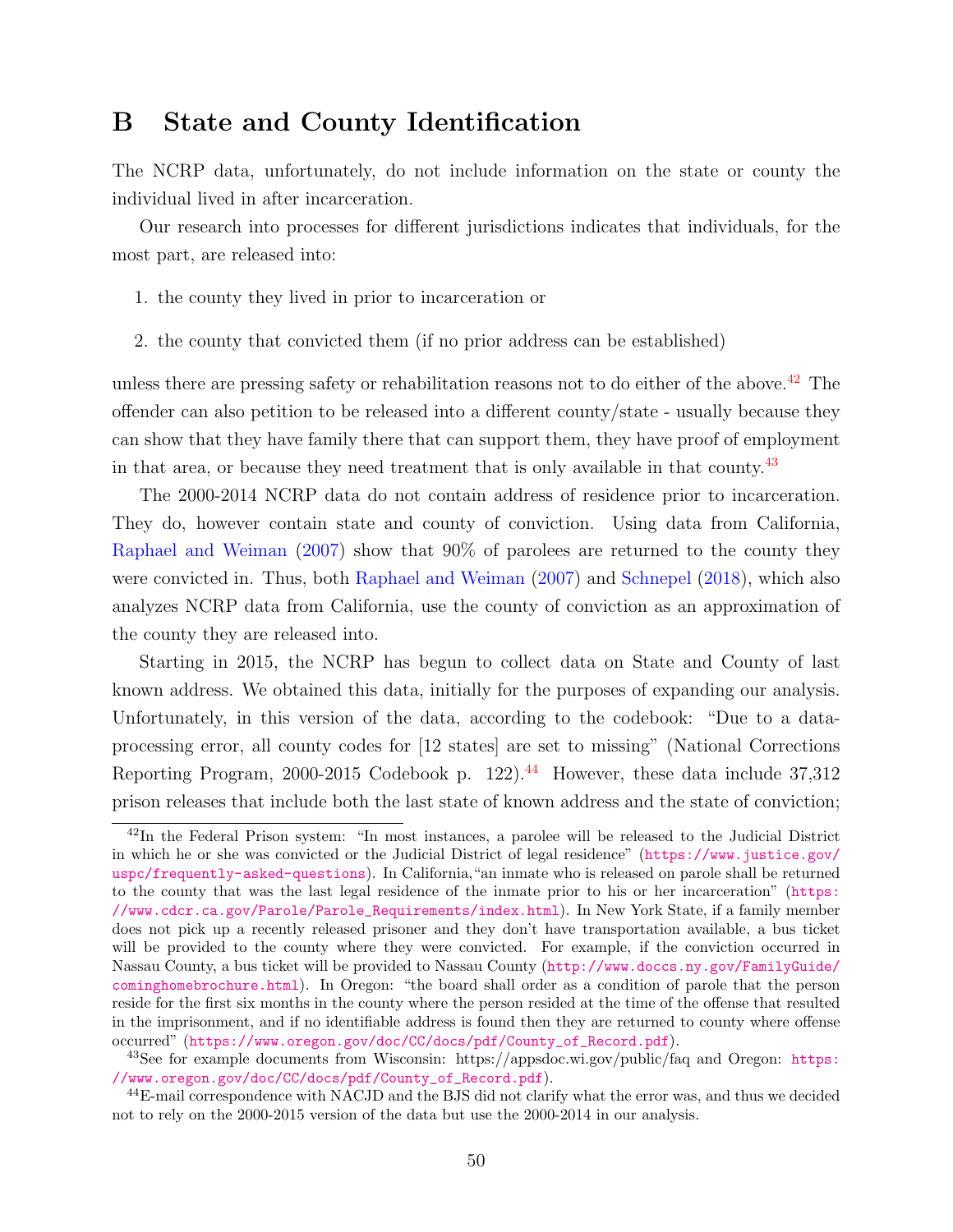and 31,840 that include both last known county of address and county of conviction. Using these data, we see that 94.5% of offenders lived in the same state they were convicted in. This makes us pretty confident that state of conviction is a good proxy for state of previous residence, which by the above is a good proxy for state of release. However, only 69.6% of releasees for whom we have the requisite data lived in the same county they were convicted in. So while that is still a majority, there is significantly more measurement error when trying to approximate county of release with county of convicted if most people are actually sent back to county of previous residence. Therefore, for a majority of our analysis, we rely on the state of conviction variable to define state of release and focus on state variation. In one table, we use the county of conviction as a proxy for county of release to allow us finer geographic variation but with less reliability.

Approximately 2% of our observations are missing county/state of conviction. Amongst the observations not missing county/state of conviction, the state of conviction is the same as the state providing the data for 99.9% of the sample. The few thousand observations where this variable differs seem to be cases where the person was sent out of state to serve their sentence (the reason is not given). This could be due to prison overcrowding in the state of conviction, request by the prisoner to be imprisoned in a different state, request of either state system to house the prisoner in a different state—we have no way of knowing. In those cases, we are less clear about the state the prisoner will return to. If anything, it seems more likely to be the state of conviction rather than the state that imprisoned them. However, our recidivism variable indicates if there is a return to prison in the same state that imprisoned an individual, so if they are more likely to return to the state of conviction, it is unlikely we will see them recidivating even if they did. Thus, due to higher uncertainty about return state for these individuals and the issue with defining recidivism for them, we drop this 0.01% of our sample in our analysis. Because the state of conviction and the state providing the data are so highly correlated, for the 2% of the sample missing county/state of conviction, we impute state of conviction with the state that provided the data to the NCRP.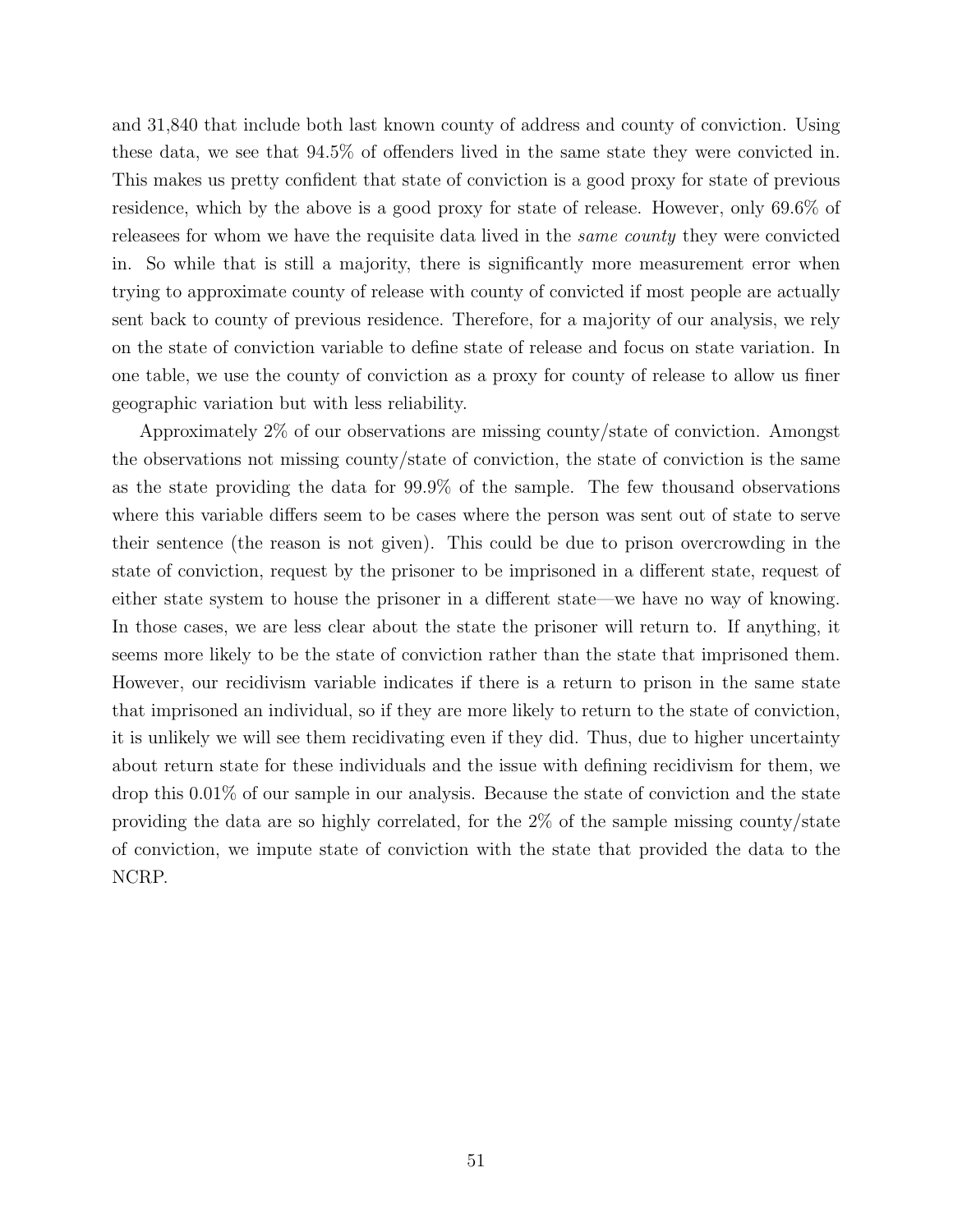### <span id="page-51-0"></span>C County Level Analysis

As outlined in Appendix [B,](#page-49-0) our main analyses focus on the state of incarceration as a proxy for state of residence post-release. We also have county of conviction which we can use as a proxy for county of residence post-release, though this is less reliable as it appears empirically some fraction of individuals are likely to live in a different county. They may even make a choice of which county to live in based on local labor market conditions, making the measurement error not purely selection-free. Still, focusing on county allows us a finer set of controls for the local experience of the individual, so below we present results using the county data.

#### <span id="page-51-1"></span>C.1 Identifying and Defining Shared State Border Counties

Pairs of neighboring counties, each on opposite sides of a state border, are attractive as controls. Predicated on the intuition that adjacent counties are similar, changes in the minimum wage or EITC policy on one side of a state border separating two counties offers a compelling identification strategy. [Allegretto et al.](#page-26-4) [\(2017\)](#page-26-4) use contiguous pairs of counties along state borders as a spatial control, including a county pair by state-period fixed effect in their regression models. We use their set of identified "county pairs" to construct our own set of fixed effects.

Our data presents a slightly different challenge, however. Where the Allegretto et al. analysis is looking at unemployment across county pairs, our unit of observation is the individual who lives in a given county at a given time. A county may, of course, share borders with more than one county across a state line. If we include only individuals who live in counties who share a cross-state border with a single county, we are forced to drop >90% of our observations. To better cope with the irregular patterning of shared county we borders, we construct "clusters" of counties who share borders with one or two other counties on the other side of a border. These clusters will include triplets–one with two border counties, and two counties with one (and, very rarely, quadruplets where two counties both share a single state border with two others). Expanding the our identification of border-sharing counties to a "county cluster" allows us to recover a considerably larger number of observations.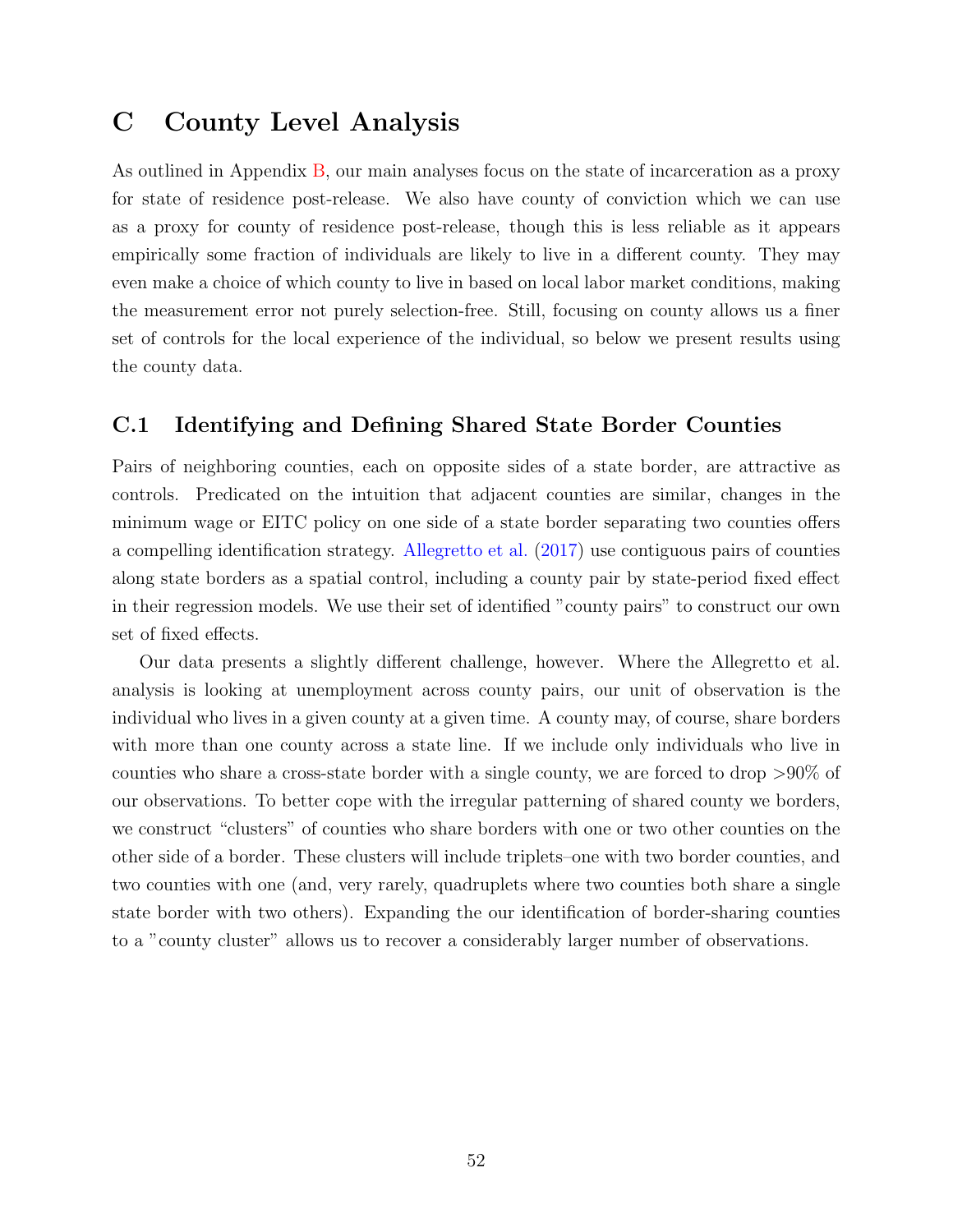<span id="page-52-0"></span>

|                     |                        |               | (3)          | (4)            | (5)          | (6)                   |
|---------------------|------------------------|---------------|--------------|----------------|--------------|-----------------------|
|                     | (1)<br><b>Baseline</b> | (2)<br>County |              | N <sub>o</sub> | Substate     | County                |
|                     | With County            | Unemp         | County FE    | Substate       | All          | <b>Border Cluster</b> |
| Min Wage            | $-0.0079**$            | $-0.0078**$   | $-0.0077**$  | $-0.0080**$    | $-0.0079**$  | $-0.0072*$            |
|                     | (0.0038)               | (0.0038)      | (0.0038)     | (0.0038)       | (0.0038)     | (0.0039)              |
| Min Wage x Female   | 0.0023                 | 0.0023        | 0.0022       | 0.0023         | 0.0023       | 0.0009                |
|                     | (0.0025)               | (0.0025)      | (0.0025)     | (0.0025)       | (0.0025)     | (0.0028)              |
| State EITC          | 0.0083                 | 0.0085        | 0.0093       | 0.0082         | 0.0083       | $0.0192**$            |
|                     | (0.0058)               | (0.0059)      | (0.0066)     | (0.0058)       | (0.0058)     | (0.0077)              |
| State EITC x Female | $-0.0235*$             | $-0.0235*$    | $-0.0233*$   | $-0.0235*$     | $-0.0235*$   | $-0.0343**$           |
|                     | (0.0118)               | (0.0118)      | (0.0115)     | (0.0118)       | (0.0118)     | (0.0146)              |
| Female              | $-0.0419***$           | $-0.0419***$  | $-0.0419***$ | $-0.0419***$   | $-0.0419***$ | $-0.0307$             |
|                     | (0.0153)               | (0.0153)      | (0.0155)     | (0.0153)       | (0.0153)     | (0.0201)              |
| Min Wage Coef:      |                        |               |              |                |              |                       |
| wild bootstrap p    | 0.085                  | 0.091         | 0.083        | 0.088          | 0.068        | 0.130                 |
| Female EITC Effect: |                        |               |              |                |              |                       |
| Total               | $-0.0152$              | $-0.0150$     | $-0.0140$    | $-0.0152$      | $-0.0152$    | $-0.0150$             |
| cluster-robust p    | 0.228                  | 0.239         | 0.257        | 0.227          | 0.228        | 0.369                 |
| wild bootstrap p    | 0.305                  | 0.328         | 0.350        | 0.311          | 0.313        | 0.568                 |
|                     |                        |               |              |                |              |                       |
| Observations        | 5579060                | 5579060       | 5579060      | 5565953        | 5579060      | 1437042               |

Table C.1: County - 1 Year Recidivism

Note: The dependent variable is return to prison in the same state within 1-year of release. Column 1 recreates Column 1 of Table [4,](#page-39-0) for the sample of individuals for whom we have County of conviction. Column 2 adds in the county unemployment rate. Column 3 adds in County fixed effects in addition to state- and year- fixed effects. Minimum wage is measured in dollars. State EITC is an indicator for the existence of a state top-up. All specifications include state- and year-fixed effects, as well as the individual and time-varying state level controls outlined in Section [4.](#page-11-2) Total Female EITC Effect= $\beta_3$  (on EITC) +  $\beta_4$ (on EITC  $\times$  Female) is the total impact of the EITC for women. For baseline means, see Table [4.](#page-39-0) Robust standard errors clustered at the state level are shown in parentheses (43 clusters). p-values from 1000 wildcluster bootstrap iterations are shown for the main minimum wage coefficient and the total Female EITC effect, as suggested by [Cameron et al.](#page-26-11) [\(2008\)](#page-26-11) in cases with a small number of clusters, typically  $\leq 30$  (our analysis is near but not below this threshold).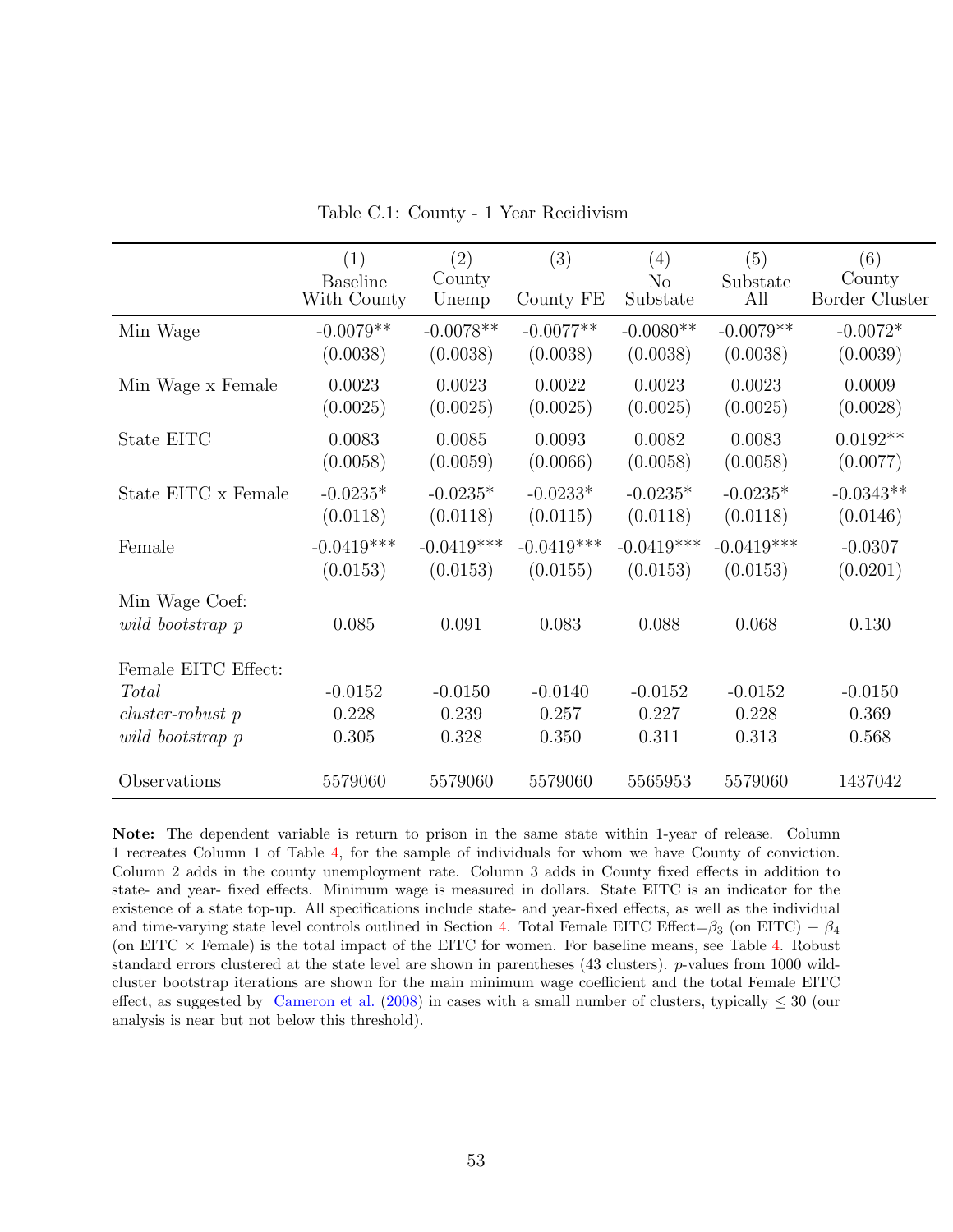|  |  |  |  | Table C.2: County - 3 Year Recidivism |
|--|--|--|--|---------------------------------------|
|--|--|--|--|---------------------------------------|

<span id="page-53-0"></span>

|                                                                        | (1)                            | (2)                         | (3)                         | (4)                         | (5)                         | (6)                             |
|------------------------------------------------------------------------|--------------------------------|-----------------------------|-----------------------------|-----------------------------|-----------------------------|---------------------------------|
|                                                                        | <b>Baseline</b><br>With County | County<br>Unemp             | County FE                   | N <sub>o</sub><br>Substate  | Substate<br>All             | County<br><b>Border Cluster</b> |
| Min Wage                                                               | $-0.0136***$                   | $-0.0130***$                | $-0.0132***$                | $-0.0138***$                | $-0.0136***$                | $-0.0068$                       |
|                                                                        | (0.0043)                       | (0.0041)                    | (0.0042)                    | (0.0043)                    | (0.0043)                    | (0.0041)                        |
| Min Wage x Female                                                      | 0.0033                         | 0.0033                      | 0.0032                      | 0.0034                      | 0.0033                      | $-0.0020$                       |
|                                                                        | (0.0039)                       | (0.0039)                    | (0.0039)                    | (0.0038)                    | (0.0039)                    | (0.0050)                        |
| State EITC                                                             | $-0.0004$                      | 0.0002                      | $-0.0003$                   | $-0.0005$                   | $-0.0004$                   | $0.0182**$                      |
|                                                                        | (0.0072)                       | (0.0072)                    | (0.0077)                    | (0.0072)                    | (0.0072)                    | (0.0083)                        |
| State EITC x Female                                                    | $-0.0323***$                   | $-0.0323***$                | $-0.0318***$                | $-0.0324***$                | $-0.0323***$                | $-0.0335***$                    |
|                                                                        | (0.0107)                       | (0.0107)                    | (0.0104)                    | (0.0107)                    | (0.0107)                    | (0.0094)                        |
| Female                                                                 | $-0.0778***$                   | $-0.0778***$                | $-0.0789***$                | $-0.0784***$                | $-0.0778***$                | $-0.0464$                       |
|                                                                        | (0.0234)                       | (0.0234)                    | (0.0233)                    | (0.0234)                    | (0.0234)                    | (0.0338)                        |
| Min Wage Coef:<br>wild bootstrap p                                     | 0.012                          | 0.019                       | 0.017                       | 0.012                       | 0.013                       | 0.122                           |
| Female EITC Effect:<br>Total<br>$cluster-robust$ p<br>wild bootstrap p | $-0.0327$<br>0.017<br>0.044    | $-0.0322$<br>0.020<br>0.024 | $-0.0321$<br>0.019<br>0.045 | $-0.0329$<br>0.017<br>0.049 | $-0.0327$<br>0.017<br>0.040 | $-0.0153$<br>0.208<br>0.196     |
| Observations                                                           | 4580355                        | 4580355                     | 4580355                     | 4569953                     | 4580355                     | 1204908                         |

Note: The dependent variable is return to prison in the same state within 3-year of release. Column 1 recreates Column 2 Table [4](#page-39-0) for the sample of individuals for whom County of conviction is not missing. Column 2 adds in the county unemployment rate. Column 3 adds in County fixed effects in addition to state- and year- fixed effects. Column 4 drops any county that includes a jurisdiction with it's own minimum wage different from the States. Column 5 instead assigns any sub-state minimum wage to all individuals convicted in that county even if only a fraction of the county is covered by the minimum wage. Minimum wage is measured in dollars. State EITC is an indicator for the existence of a state top-up. All specifications include state- and year-fixed effects, as well as the individual and time-varying state level controls outlined in Section [4.](#page-11-2) Total Female EITC Effect= $\beta_3$  (on EITC) +  $\beta_4$  (on EITC  $\times$  Female) is the total impact of the EITC for women. For baseline means, see Table [4.](#page-39-0) Robust standard errors clustered at the state level are shown in parentheses (43 clusters). p-values from 1000 wild-cluster bootstrap iterations are shown for the main minimum wage coefficient and the total Female EITC effect, as suggested by [Cameron et al.](#page-26-11) [\(2008\)](#page-26-11) in cases with a small number of clusters, typically  $\leq 30$  (our analysis is near but not below this threshold).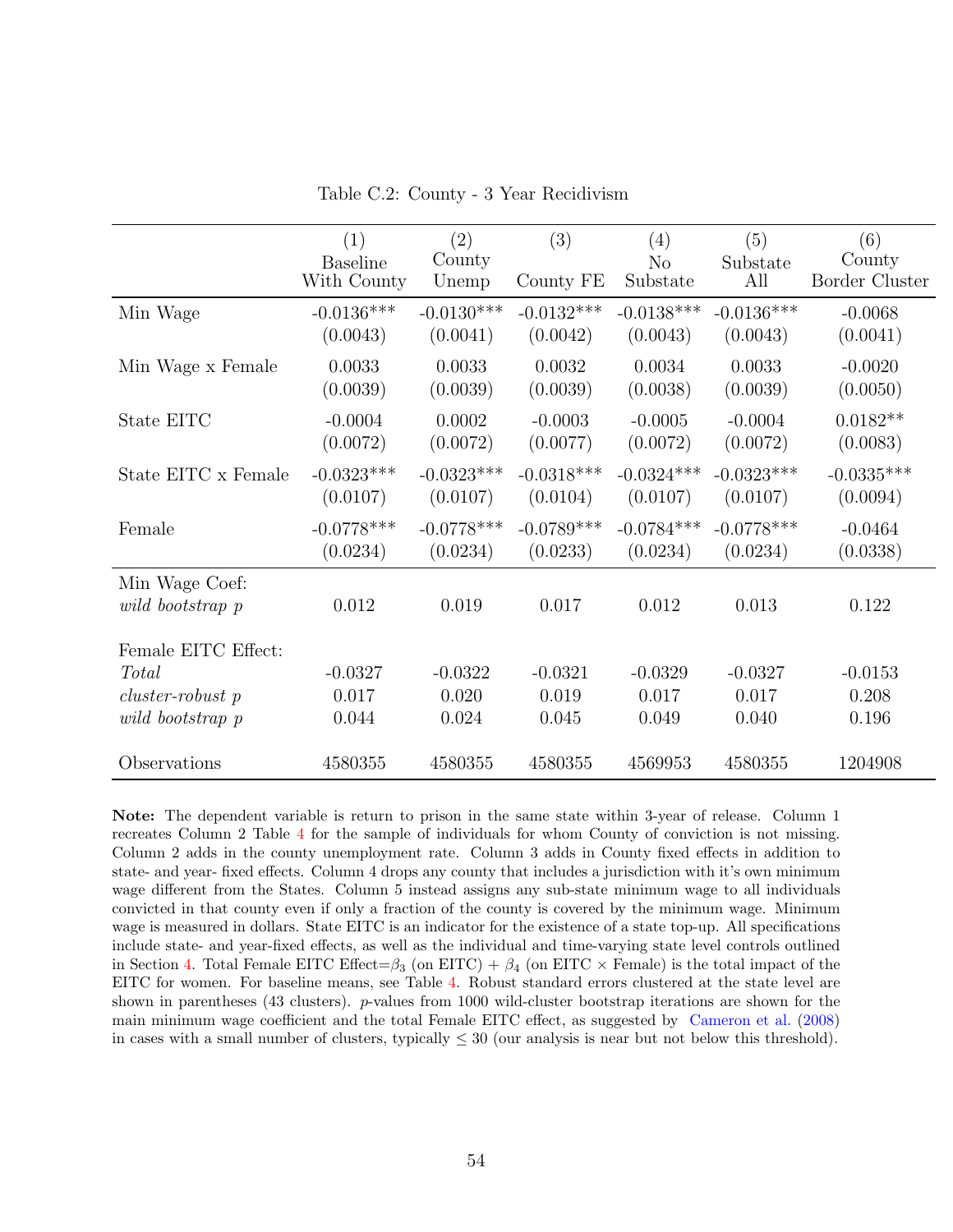### <span id="page-54-0"></span>D Defining Bound Minimum Wage Changes

Taking a cue from [Clemens and Wither](#page-27-9) [\(2016\)](#page-27-9), we focus some of our analysis on states that were bound by federal minimum wage increases. There were 3 increases in the federal minimum wage during our time period: from \$5.15 to \$5.85 on  $7/24/2007$ , to \$6.55 on  $7/24/2008$ , and to \$7.25 on  $7/24/2009$ . We define a state-year pair as being bound by these federal minimum wage changes if, as of January 1 of that year, the state had a minimum wage *below* what would become the federal level in July of that year.

Table [D.1](#page-55-0) below lists the states considered bound for each of the federal minimum wage change years: 2007, 2008, and 2009.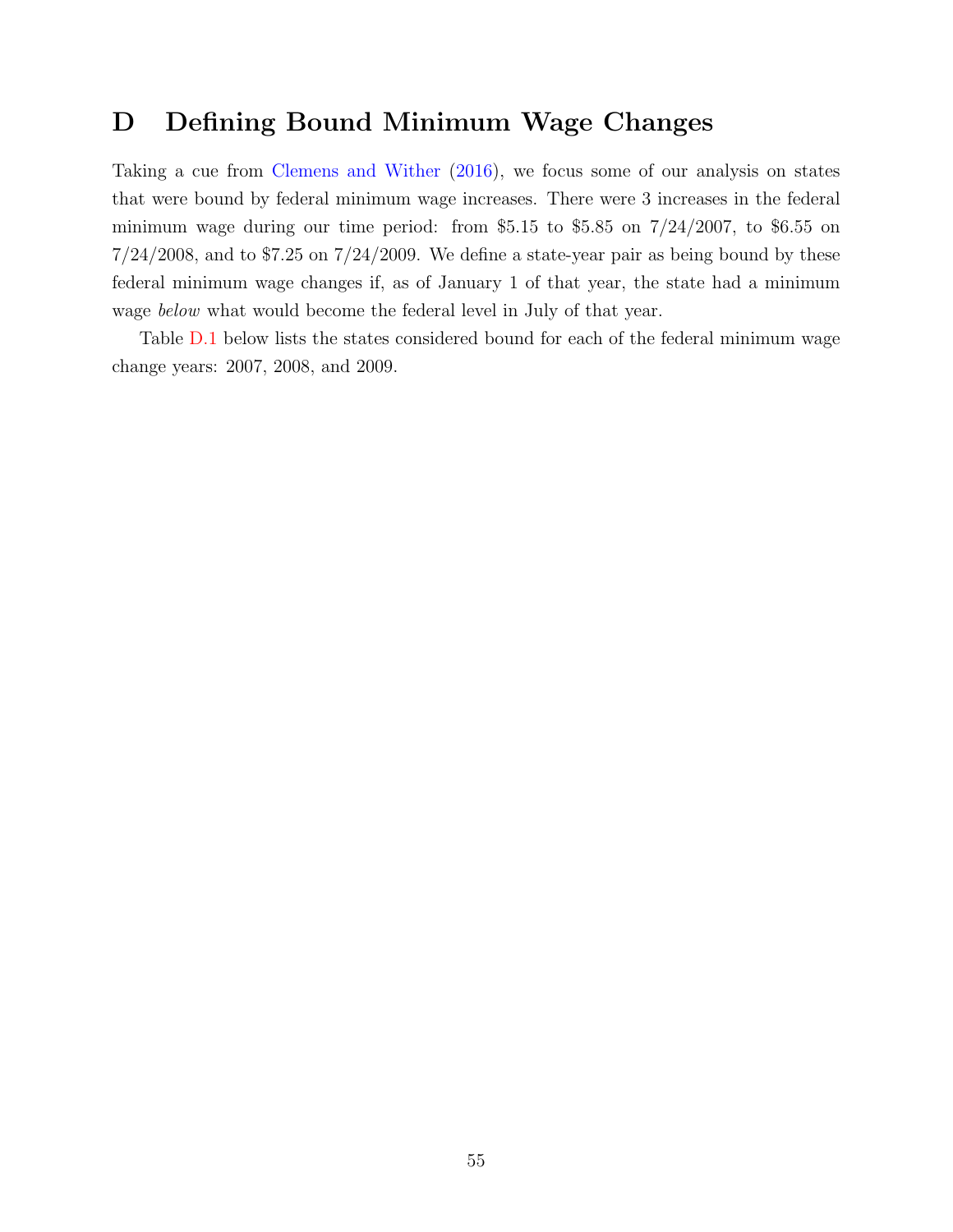<span id="page-55-0"></span>

| 2007                 |          | 2008              |          | 2009                  |          |  |  |  |
|----------------------|----------|-------------------|----------|-----------------------|----------|--|--|--|
| <b>State</b>         | Jan 1 MW | <b>State</b>      | Jan 1 MW | <b>State</b>          | Jan 1 MW |  |  |  |
|                      |          |                   |          | Alaska                | \$7.15   |  |  |  |
| Alabama              | N/A      | Alabama           | N/A      | Alabama               | N/A      |  |  |  |
|                      |          | Arkansas          | \$6.25   | Arkansas              | \$6.25   |  |  |  |
|                      |          |                   |          | Delaware              | \$7.15   |  |  |  |
|                      |          |                   |          | Florida               | \$7.21   |  |  |  |
| Georgia              | \$5.15   | Georgia           | \$5.15   | Georgia               | \$5.15   |  |  |  |
| Idaho                | \$5.15   | Idaho             | \$5.85   | Idaho                 | \$6.55   |  |  |  |
| Indiana              | \$5.15   | Indiana           | \$5.85   | Indiana               | \$6.55   |  |  |  |
| lowa                 | \$5.15   |                   |          |                       |          |  |  |  |
| Kansas               | \$2.65   | Kansas            | \$2.65   | Kansas                | \$2.65   |  |  |  |
| Kentucky             | \$5.15   | Kentucky          | \$5.85   | Kentucky              | \$6.55   |  |  |  |
| Louisiana            | N/A      | Louisiana         | N/A      | Louisiana             | \$6.55   |  |  |  |
|                      |          | Maryland          | \$6.15   | Maryland              | \$6.55   |  |  |  |
|                      |          | Minnesota         | \$6.15   | Minnesota             | \$6.15   |  |  |  |
| Mississippi          | N/A      | Mississippi       | N/A      | Mississippi           | \$6.55   |  |  |  |
|                      |          |                   |          | Missouri              | \$7.05   |  |  |  |
|                      |          | Montana           | \$6.25   | Montana               | \$6.90   |  |  |  |
| Nebraska             | \$5.15   | Nebraska          | \$5.85   | Nebraska              | \$6.55   |  |  |  |
|                      |          | Nevada            | \$6.33   | Nevada                | \$6.85   |  |  |  |
|                      |          |                   |          | New Jersey            | \$7.15   |  |  |  |
|                      |          |                   |          | New York              | \$7.15   |  |  |  |
| New Hampshire \$5.15 |          | New Hampshire     | \$6.50   |                       |          |  |  |  |
| <b>New Mexico</b>    | \$5.15   | <b>New Mexico</b> | \$6.50   |                       |          |  |  |  |
|                      |          | North Carolina    | \$6.15   | North Carolina        | \$6.55   |  |  |  |
| North Dakota         | \$5.15   | North Dakota      | \$5.85   | North Dakota          | \$6.55   |  |  |  |
| Oklahoma             | \$5.15   | Oklahoma          | \$5.85   | Oklahoma              | \$6.55   |  |  |  |
|                      |          |                   |          | Pennsylvania          | \$7.15   |  |  |  |
| South Carolina       | N/A      | South Carolina    | N/A      | South Carolina \$6.55 |          |  |  |  |
| South Dakota         | \$5.15   | South Dakota      | \$5.85   | South Dakota          | \$6.55   |  |  |  |
| Tennessee            | N/A      | Tennessee         | N/A      | Tennessee             | \$6.55   |  |  |  |
| Texas                | \$5.15   | Texas             | \$5.85   | Texas                 | \$6.55   |  |  |  |
| Utah                 | \$5.15   | Utah              | \$5.85   | Utah                  | \$6.55   |  |  |  |
| Virginia             | \$5.15   | Virginia          | \$5.85   | Virginia              | \$6.55   |  |  |  |
|                      |          | Wisconsin         | \$6.50   | Wisconsin             | \$6.50   |  |  |  |
| Wyoming              | \$5.15   | Wyoming           | \$5.15   | Wyoming               | \$5.15   |  |  |  |

Table D.1: States Bound by Federal Changes

Note: Data on state minimum wages from the U.S. Department of Labor "Changes in Basic Minimum Wages in Non-Farm Employment Under State Law: Selected Years 1968-2016" available at: [https://www.dol.](https://www.dol.gov/whd/state/stateMinWageHis.htm) [gov/whd/state/stateMinWageHis.htm](https://www.dol.gov/whd/state/stateMinWageHis.htm). Federal minimum wages increased on July 24 of 2007 (to \$5.85), of 2008 (to \$6.55), and of 2009 (to \$7.25). N/A indicates the state did not set a minimum wage, and thus minimum wages in that state are dictated by prevailing federal minimums.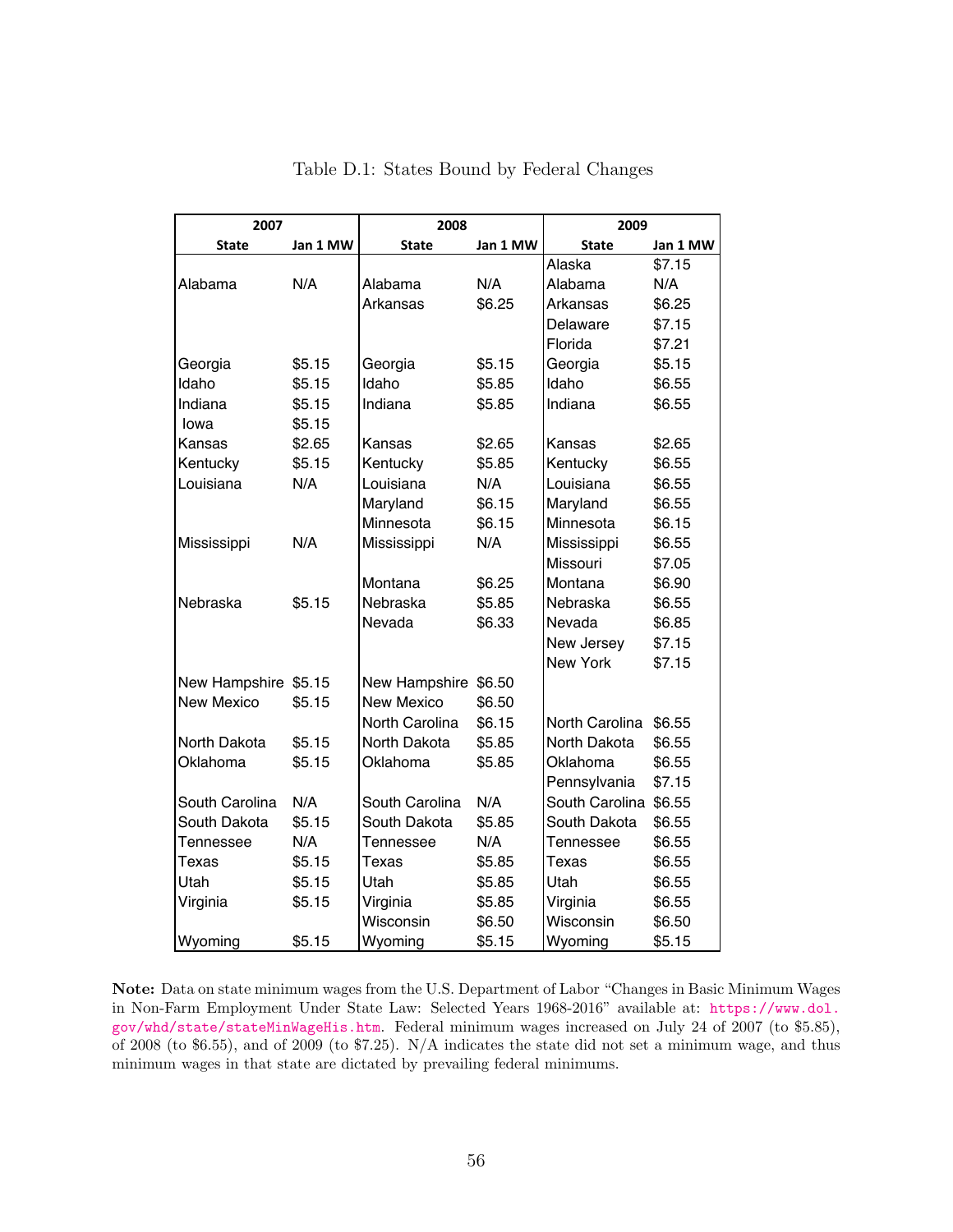# <span id="page-56-0"></span>E Main Results Separately Gender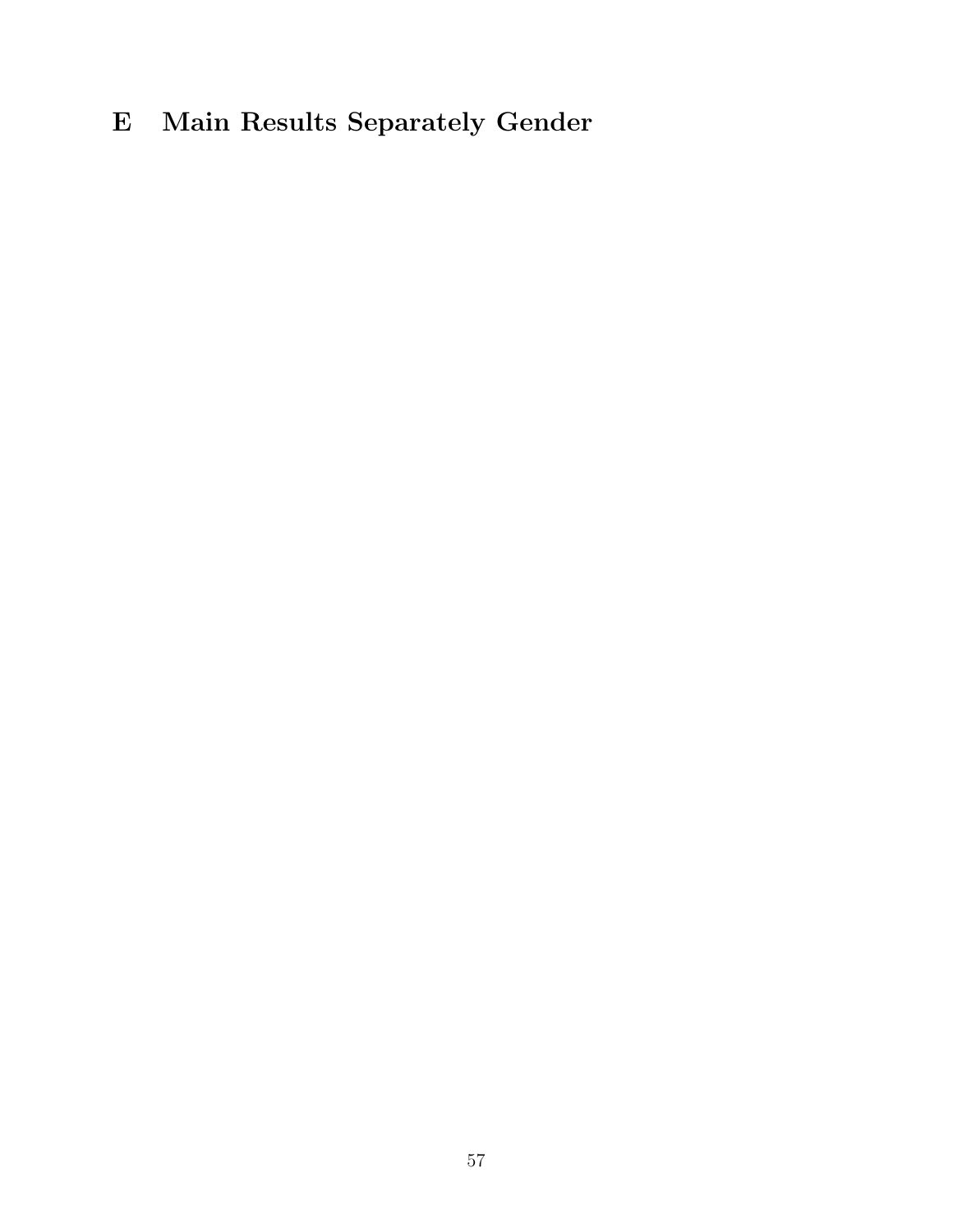|                                    |                         | Any State EITC           |                         | <b>State EITC Percent</b> |
|------------------------------------|-------------------------|--------------------------|-------------------------|---------------------------|
|                                    | (1)                     | (2)                      | (3)                     | (4)                       |
|                                    | 1 year                  | 3 year                   | 1 year                  | 3 year                    |
| Panel A: Male                      |                         |                          |                         |                           |
| Min Wage                           | $-0.0091**$<br>(0.0039) | $-0.0149***$<br>(0.0044) | $-0.0091**$<br>(0.0039) | $-0.0149***$<br>(0.0044)  |
| State EITC                         | 0.0070<br>(0.0055)      | $-0.0017$<br>(0.0071)    | 0.0008<br>(0.0007)      | $-0.0002$<br>(0.0008)     |
| Min Wage Coef:<br>wild bootstrap p | 0.053                   | 0.006                    | 0.051                   | 0.009                     |
| EITC Coef:<br>wild bootstrap p     | 0.4000                  | 0.8290                   | 0.1910                  | 0.8520                    |
| Mean Recid Rate:<br>male           | 0.177                   | 0.355                    | 0.177                   | 0.355                     |
| Observations                       | 5105236                 | 4198073                  | 5105236                 | 4198073                   |
| Panel B: Female<br>Min Wage        | $-0.0105*$<br>(0.0057)  | $-0.0161**$<br>(0.0065)  | $-0.0105*$<br>(0.0056)  | $-0.0160**$<br>(0.0064)   |
| State EITC                         | 0.0003<br>(0.0055)      | $-0.0203***$<br>(0.0064) | $-0.0006$<br>(0.0010)   | $-0.0017$<br>(0.0011)     |
| Min Wage Coef:<br>wild bootstrap p | 0.115                   | 0.050                    | 0.113                   | 0.043                     |
| EITC Coef:<br>wild bootstrap p     | 0.9440                  | 0.1750                   | 0.6710                  | 0.3270                    |
| Mean Recid Rate:<br>female         | 0.142                   | 0.284                    | 0.142                   | 0.284                     |
| Observations                       | 680826                  | 551211                   | 680826                  | 551211                    |

<span id="page-57-0"></span>Table E.1: Minimum Wage and State EITC Availability on Recidivism Rates By Gender

Note: The dependent variable is return to prison in the same state within 1 or 3 years of release (indicated in the column heading). Minimum wage is measured in dollars, State EITC is an indicator for the existence of a state top-up in Columns 1 and 2 and is the percent of the federal EITC available to those in that state in Columns 3 and 4, measured in percentage points; all are measured in the state and month the offender was released. All specifications include state- and year-fixed effects, as well as the individual and time-varying state level controls outlined in Section [4.](#page-11-2) Robust standard errors clustered at the state level are shown in parentheses (43 clusters). p-values from 1000 wild-cluster bootstrap iterations are shown for the main minimum wage coefficient and the total Female EITC effect, as suggested by [Cameron et al.](#page-26-11) [\(2008\)](#page-26-11) in cases with a small number of clusters, typically  $\leq 30$  (our analysis is near but not below this threshold). \*\*\*p < 0.01,\*\*p < 0.05,\*p < 0.10 (based on cluster-robust standard errors)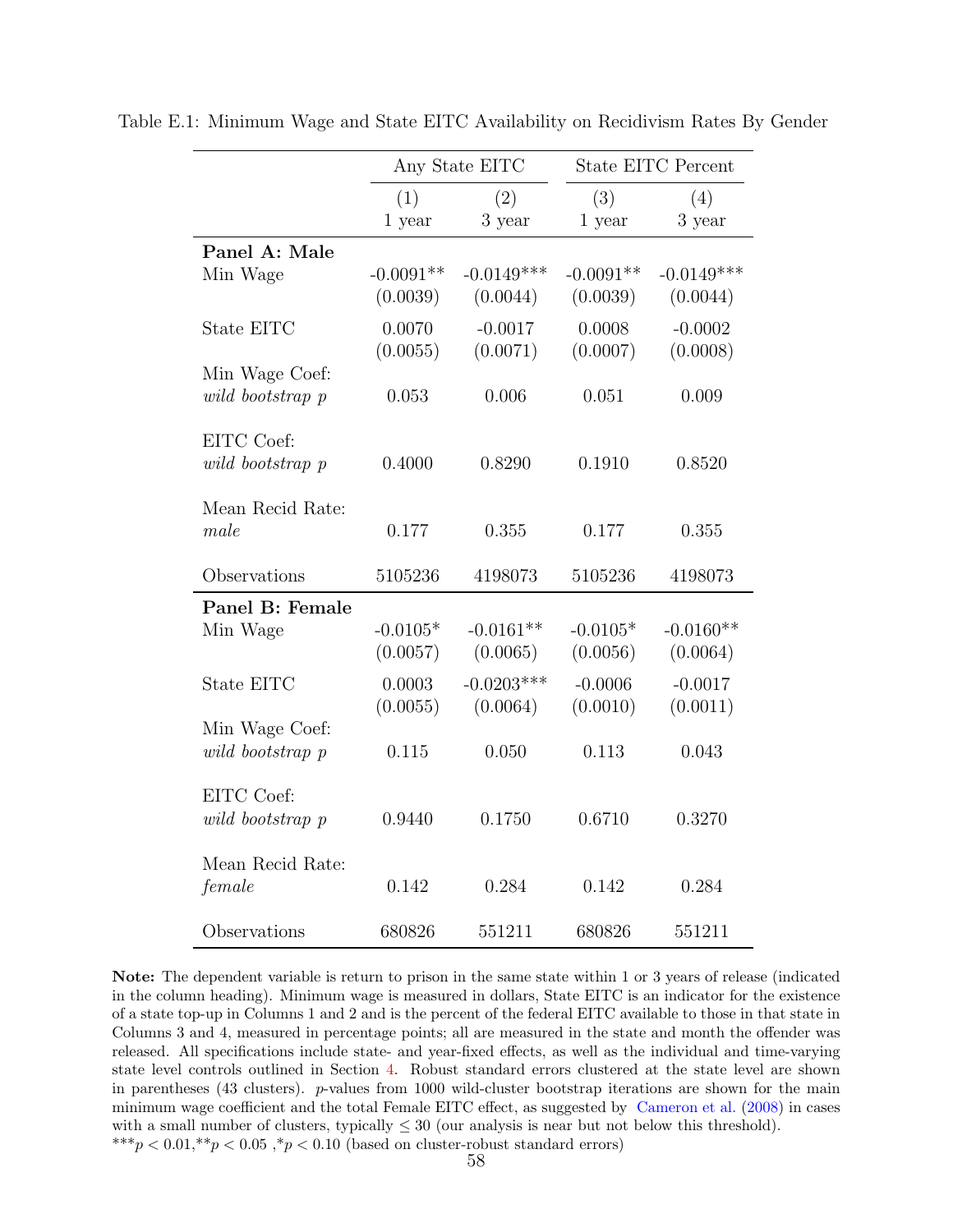# <span id="page-58-0"></span>F Additional Tables - 3 Year Results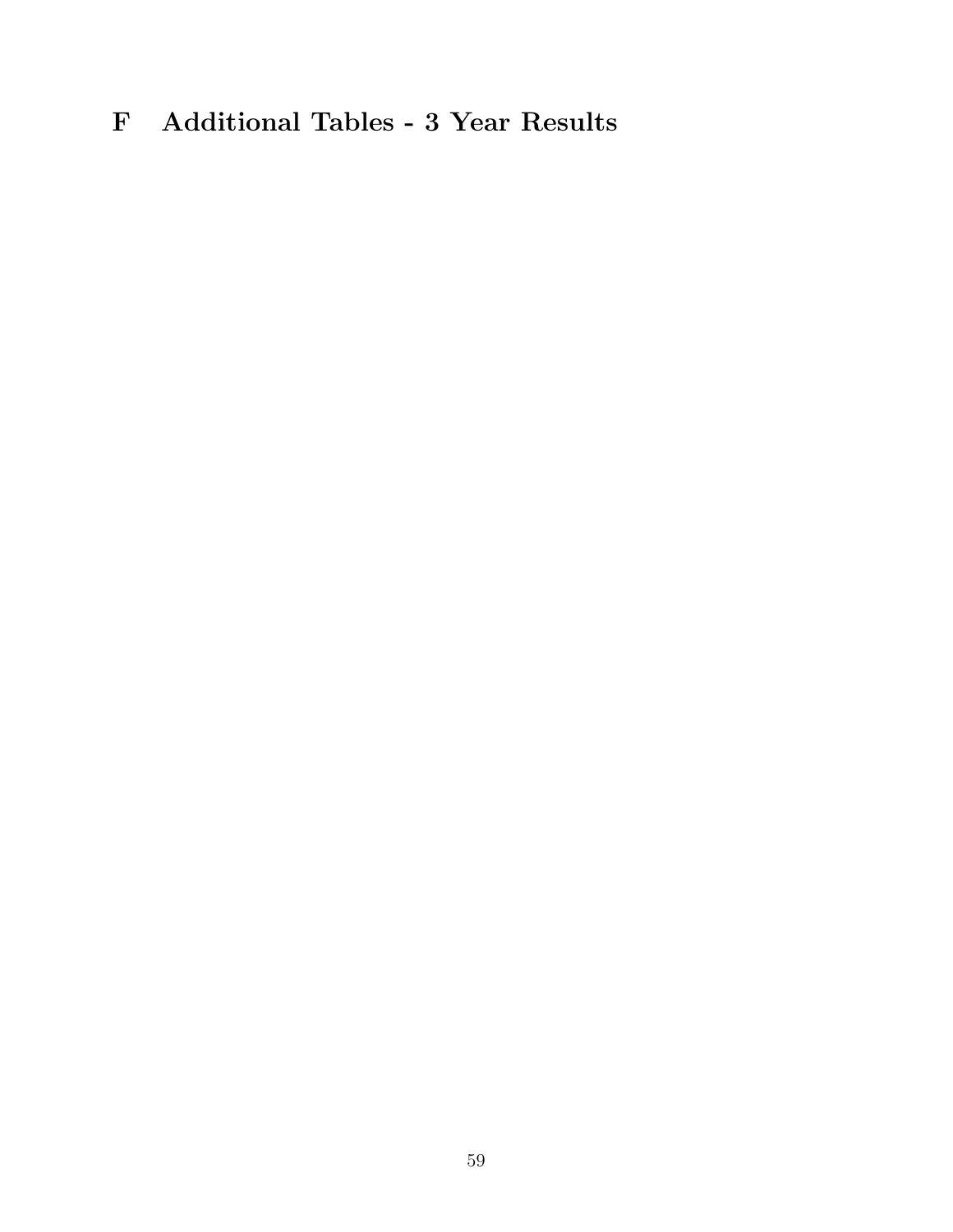|                     |                          | Leading MWs              |                          | State-Specific Time Trend<br>Polynomials |                          | Division X<br>Year FE    | Binding<br>Changes       |
|---------------------|--------------------------|--------------------------|--------------------------|------------------------------------------|--------------------------|--------------------------|--------------------------|
|                     | (1)<br>$t+1$             | (2)<br>$t+2$             | (3)<br>Linear            | (4)<br>2nd                               | (5)<br>3rd               | (6)                      | (7)                      |
| Min Wage            | $-0.0113**$<br>(0.0043)  | $-0.0143***$<br>(0.0043) | $-0.0053$<br>(0.0039)    | $-0.0048$<br>(0.0040)                    | $-0.0073**$<br>(0.0034)  | $-0.0154***$<br>(0.0054) | $-0.0164***$<br>(0.0042) |
| Min Wage x Female   | 0.0030<br>(0.0037)       | 0.0031<br>(0.0037)       | 0.0031<br>(0.0038)       | 0.0033<br>(0.0037)                       | 0.0034<br>(0.0037)       | 0.0034<br>(0.0037)       |                          |
| State EITC          | $-0.0001$<br>(0.0070)    | $-0.0008$<br>(0.0070)    | 0.0040<br>(0.0065)       | $0.0126*$<br>(0.0069)                    | 0.0034<br>(0.0074)       | 0.0059<br>(0.0088)       |                          |
| State EITC x Female | $-0.0316***$<br>(0.0106) | $-0.0316***$<br>(0.0106) | $-0.0323***$<br>(0.0106) | $-0.0322***$<br>(0.0106)                 | $-0.0323***$<br>(0.0105) | $-0.0314***$<br>(0.0105) |                          |
| Min Wage Lead       | $-0.0077$<br>(0.0052)    | $-0.0109*$<br>(0.0060)   |                          |                                          |                          |                          |                          |
| Bound MW            |                          |                          |                          |                                          |                          |                          | $-0.0263$<br>(0.0331)    |
| Min Wage X Bound    |                          |                          |                          |                                          |                          |                          | 0.0040<br>(0.0049)       |
| Min Wage Coef:      |                          |                          |                          |                                          |                          |                          |                          |
| wild bootstrap p    | 0.030                    | 0.005                    | 0.193                    | 0.244                                    | 0.047                    | 0.027                    | 0.000                    |
| Female EITC Effect: |                          |                          |                          |                                          |                          |                          |                          |
| Total               | $-0.0317$                | $-0.0324$                | $-0.0283$                | $-0.0196$                                | $-0.0289$                | $-0.0255$                |                          |
| $cluster-robust$ p  | 0.017                    | 0.016                    | 0.026                    | 0.127                                    | 0.023                    | 0.061                    |                          |
| wild bootstrap p    | 0.030                    | 0.034                    | 0.066                    | 0.186                                    | 0.054                    | 0.114                    |                          |
| Observations        | 4749284                  | 4749284                  | 4749284                  | 4749284                                  | 4749284                  | 4749284                  | 4749284                  |

<span id="page-59-0"></span>Table F.1: Trend Analysis - 3 Year Recidivism Rates

Note: The dependent variable is return to prison in the same state within <sup>3</sup> years of release. See notes to Table [5.](#page-40-1) \*\*\* $p < 0.01,$ \*\* $p < 0.05,$ \* $p < 0.10$  (based on cluster-robust standard errors)